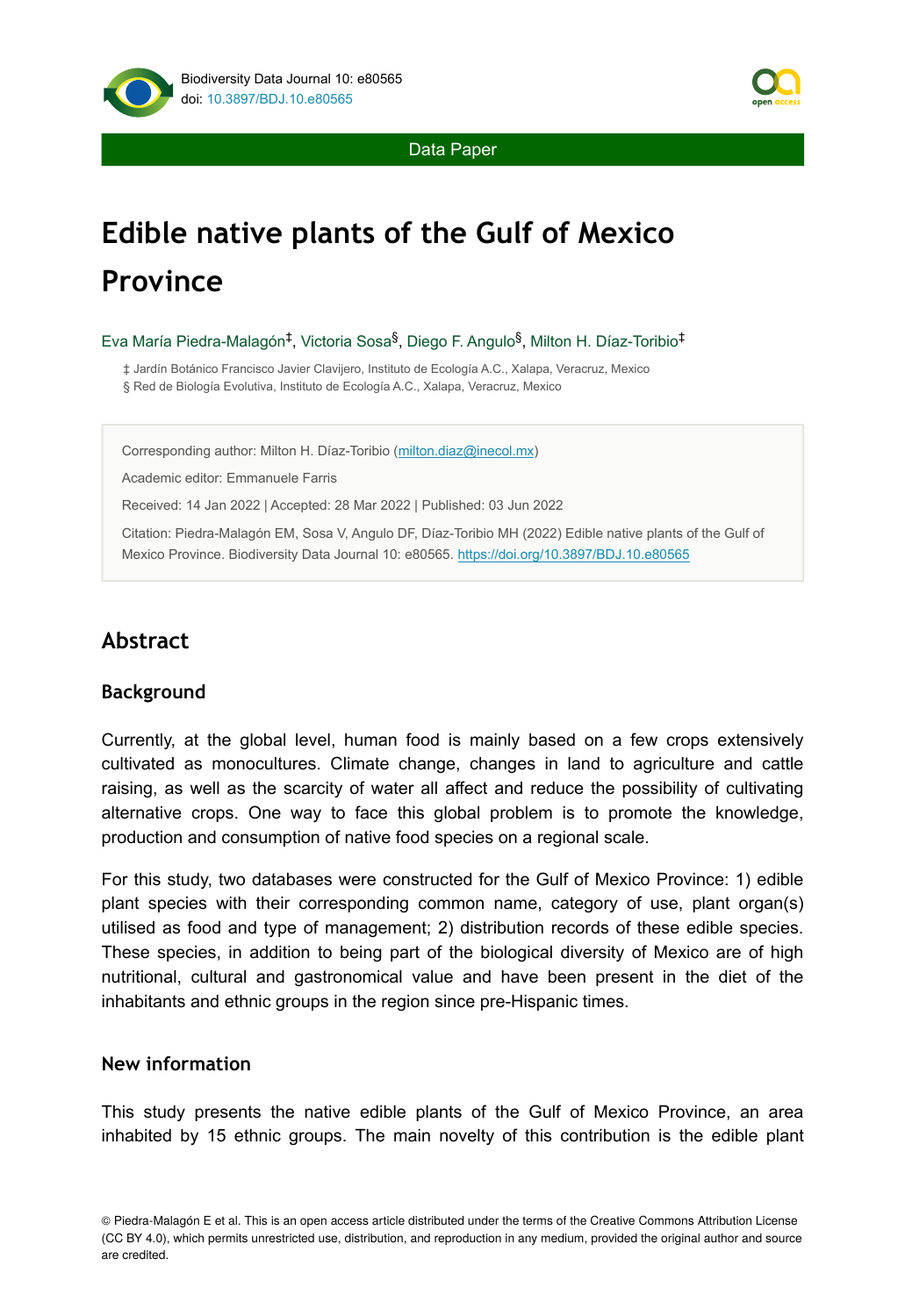species database, which includes the records of 482 species that belong to 101 families and 268 genera. We also present information rarely reported in an ethnobotanical inventory: 1) category of food use, 2) category of plant organ used, 3) common name, 4) type of management and 5) the georeferenced distribution of species occurrence in the Gulf of Mexico Province.

# **Keywords**

ethnobiology, edible plants, seasoning, packaging, ethnic groups, Tabasco, Tamaulipas, **Veracruz** 

# **Introduction**

It is estimated that, of the 374,000 plant species recorded in the planet ([Christenhusz and](#page-35-0) [Byng 2016\)](#page-35-0), 30,000 are edible ([Garn and Leonard 1989,](#page-35-1) [Corlett 2016](#page-35-2)). Of these edible plants, only 7,000 have been either cultivated or collected in their original habitats [\(Collins](#page-35-3) [and Hawtin 1999](#page-35-3), [Chivenge et al. 2015\)](#page-34-0). Surprisingly, over 60% of man's diet is based mainly on 20 species which meet 90% of the world's food requirements [\(Bacchetta et al.](#page-33-0) [2016](#page-33-0)). There is much interesting documentation of under-utilised edible plants in several regions around the world to promote their cultivation and collection and, more importantly, to emphasise their importance in food security and nutrition ([Kang et al. 2013](#page-36-0), [Sánchez-](#page-36-1)[Mata and Tardío 2016](#page-36-1), [Bhatia et al. 2018](#page-34-1), [CEPAL 2018,](#page-34-2) [Ozturk et al. 2018](#page-36-2), [FAO 2019,](#page-35-4) [Dop](#page-35-5) [et al. 2020](#page-35-5), [Jacob et al. 2020](#page-35-6), [Ulian et al. 2020](#page-37-0)).

Over 15% of the plants consumed as food in the world originated in Mexico ([Saruhkán et](#page-37-1) [al. 2009](#page-37-1)), where of the 7,461 vascular plant species recorded as useful, 2,168 are edible [\(Mapes and Basurto 2016](#page-36-3)). The vast majority of these edible plants are wild species, which, in addition to being part of the biological diversity, are also a fundamental part of the culture and history of each of the country's regions. The richness of wild edible plants is reflected in the great and diverse traditional Mexican cuisine, which UNESCO has listed as Intangible Cultural Heritage of Humanity ([Silva et al. 2016,](#page-37-2) [Iturriaga 2018](#page-35-7)).

The biocultural diversity that characterises Mexico is clearly represented across the territory, particularly in the biogeographical province of the Gulf of Mexico where the diverse communities of 15 ethnic groups (Ayapanecos, Chinantecos, Choles, Chontales, Huastecos, Mazatecos, Nahuas, Olutecos, Otomies, Sayultecos, Tepehuas, Tzeltales, Texistepequeños, Totonacas and Zoques) inhabit in an area of 17,350 km<sup>2</sup>, from the State of Tamaulipas in the north to the States of Veracruz and Tabasco in the south [\(Atlas de los](#page-33-1) [Pueblos Indigenas de México 2020\)](#page-33-1). This Province is characterised by coastal regions on the Gulf of Mexico, diverse ecosystems and elevations that rise from the coastal plains to tall mountains. The native people of this Province have inherited and maintained the use and knowledge of wild edible plants to this day ([Hernández et al. 1991](#page-35-8), [Del Angel-Pérez](#page-35-9) [and Mendoza 2004](#page-35-9), [Ruíz-Carrera et al. 2004](#page-36-4), [Lascurain et al. 2010](#page-36-5), [Sánchez-Trinidad](#page-37-3) [2017](#page-37-3), [Centurión-Hidalgo et al. 2019\)](#page-34-3).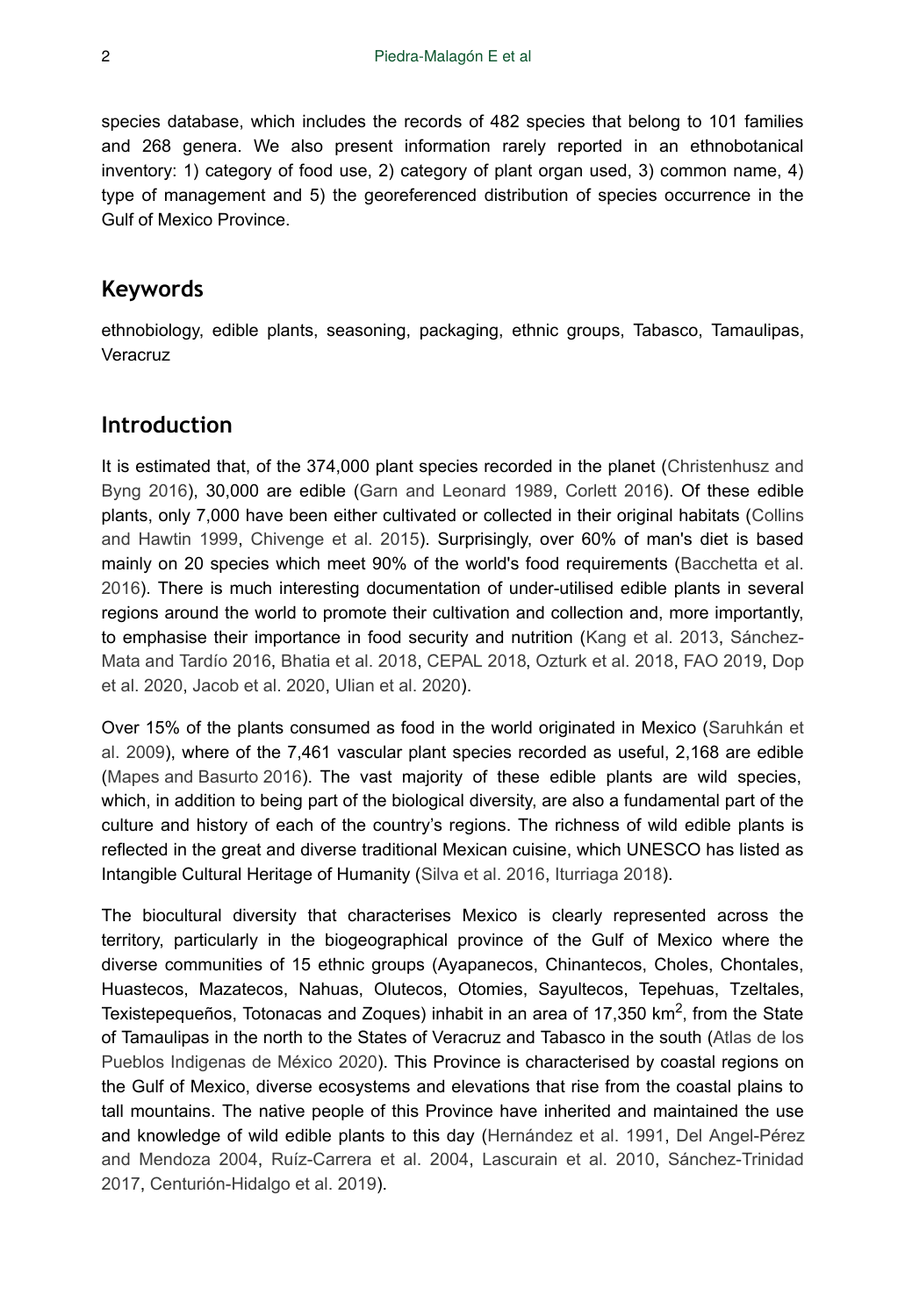Many studies on the native edible plants of Mexico have focused on the Maya of the Yucatan Peninsula ([Fedick et al. 2008](#page-35-10), [Cáceres and Cruz 2019\)](#page-34-4), the Nahua from Central Mexico ([Casas et al. 1996,](#page-34-5) [Gutiérrez-Santillán et al. 2019](#page-35-11)) and the ethnic groups of desert regions, such as the Tepehuanos and the Yaquis ([Narváez-Elizondo et al. 2020,](#page-36-6) [Ramírez](#page-36-7) [García et al. 2020](#page-36-7)). The focus of this paper is to record the native edible plants used in food preparation and to wrap food in the Province of the Gulf of Mexico, for which studies are scarce. Two databases were compiled based on fieldwork, data from the main herbaria of the region and from the ethnobotanical literature. A checklist of edible species, their location in this Province, based on a georeferenced database, their common names, the type of use and the plant parts utilised are also included.

# **General description**

**Purpose:** This contribution provides information on the native plants that are used in food preparation in the Gulf of Mexico Province. These species, in addition to representing a biological resource, are of great historical and cultural value in the gastronomy of 15 ethnic groups and the rural and urban inhabitants of the Gulf of Mexico region. The data are expected to increase awareness about the immense potential that wild edible plants offer as a food resource and to promote the conservation of the species that grow in areas under strong anthropogenic pressure.

# **Project description**

**Study area description:** According to biogeographic studies, the Province of the Gulf of Mexico, located in the Neotropical Region, extends as a continuous strip along the coastal plain of the Gulf of Mexico, covering the States of Veracruz and Tabasco and the southern part of the State of Tamaulipas that borders the Tropic of Cancer ([Morrone 2005](#page-36-8), [Morrone](#page-36-9) [2010](#page-36-9)). Small areas of the States San Luis Potosí, Hidalgo, Puebla, Oaxaca, Chiapas and Campeche, as well as northern Belize and Guatemala, are also part of the Gulf of Mexico Province [\(Morrone 2005](#page-36-8)). As most of the territory of this Province lies in Tamaulipas, Veracruz and Tabasco, our study focuses on this area. The climate in the Gulf of Mexico Province is variable and ranges from tropical warm (in the lowlands and coastal areas) and temperate (in the central lands), to cold (in the highlands and mountainous areas), with an average annual temperature of 25ºC and an average annual rainfall of 1,500 mm [\(Soto et](#page-37-4) [al. 2001,](#page-37-4) [Soto-Esparza and Giddings-Berger 2011](#page-37-5)). The coastal strip of the Gulf of Mexico Province increases in orographic complexity towards the interior of the continent, with its highest elevations reaching around 2,000 m in the El Cielo Biosphere Reserve in Tamaulipas ([Steinberg et al. 2014\)](#page-37-6) and 3,500 m a.s.l. in Veracruz, close to the Cofre de Perote and Pico de Orizaba volcanoes, which have elevations of 4,282 and 5,747 m a.s.l., respectively [\(Jáuregui and Soto 1975\)](#page-35-12). The elevation gradient of the Gulf of Mexico Province has allowed six types of vegetation to establish: coniferous forest, xerophilic scrub, cloud forest, deciduous tropical forest, evergreen tropical forest and aquatic and underwater vegetation [\(Challenger and Soberón 2008](#page-34-6)). The Gulf of Mexico Province is one of the regions with the greatest diversity of vascular plants with 5000 species in Veracruz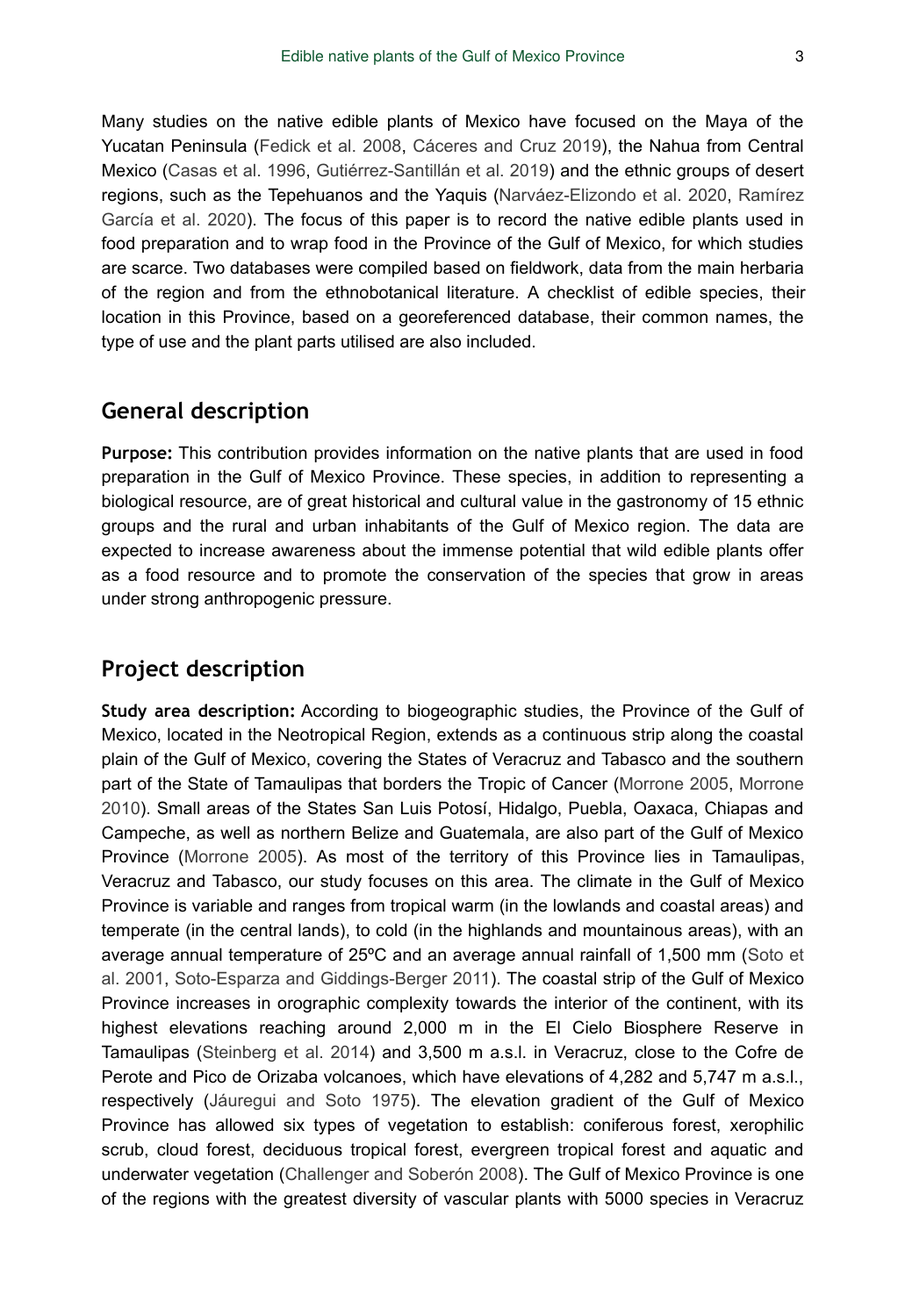(Victoria Sosa, com. pers), 4667 species in Tamaulipas (Arturo Mora-Olivo, com. pers) and 3500 in Tabasco (Carlos M. Burelo, com. pers). This region is considered one of the best areas for agricultural activities [\(Córdoba y Ordóñez 2004\)](#page-35-13). The intensive cultivation of corn, sorghum, cotton, rice, sugar cane, coffee, banana, citrus fruits, pineapples and livestock are the main economic activities of the region [\(Travieso-Bello et al. 2006\)](#page-37-7). However, the high impact of land use change has drastically altered and reduced ecosystems to mostly degraded environments and secondary forests ([Mendoza-González et al. 2012](#page-36-10), [Steinberg](#page-37-6) [et al. 2014](#page-37-6)).

# **Sampling methods**

**Sampling description:** Data were obtained from fieldwork carried out for a project on the edible plants of the Francisco Javier Clavijero Botanical Garden, by consulting the specimen database of the XAL Herbarium of the Instituto de Ecología A.C. and the biodiversity database of the National Biodiversity Commission (CONABIO), as well as an exhaustive literature search of ethnobotanical, agronomic, ethnographical and floristic studies. With these data, we compiled a checklist of the food plant species for the three States within the Gulf of Mexico Province: Tabasco, Tamaulipas and Veracruz. In the supplementary files (Suppl. material [3](#page-38-0)), the 125 bibliographical sources consulted here, published from 1979 to 2020, are included.

For this study, we only recorded species native to the Gulf of Mexico Province; introduced plants were not considered. Based on [Roullier et al. \(2013\)](#page-36-11) who indicated the evolution of populations of *Ipomoea batatas*, we decided to include this species. The majority of the plant species utilised for food are native and often collected in the wild, while some other species, such as those of the central region of the Gulf of Mexico, in Veracruz, are locally cultivated on a small scale or in home gardens to facilitate their accessibility to rural families and ethnic groups [\(Chablé-Pascual et al. 2015](#page-34-7), [Cruz and López 2018](#page-35-14), [Rooduijn et](#page-36-12) [al. 2018](#page-36-12), [López-Santiago et al. 2019,](#page-36-13) [Aguilar Vásquez et al. 2019](#page-33-2), [Avilez-López et al.](#page-33-3) 2020).

**Category of use and plant organ utilised as food**. Several categories have been proposed to identify the use of plants and represent artificial divisions originating from an ethnocentric perspective. Here, the following are used: edible, spicy, medicinal, utilised in religious ceremonies and ornamental ([Bye and Linares 1983](#page-34-8)). In this study, plants used as food are divided into four categories:

- 1. species eaten raw or after some preparation process, such as cooking, food colourants, drinks, etc.,
- 2. species added to food as seasoning due to their pleasant taste or aromatic qualities or flavouring properties,
- 3. species used as packaging to wrap or contain food (solid and/or liquid) for cooking, transportation and/or tasting and
- 4. a multipurpose category assigned to species reported in more than one category (edible, seasoning and packaging).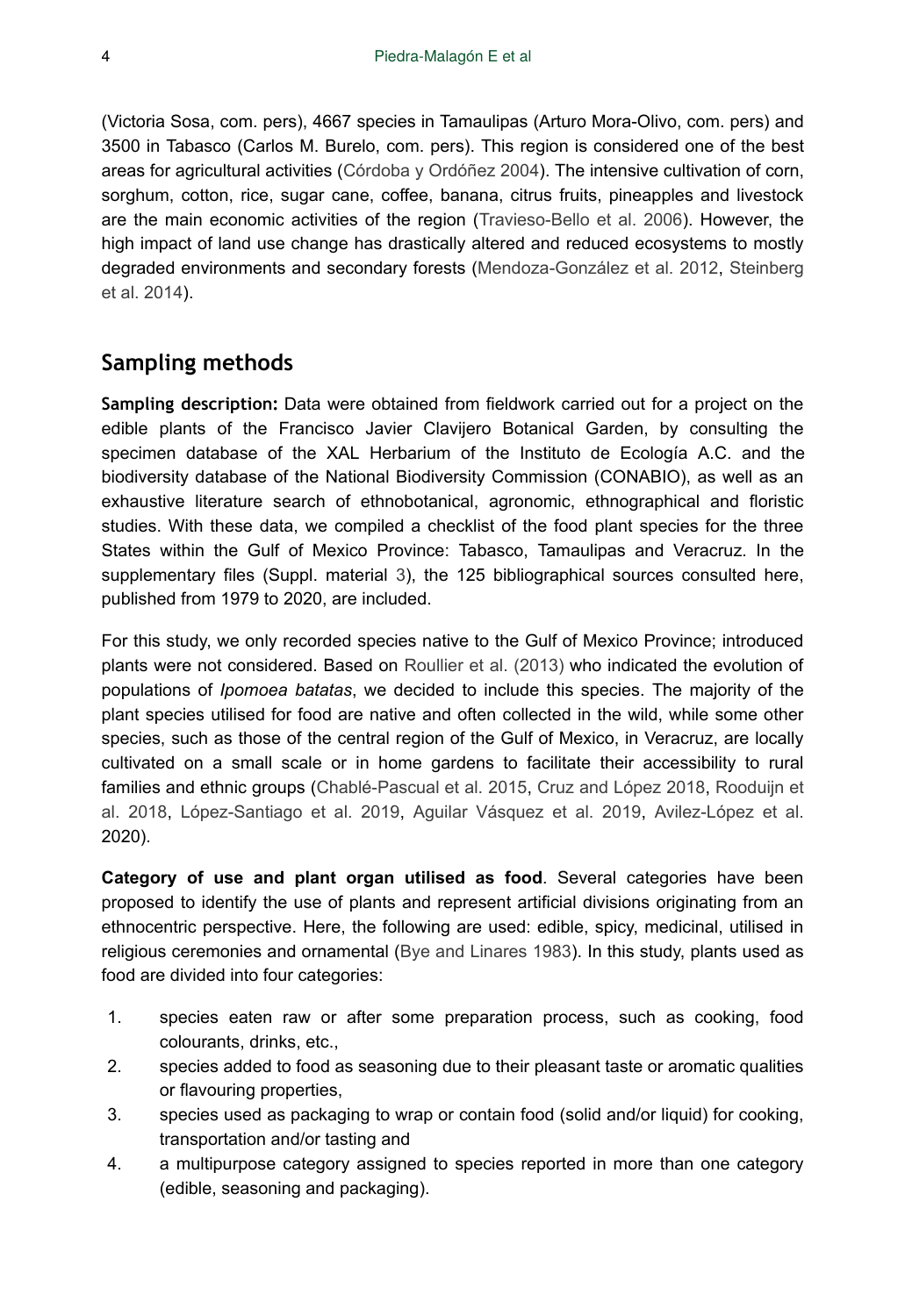For instance, *Piper auritum*, which is known as "acuyo" or "hoja santa", is considered a multipurpose species because the leaves are utilised as flavouring in soups and for wrapping up certain meals. *Zea mays*, "maíz," is another example of a multipurpose species; its fruits and seeds are eaten and its leaves are dried and used to transport food and keep it fresh and its dried leaves are also used to wrap the dough for "tamales".

Nine edible plant organs were identified: 1) roots or bulbs, 2) stem, 3) bark, 4) wood or trunk, 5) leaves, 6) flowers, 7) fruits, 8) seeds, 9) resin/latex and 10) multipurpose, a category assigned to species for which more than one organ is utilised as food. For instance, in *Sechium edule*, different organs are eaten and prepared in different ways. Its growing tendrils are called "guías de chayote" and cooked in sauces, its rhizome is known as "chayotextle" and mainly eaten fried and the fruits are known as "chayote" or "christophine" and eaten as cooked vegetables. For certain beans (*Phaseolus coccineus*, *P. vulgaris*) and squashes or gourds (*Cucurbita argyrosperma*, *Cucurbita pepo*), the fruits, seeds and flowers are cooked and eaten.

**Type of management**. The categories proposed by [Bye \(1993\)](#page-34-9) and [Caballero et al. \(1998\)](#page-34-10) were followed:

- 1. gathered directly from their ecosystems,
- 2. incipient management in which plants are tolerated or even promoted and
- 3. cultivated locally in orchards or home gardens.

## **Geographic coverage**

**Description:** The Province of the Gulf of Mexico is located in the Neotropical Region, it extends from sea level to 3,500 m above sea level and is a continuous strip along the coastal plain of the Gulf of Mexico from the States of Tabasco and Veracruz in the south to the southern portion of the State of Tamaulipas in the north of Mexico (Fig. [1](#page-5-0)).

**Coordinates:** 17.143085 and 27.682536 Latitude; -100.142119 and -17.256033 Longitude.

# **Taxonomic coverage**

**Description:** The classification of families and orders follows [APG IV \(2016\).](#page-33-4) The species names were reviewed, based on the World Flora Online ([Borsch et al. 2020](#page-34-11)) and for those species that are not on this list, the name is cited as given in the corresponding reference or herbarium specimen. All the specimens collected in the field were identified to the species level and their vouchers deposited in the XAL Herbarium, curated by the Instituto de Ecología, A.C. in Xalapa, Mexico. The geographic coordinates of native edible plants of the Gulf of Mexico Province (Suppl. material [2](#page-37-8)) were obtained from [GBIF.org \(2021\)](#page-35-15) using the gbif function in the dismo package for R ([Hijmans et al. 2017,](#page-35-16) [R Core Team 2020\)](#page-36-14). We acknowledge there is some variation regarding coordinate precision, even though the records downloaded from GBIF were either original or interpreted, we only considered the records taken from herbarium specimens. Many herbarium specimens were collected in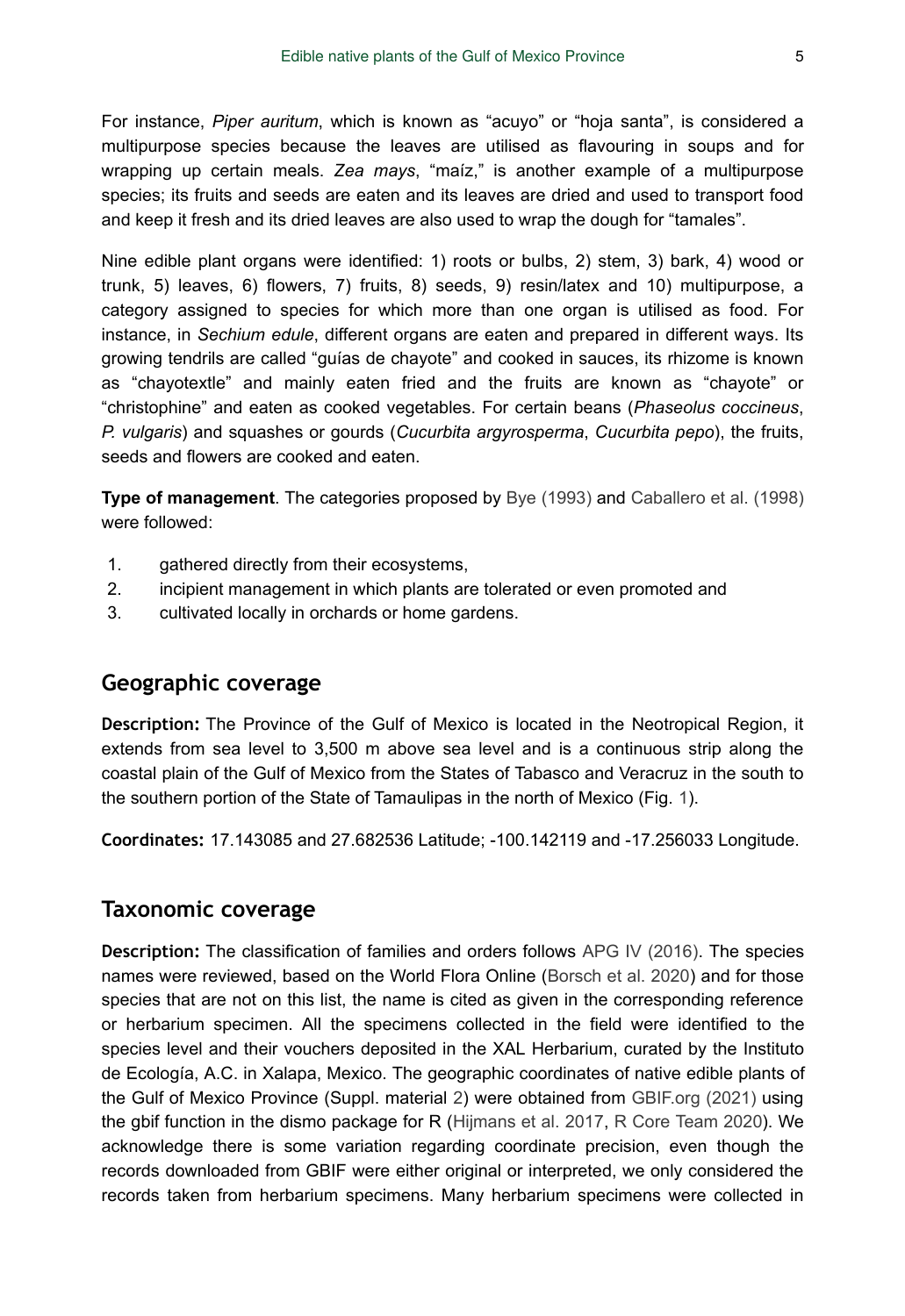the past centuries; therefore, they did not include coordinate systems. However, these historical records that did not include precise georeferences were considered when they were added precisely, because they indicated the precise locality.

<span id="page-5-0"></span>

#### Figure 1. doi

Map showing the location of the Gulf of Mexico Province and the distribution of the occurrence records of edible native species of the four most diverse families. The map is based on herbarium and GBIF data. **A** Leguminosae; **B** Solanaceae; **C** Cactaceae; **D** Asparagaceae.

## **Usage licence**

**Usage licence:** Creative Commons Public Domain Waiver (CC-Zero)

## **Data resources**

**Data package title:** Data package of Edible native plants of the Gulf of Mexico Province.

**Number of data sets:** 2

**Data set name:** Categories of use, plant organ utilised and management of native edible plants of the Gulf of Mexico.

**Description:** Database with information about categories of use, plant organ utilised and categories of management of native edible plants of the Gulf of Mexico Province. Available as Suppl. material [1.](#page-37-9)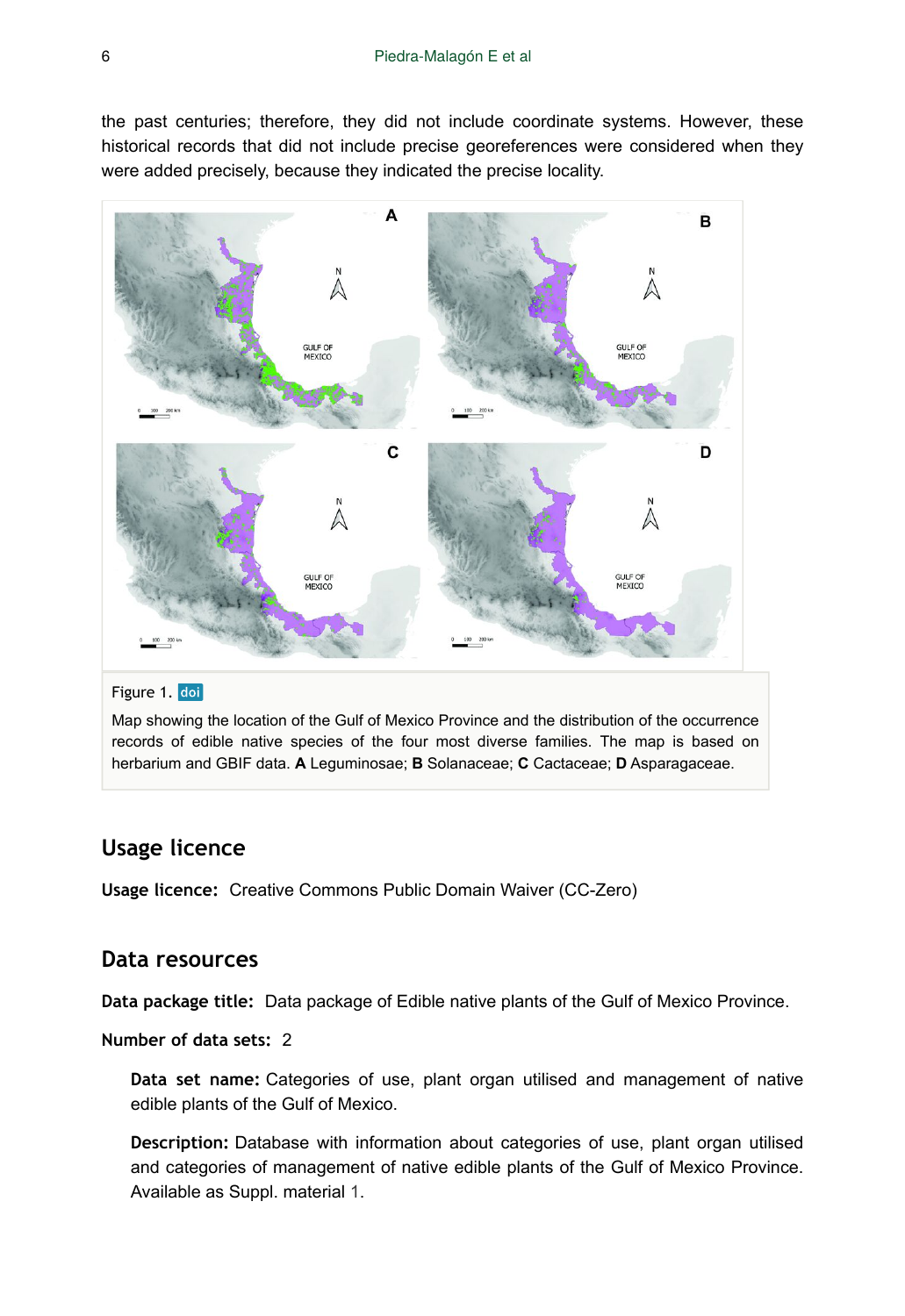| Column label                                               | <b>Column description</b>                                          |
|------------------------------------------------------------|--------------------------------------------------------------------|
| Family                                                     | Scientific name of the family in which the taxon is<br>classified. |
| Species                                                    | Full scientific name of the taxon.                                 |
| Category of use (Edibles)                                  | use = $1$ , not used = $0$ .                                       |
| Category of use (Seasonings)                               | use = $1$ , not used = $0$ .                                       |
| Category of use (Packaging)                                | use = $1$ , not used = $0$ .                                       |
| Category of use (Multipurpose by category of use)          | use = $1$ , not used = $0$ .                                       |
| Plant organ utilised (Root or bulb)                        | use = $1$ , not used = $0$ .                                       |
| Plant organ utilised (Stem)                                | use = $1$ , not used = $0$ .                                       |
| Plant organ utilised (Bark)                                | use = $1$ , not used = $0$ .                                       |
| Plant organ utilised (Wood or trunk)                       | use = $1$ , not used = $0$ .                                       |
| Plant organ utilised (Leaf)                                | use = $1$ , not used = $0$ .                                       |
| Plant organ utilised (Flower)                              | use = $1$ , not used = $0$ .                                       |
| Plant organ utilised (Fruits)                              | use = $1$ , not used = $0$ .                                       |
| Plant organ utilised (Seed)                                | use = $1$ , not used = $0$ .                                       |
| Plant organ utilised (Resin or latex)                      | use = $1$ , not used = $0$ .                                       |
| Plant organ utilised (Multipurpose by plant organ<br>used) | use = $1$ , not used = $0$ .                                       |
| No data of plant organ used                                | Out data = 1, with data = $0$ .                                    |
| Management                                                 | category or categories of management.                              |

**Data set name:** Geographical coordinates of edible native plants of the Gulf of Mexico Province

**Description:** Geographical coordinates of edible native plants distributed in the Gulf of Mexico Province. Available as Suppl. material [2](#page-37-8).

| Column label | <b>Column description</b>                                                |
|--------------|--------------------------------------------------------------------------|
| Family       | The full scientific name of the family in which the taxon is classified. |
| Genus        | The full scientific name of the genus in which the taxon is classified.  |
| Species      | The scientific name of the specie.                                       |
| Decimal Lat  | Geographical coordinates in decimal (latitude).                          |
| Decimal Lon  | Geographical coordinates in decimal (longitude).                         |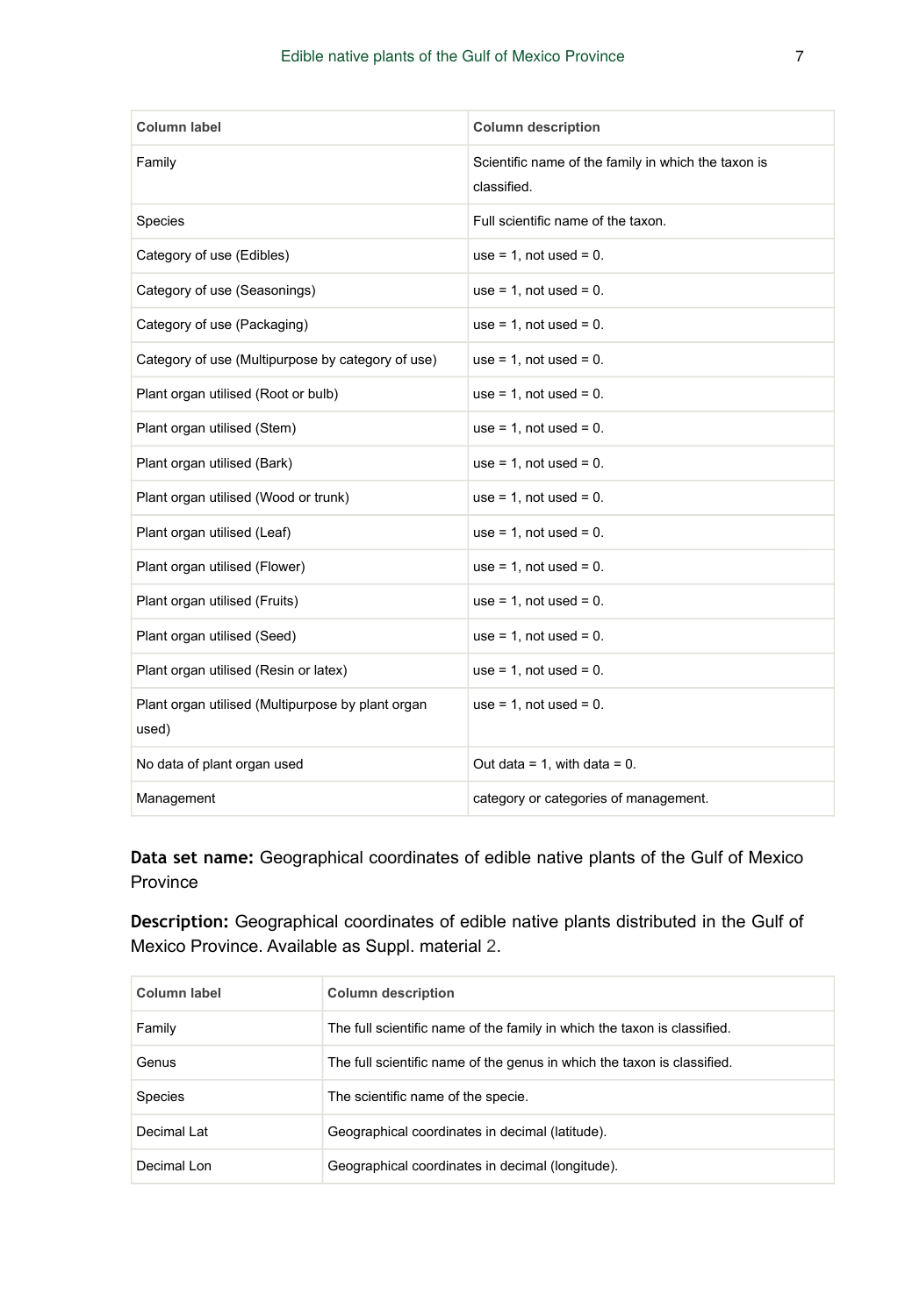# **Additional information**

#### **Results**

**Edible species by group.** We recorded a total of 482 of plants species used as food in the Gulf of Mexico Province and belonging to 101 families and 268 genera (Table [1](#page-7-0)). The families with the highest number of native edible species were Leguminosae (48 species), Solanaceae (28 species), Cactaceae (25 species), Asparagaceae (23 species), Arecaceae (16 species), Araceae (14 species), Malvaceae (13 species), Euphorbiaceae (12 species) and Annonaceae, Myrtaceae, Rosaceae and Sapotaceae (10 species) (Fig. [2](#page-31-0)a). These 12 families comprise 219 species, representing 45% of the native edible plants recorded for the Gulf of Mexico Province. The other 55% are distributed unevenly amongst the remaining 88 families. The most important genera were *Agave* (13 species), *Physalis* (12 species), *Inga* (10 species), *Annona* (8 species), *Chamaedorea* and *Solanum* (7 species), *Acaciella*, *Diospyros, Peperomia, Rubus* and *Smilax* (6 species) (Fig. [2b](#page-31-0)). These 11 genera include 87 species, representing 18% of the native edible plants recorded for the Gulf of Mexico. The other 82% are distributed unevenly amongst the remaining 257 genera.

#### <span id="page-7-0"></span>Table 1.

Table 1. Alphabetic arrangement by family and species and common names of native edible plants of the Gulf of Mexico Province. The families correspond to those proposed by APG IV (2016).

| Famillia      | Scientific name                                | Common name                                                                                 |
|---------------|------------------------------------------------|---------------------------------------------------------------------------------------------|
| Acanthaceae   | Justicia spicigera Schitdl.                    | añil de piedra, flor de azulillo, hierba púrpura, hierba tinta,<br>muicle, sangre de cristo |
| Actinidaceae  | Saurauja cana B.T.Keller &<br><b>Breedlove</b> | ixtlahuatl, moco blanco, moguillo, pipicho                                                  |
| Adoxaceae     | Sambucus canadensis L.                         | sauco, saúco, sauco colorado, sauco extranjero, sauco rojo,<br>xómetl                       |
| Amaranthaceae | Amaranthus cruentus L.                         | quelite blanco, tsaw juki (Totonaco)                                                        |
| Amaranthaceae | Amaranthus hybridus L.                         | quelite, quelite morado, quintonil                                                          |
| Amaranthaceae | Amaranthus<br>hypochondriacus L.               | quelite quintonil, tsaw (Totonaco)                                                          |
| Amaranthaceae | Amaranthus palmeri<br>S.Watson                 | quelite blanco, quintonil                                                                   |
| Amaranthaceae | Atriplex canescens (Pursh)<br><b>Nutt</b>      | quelite blanco, quintonil                                                                   |
| Amaranthaceae | Chenopodium incisum Poir.                      | epazote morado                                                                              |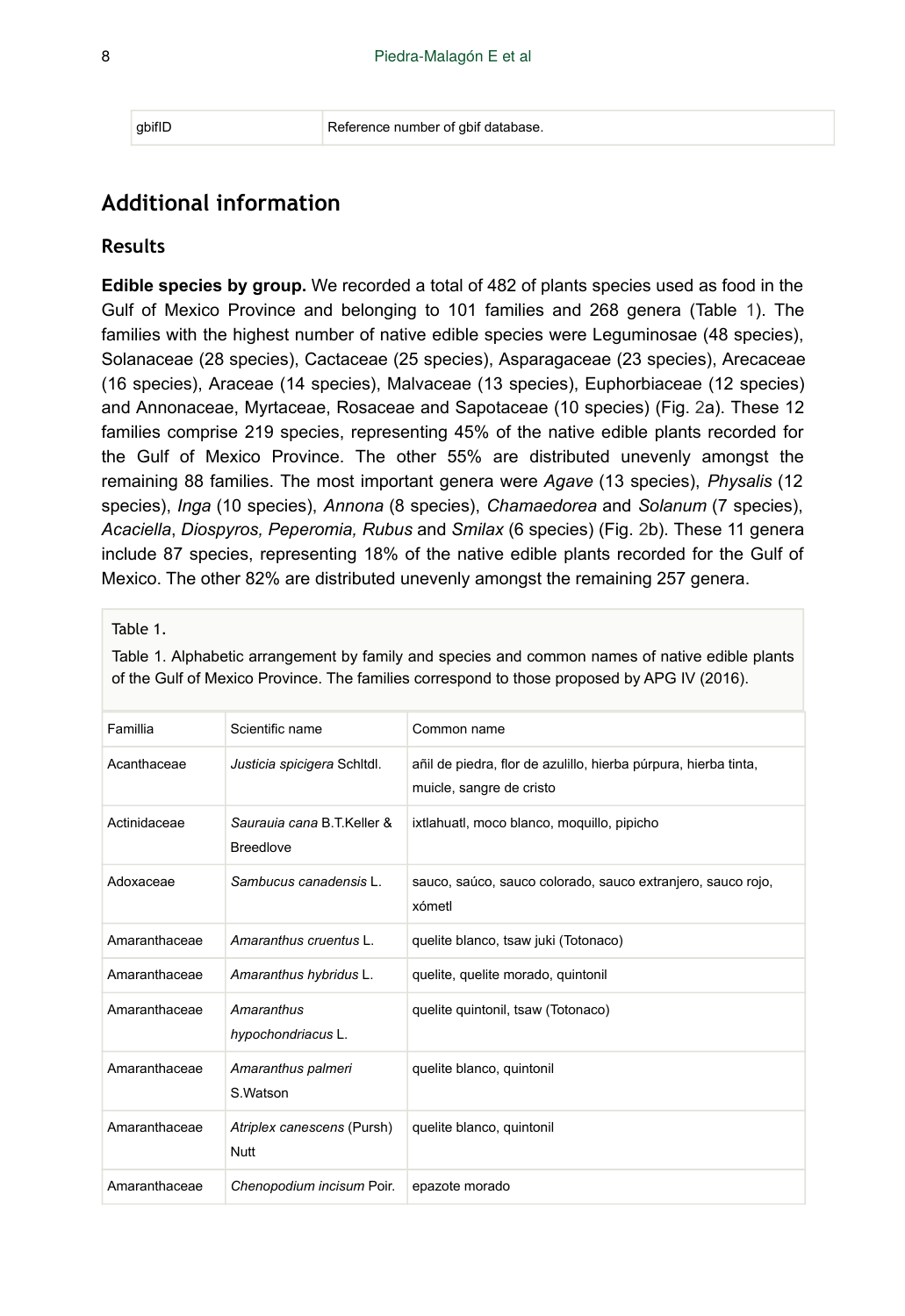| Famillia      | Scientific name                                    | Common name                                                                                                                                                |
|---------------|----------------------------------------------------|------------------------------------------------------------------------------------------------------------------------------------------------------------|
| Amaranthaceae | Chenopodium berlandieri<br>Moq.                    | huazontle                                                                                                                                                  |
| Amaranthaceae | Dysphania ambrosioides<br>(L.) Mosyakin & Clemants | epazote, Ihkgna (Totonaco)                                                                                                                                 |
| Amarylidaceae | Allium glandulosum Link &<br>Otto.                 | cebolla de monte, cebolleja                                                                                                                                |
| Amarylidaceae | Allium longifolium (Kunth)<br>Spreng.              | cebollín, cebollina blanca, chunacate                                                                                                                      |
| Anacardiaceae | Pistacia mexicana Kunth                            | lentisco                                                                                                                                                   |
| Anacardiaceae | Rhus aromatica Aiton                               | agrito                                                                                                                                                     |
| Anacardiaceae | Rhus microphylla Engelm.                           | agrito, correosa                                                                                                                                           |
| Anacardiaceae | Rhus pachyrrhachis Hemsl.                          | agrito                                                                                                                                                     |
| Anacardiaceae | Rhus virens Lindh. ex<br>A.Gray                    | lantrisco                                                                                                                                                  |
| Anacardiaceae | Spondias mombin L.                                 | ciruela, jamsinpichcuy (Núntaha'yi), jobo, xípa (Totonaco)                                                                                                 |
| Anacardiaceae | Spondias purpurea L.                               | ciruela criolla, ciruela roja, ciruelo, skgatán, tuxpana                                                                                                   |
| Anacardiaceae | Tapirira mexicana Marchand                         | bienvenido, cacao, caobilla, jobo, nompi                                                                                                                   |
| Annonaceae    | Annona glabra L.                                   | anona, anona blanca, anona de corcho                                                                                                                       |
| Annonaceae    | Annona globiflora Schitdi.                         | anona del monte, chirimolla, chirimoyito, anonasilvestre,<br>ashiwitmusni (Totonaco), guanabanilla                                                         |
| Annonaceae    | Annona muricata L.                                 | guanábana, guanábano                                                                                                                                       |
| Annonaceae    | Annona purpurea Moc. &<br>Sessé ex Dunal           | cabeza de negro, ilama, ilana, chincua, chincuya, soncuaya,<br>zapote ilama                                                                                |
| Annonaceae    | Annona reticulata L.                               | akxitkiwi (Totonaco), anona, anona colorada, anona morada,<br>anona roja, anonillo, anono, chirimoya, corazón de buey, ilama,<br>morada, yati (Núntaha'yi) |
| Annonaceae    | <i>Annona rensoniana</i> Standl.                   | ND                                                                                                                                                         |
| Annonaceae    | Annona scleroderma Saff.                           | chirimuya                                                                                                                                                  |
| Annonaceae    | Annona squamosa L.                                 | anona blanca, surumuya                                                                                                                                     |
| Annonaceae    | Mosannona depressa<br>(Baill.) Chatrou             | nazareno prieto                                                                                                                                            |
| Annonaceae    | Rollinia mucosa (Jacq.)<br>Baill.                  | chirimoya, akxitkiwi (Totonaco), chirimoyo, anona, anona<br>montaña                                                                                        |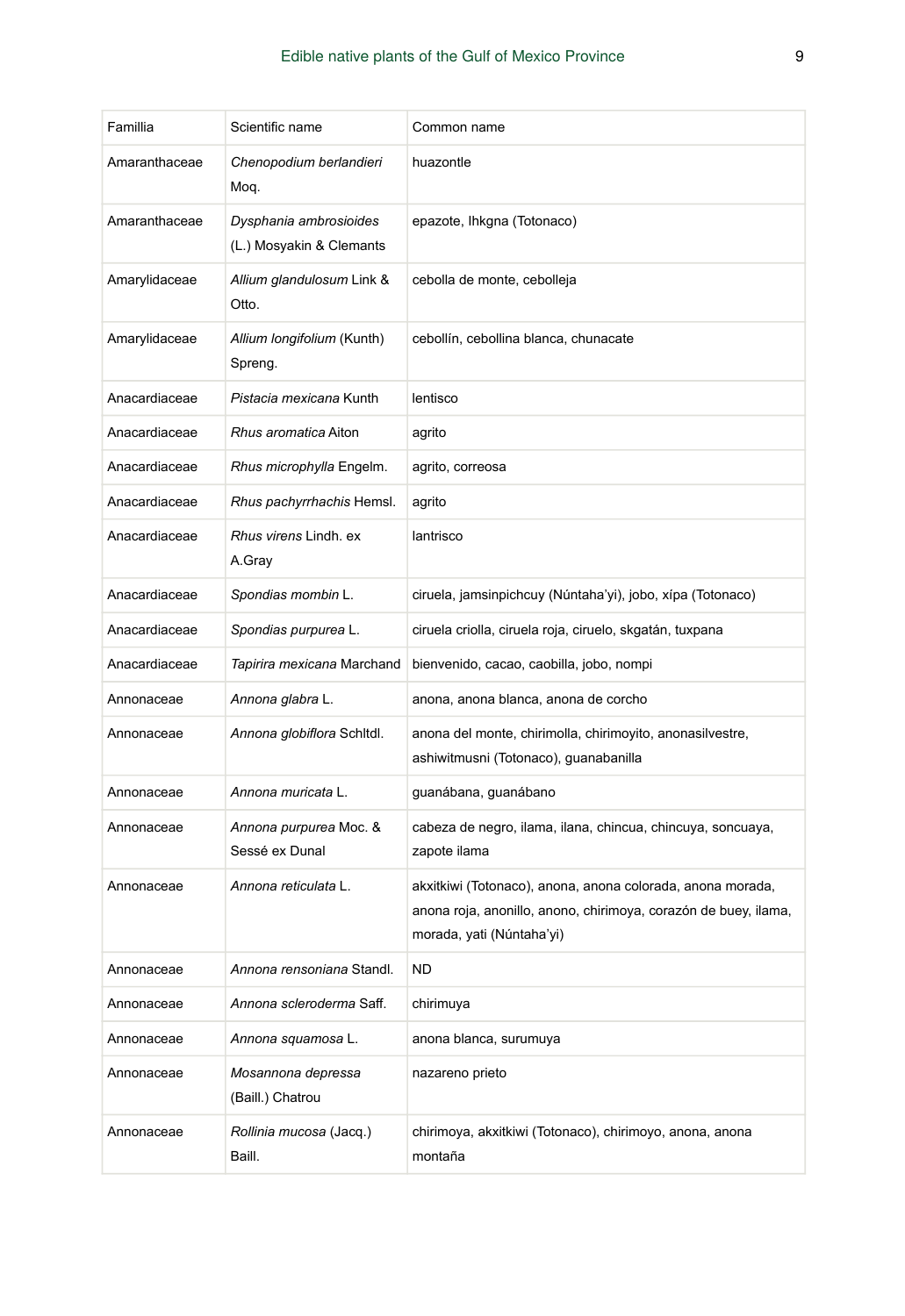| Famillia    | Scientific name                                  | Common name                                                                                                                                                                                                                               |
|-------------|--------------------------------------------------|-------------------------------------------------------------------------------------------------------------------------------------------------------------------------------------------------------------------------------------------|
|             |                                                  |                                                                                                                                                                                                                                           |
| Apiaceae    | Daucus montanus Humb. &<br>Bonpl. ex Spreng.     | culantrillo                                                                                                                                                                                                                               |
| Apiaceae    | Eryngium foetidum L.                             | cilantro cimarrón, cilantro de espina, cilantroespinudo,<br>extranjero, huitzcolanto, perejil, perejil criollo, strankgeyu<br>(Totonaco)                                                                                                  |
| Apocynaceae | Gonolobus barbatus Kunth                         | tlayote                                                                                                                                                                                                                                   |
| Apocynaceae | Gonolobus niger (Cav.)<br>R.Br. ex Schult.       | cahuayote, chompipe, chupipe, chupipi, papullo, talayote, uyk                                                                                                                                                                             |
| Apocynaceae | Marsdenia coulteri Hemsl.                        | talayote                                                                                                                                                                                                                                  |
| Apocynaceae | Marsdenia macrophylla<br>(Humb. & Bonpl.) Fourn. | talayote                                                                                                                                                                                                                                  |
| Apocynaceae | Plumeria rubra L.                                | cacalosúchil, cacalote, cacaloxochitl, floramarilla, flor de corpus,<br>flor de cuervo, flor de mayo, flor de la Santa Cruz, flor de<br>templo, gagaloxuchit, jacalos chil, kakaloxochitl, pu'uchmooya,<br>súchel, súchil, xanath spiritu |
| Apocynaceae | Tabernaemontana alba Mill.                       | cojón de gato                                                                                                                                                                                                                             |
| Apocynaceae | Tabernaemontana litoralis<br>Kunth               | <b>ND</b>                                                                                                                                                                                                                                 |
| Apocynaceae | Vallesia glabra (Cav.) Link                      | mahuira                                                                                                                                                                                                                                   |
| Araceae     | Anthurium schlechtendalii<br>Kunth               | panizbatl, tisbatl                                                                                                                                                                                                                        |
| Araceae     | Anthurium scandens (Aubl.)<br>Engl.              | ND                                                                                                                                                                                                                                        |
| Araceae     | Monstera deliciosa Liebm.                        | piñanona                                                                                                                                                                                                                                  |
| Araceae     | Monstera tuberculata var.<br>tuberculata Lundell | <b>ND</b>                                                                                                                                                                                                                                 |
| Araceae     | Philodendron radiatum var.<br>radiatum Schott    | <b>ND</b>                                                                                                                                                                                                                                 |
| Araceae     | Philodendron sagittifolium<br>Liebm.             | <b>ND</b>                                                                                                                                                                                                                                 |
| Araceae     | Philodendron tripartitum<br>(Jacq.) Schott       | <b>ND</b>                                                                                                                                                                                                                                 |
| Araceae     | Pistia stratiotes L.                             | <b>ND</b>                                                                                                                                                                                                                                 |
| Araceae     | Spathiphyllum friedrichsthalii<br>Schott         | flor chile de gato, flor de gato, flor de San Lorenzo, oloxochitl,<br>súchil, tolancaxochitl                                                                                                                                              |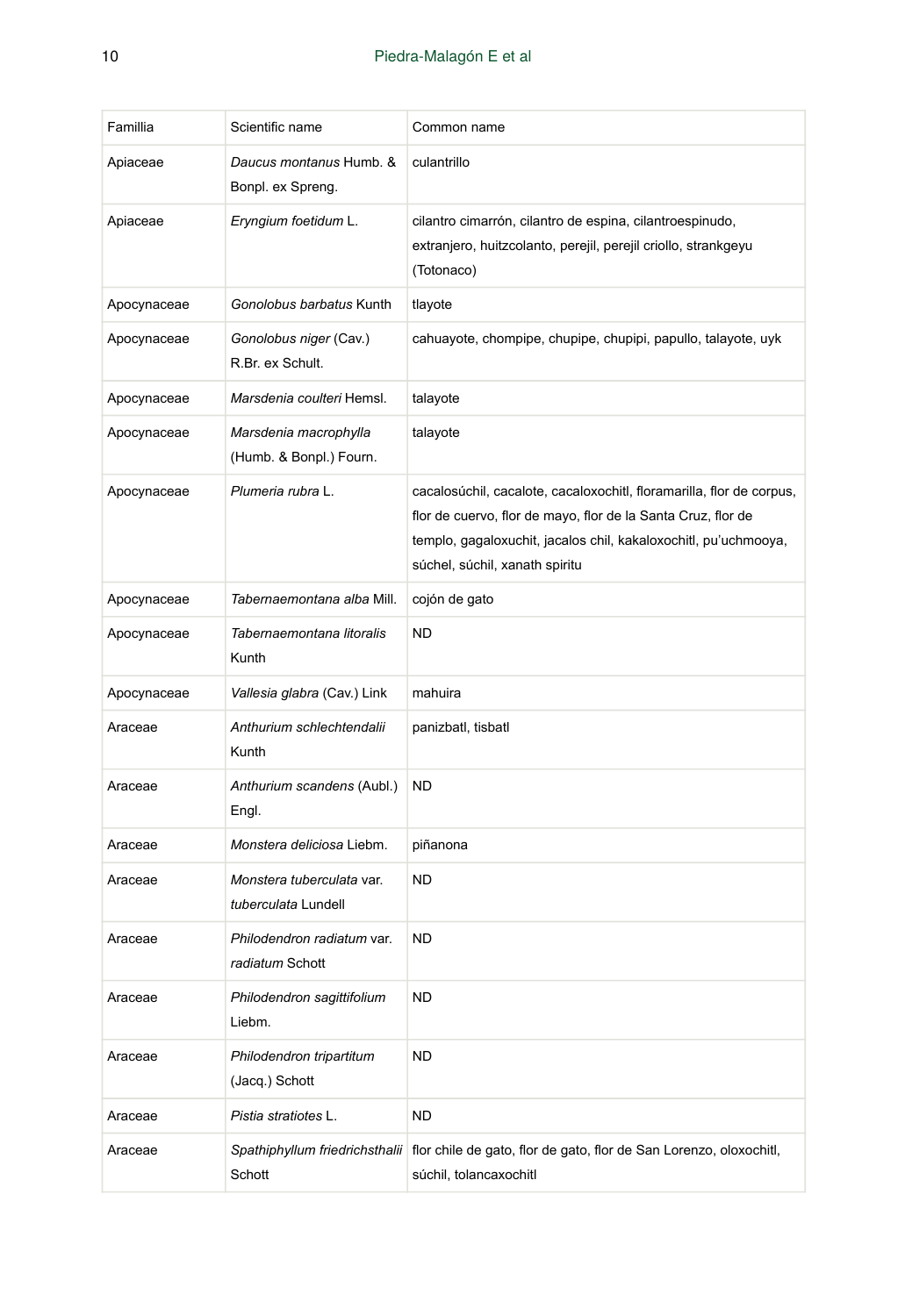| Famillia   | Scientific name                                              | Common name                                                     |
|------------|--------------------------------------------------------------|-----------------------------------------------------------------|
| Araceae    | Spathiphyllum phryniifolium<br>Schott                        | flor de chile, flor de chilillo, cuchijec                       |
| Araceae    | Syngonium angustatum<br>Schott, Oesterr.                     | <b>ND</b>                                                       |
| Araceae    | Syngonium neglectum<br>Schott                                | <b>ND</b>                                                       |
| Araceae    | Syngonium podophyllum<br>Schott                              | <b>ND</b>                                                       |
| Araceae    | Xanthosoma robustum<br>Schott                                | lokg, malvarón, oreja de elefante, rejalgar                     |
| Araliaceae | Dendropanax arboreus (L.)<br>Decne & Planch.                 | palo de agua, palo santo                                        |
| Araliaceae | Hydrocotyle umbellata L.                                     | pesetilla                                                       |
| Araliaceae | Oreopanax capitatus (Jacq.)<br>Decne & Planch.               | caballero, cabellera de palo, coamatl, choco, tablilla          |
| Araliaceae | Oreopanax echinops<br>(Schidtl. & Cham.) Decne. &<br>Planch. | caballero, cinco hojas, macuilillo, pata de gallo, siete hojas  |
| Araliaceae | Oreopanax flaccidus<br>Marchal                               | choco, hoja de queso                                            |
| Arecaceae  | Acrocomia aculeata (Jacq.)<br>Lodd. ex Mart.                 | cocoyol, coyol, coyol redondo, guacoyul                         |
| Arecaceae  | Astrocaryum mexicanum<br>Liebm. ex Mart.                     | chapay, chapaya, chichón, chipi, chocho, chocón, flor de chocho |
| Arecaceae  | Attalea rostrata Oerst.                                      | corozo, coyol real, coyolito real, palma real                   |
| Arecaceae  | Bactris major Jacq.                                          | coyolillo, guiscoyol, jahuacté, jahuactillo                     |
| Arecaceae  | Bactris mexicana Mart.                                       | chiquiyul, jahuacté                                             |
| Arecaceae  | Brahea dulcis (Kunth) Mart.                                  | palma de abanico, palma de sombrero, palmilla, palmito          |
| Arecaceae  | Chamaedorea alternans<br>H.Wendl.                            | guaya de cerro, pampi, tepejilote                               |
| Arecaceae  | Chamaedorea cataractarum<br>Mart.                            | guaya de río, guayita de río                                    |
| Arecaceae  | Chamaedorea elegans Mart.                                    | jilote de cerro, tepejilote, tepexiloti                         |
| Arecaceae  | Chamaedorea oblongata<br>Mart.                               | litámpa (Totonaco), tepejilote                                  |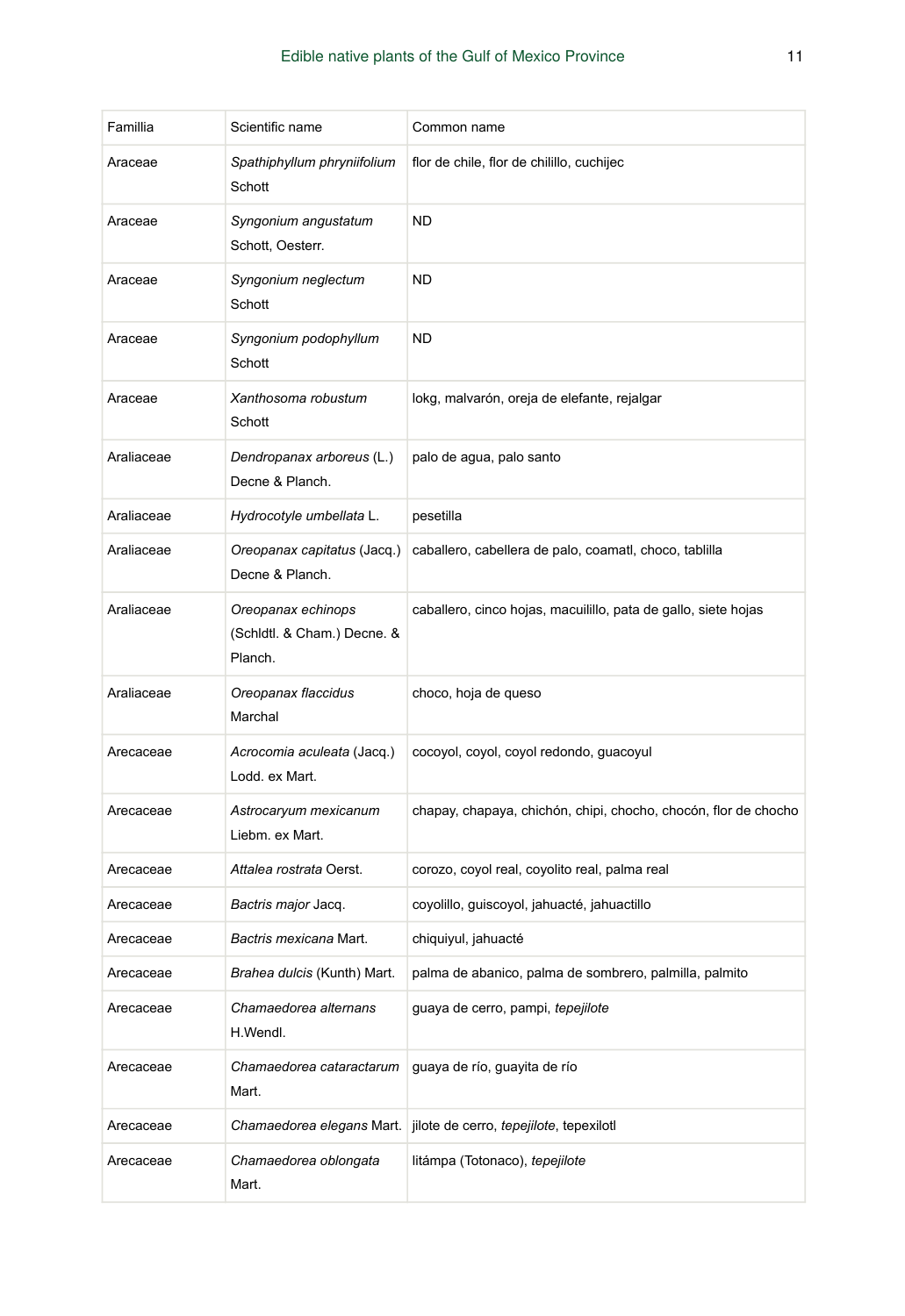| Famillia     | Scientific name                                                        | Common name                                                                                                                                                                                                             |
|--------------|------------------------------------------------------------------------|-------------------------------------------------------------------------------------------------------------------------------------------------------------------------------------------------------------------------|
| Arecaceae    | Chamaedorea pinnatifrons<br>(Jacq.) Oerst.                             | guaya de cerro, pacaya                                                                                                                                                                                                  |
| Arecaceae    | Chamaedorea seifrizii Burret   palmita bambu                           |                                                                                                                                                                                                                         |
| Arecaceae    | Chamaedorea tepejilote<br>Liebm.                                       | chive, jilote de cerro, joma, guaya, tepejilote, tepexilotl                                                                                                                                                             |
| Arecaceae    | Cryosophila stauracantha<br>(Heynh.) R.Evans                           | guano coba                                                                                                                                                                                                              |
| Arecaceae    | Reinhardtia gracilis var.<br>gracilior (Burret) H.E.Moore              | coquillo                                                                                                                                                                                                                |
| Arecaceae    | Sabal mexicana Mart.                                                   | aptas, guano, palma, palma apachite, palmareal, palma<br>redonda, palmito                                                                                                                                               |
| Asparagaceae | Agave americana L.                                                     | maguey, maguey cenizo                                                                                                                                                                                                   |
| Asparagaceae | Agave fourcroydes Lem.                                                 | <b>ND</b>                                                                                                                                                                                                               |
| Asparagaceae | Agave gentryi B.Ullrich                                                | agave, bayusa, cacaya, flor dejiote, flor de gigante, flor de<br>henequén, flor de maguey, flor de mezcal, flor de pitol, flor de<br>sotol, golumbos, gualumbos, hualumbos, huexote, kakaya,<br>machete, maguey, quiote |
| Asparagaceae | Agave lechuguilla Torr.                                                | maguey verde                                                                                                                                                                                                            |
| Asparagaceae | Agave atrovirens Karw. ex<br>Salm-Dyck                                 | lechuguilla                                                                                                                                                                                                             |
| Asparagaceae | Agave mapisaga Trel.                                                   | maguey manso                                                                                                                                                                                                            |
| Asparagaceae | Agave mitis Mart.                                                      | <b>ND</b>                                                                                                                                                                                                               |
| Asparagaceae | Agave montana Villarreal                                               | maguey chino                                                                                                                                                                                                            |
| Asparagaceae | Agave montium-sancticaroli<br>García-Mend.                             | jarcia                                                                                                                                                                                                                  |
| Asparagaceae | Agave salmiana Otto ex<br>Salm-Dyck                                    | maguey manso                                                                                                                                                                                                            |
| Asparagaceae | Agave striata Zucc.                                                    | espadín                                                                                                                                                                                                                 |
| Asparagaceae | Agave weberi Cels ex<br>Poisson                                        | maguey verde                                                                                                                                                                                                            |
| Asparagaceae | Beschorneria septentrionalis<br>García-Mend.                           | <b>ND</b>                                                                                                                                                                                                               |
| Asparagaceae | Beschorneria yuccoides<br>subsp. dekosteriana<br>(K.Koch) García-Mend. | gasparito                                                                                                                                                                                                               |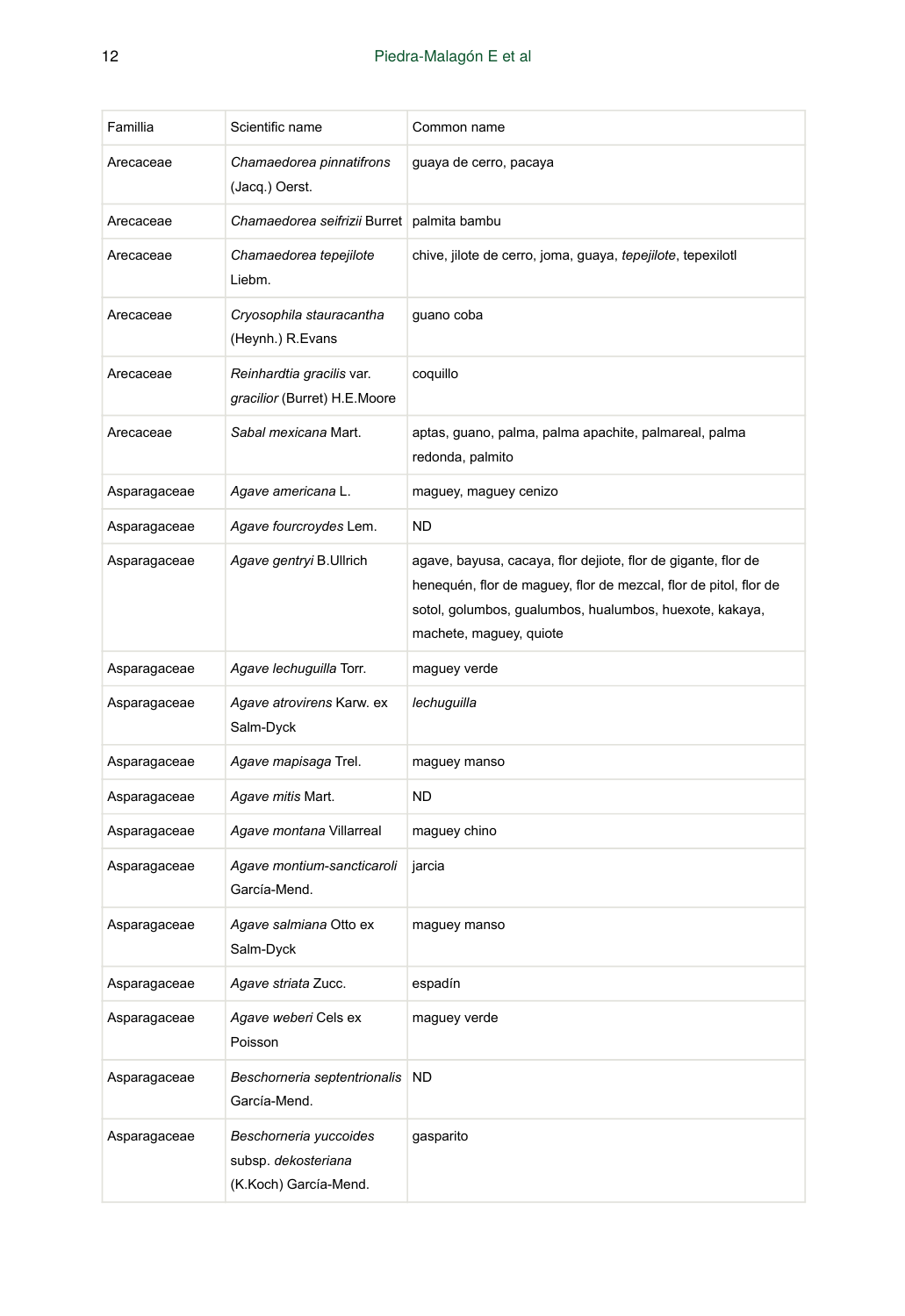| Famillia     | Scientific name                             | Common name                                                                                                                                            |
|--------------|---------------------------------------------|--------------------------------------------------------------------------------------------------------------------------------------------------------|
| Asparagaceae | Dasylirion longissimum<br>Lem.              | aracuete, padillo, vara                                                                                                                                |
| Asparagaceae | Dasylirion texanum Scheele                  | sotol, sotol chino                                                                                                                                     |
| Asparagaceae | Manfreda scabra (Ortega)<br>McVaugh         | maguey, maguey cenizo                                                                                                                                  |
| Asparagaceae | Milla biflora Cav.                          | azúcar de campo, azucena del campo, azucena, silvestre,<br>estrella, flor de mayo, flor de San Juan, flor de San Nicolas,<br>jacinto de monte          |
| Asparagaceae | Yucca carnerosana (Trel.)<br>McKelvey       | palma barreta, palma loca, palma samandoca                                                                                                             |
| Asparagaceae | Yucca filifera Chabaud                      | palma, palma barreta, palma china, palma samandoca, pita, pita<br>amarilla                                                                             |
| Asparagaceae | Yucca gigantea Lem.                         | akgalukut, cardum, chochas, chocho, flor de palma, flor de<br>palmo, iksoxochitl, izote, izotl, izxote, kardum, palma, palmito,<br>palmito guaya, yuca |
| Asparagaceae | Yucca periculosa Baker                      | izote, palmito                                                                                                                                         |
| Asparagaceae | Yucca treculeana Carriere                   | palma, palma de d tiles, palma pita, pita verde                                                                                                        |
| Asteraceae   | Dahlia imperialis Roezl ex                  | dalia                                                                                                                                                  |
|              | Ortgies                                     |                                                                                                                                                        |
| Asteraceae   | Helianthus annuus L.                        | girasol, maíz de texas                                                                                                                                 |
| Asteraceae   | Porophyllum ruderale<br>(Jacq.) Cass.       | papaloquelite, tepehua, venadilla                                                                                                                      |
| Asteraceae   | Senecio roseus Sch. Bip.                    | lechuguilla                                                                                                                                            |
| Asteraceae   | Tagetes erecta L.                           | cempasúchil, cempaxúchil, cempoal, cempoalxóchitl, flor de<br>muerto                                                                                   |
| Asteraceae   | Tagetes lucida Cav.                         | hierbanis                                                                                                                                              |
| Asteraceae   | Tagetes micrantha Cav.                      | anisillo                                                                                                                                               |
| Asteraceae   | Tamaulipa azurea (DC.)<br>R.M.King & H.Rob. | limpia tuna                                                                                                                                            |
| Asteraceae   | Thymophylla pentachaeta<br>(DC.) Small      | limoncillo, parraleña                                                                                                                                  |
| Bassellaceae | Anredera vesicaria (Lam.)<br>C.F.Gaertn.    | sacasil                                                                                                                                                |
| Bataceae     | Batis maritima L.                           | saladilla                                                                                                                                              |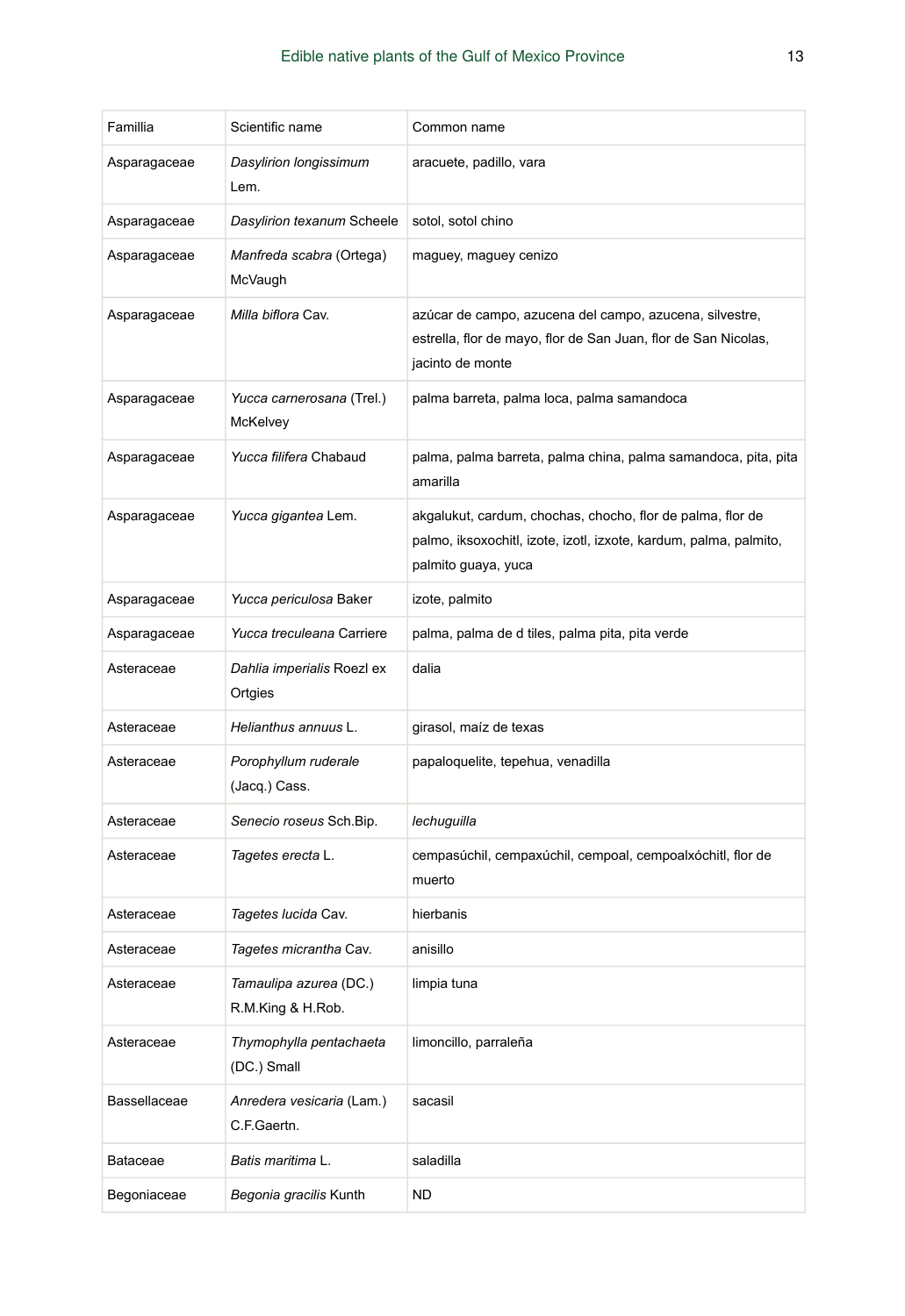| Famillia            | Scientific name                              | Common name                                                                                                                                    |
|---------------------|----------------------------------------------|------------------------------------------------------------------------------------------------------------------------------------------------|
| Begoniaceae         | Begonia heracleifolia<br>Schitdl, & Cham.    | xocoyole, xkutn (Totonaco)                                                                                                                     |
| Begoniaceae         | Begonia multistaminea Burt-<br>Utley         | chucuyul, chucuyule                                                                                                                            |
| Begoniaceae         | Begonia nelumbonifolia<br>Schitdl. & Cham.   | begonia, quelite agrio, xocoyole                                                                                                               |
| Berberidaceae       | Berberis trifoliolata Moric.                 | palo amarillo                                                                                                                                  |
| Bignoniaceae        | Amphitecna tuxtlensis<br>A.H.Gentry          | ND                                                                                                                                             |
| Bignoniaceae        | Crescentia alata Kunth                       | guaje, jícaro                                                                                                                                  |
| Bignoniaceae        | Crescentia cujete L.                         | guaje, tecomate                                                                                                                                |
| Bignoniaceae        | Parmentiera aculeata<br>(Kunth) Seem.        | cuajilote, chote, chayote, guachilote, guajilote, pepino silvestre                                                                             |
| Bignoniaceae        | Tecoma stans Kunth                           | San pedro                                                                                                                                      |
| Bixaceae            | Bixa orellana L.                             | achiote, axiote                                                                                                                                |
| Boraginaceae        | Cordia alliodora (Ruiz &<br>Pav.) Oken       | aguardientillo, bajón, baria, hormiguillo, hormiguero, huitl,<br>sochicahua, sochíchi, solecillo, solerillo, suchil, tepesuchi,<br>xulaxuchilt |
| Boraginaceae        | Cordia boissieri A.DC.                       | nacahua                                                                                                                                        |
| Boraginaceae        | Cordia dentata Poir.                         | baboso, gravel, gulaber, moquillo, olavere, zazamil                                                                                            |
| Boraginaceae        | Cordia dodecandra A.DC.                      | cópite, trompillo                                                                                                                              |
| Boraginaceae        | Ehretia anacua (Teran &<br>Berl) I.M.Johns   | anácua, manzanilla                                                                                                                             |
| Boraginaceae        | Ehretia tinifolia L.                         | beec, capulín cimarrón, frutillo, manzana, manzanilla, manzano,<br>nandimbo, palo verde, roble, sauco, pingüico                                |
| Boraginaceae        | Tournefortia hirsutissima L.                 | nigua, tlachichinole                                                                                                                           |
| Brassicaceae        | Lepidium costaricense Thell.                 | lentejilla                                                                                                                                     |
| <b>Brassicaceae</b> | Lesquerella fendleri<br>(A.Gray) S.Watson    | lesquerella                                                                                                                                    |
| <b>Bromeliaceae</b> | Aechmea magdalenae<br>(André) André ex Baker | pita                                                                                                                                           |
| <b>Bromeliaceae</b> | Bromelia karatas L.                          | chichipo, chiyol, quapilla, piñuela                                                                                                            |
| <b>Bromeliaceae</b> | Bromelia pinguin L.                          | borregos, borreguitos, cardo, cardón, guapilla                                                                                                 |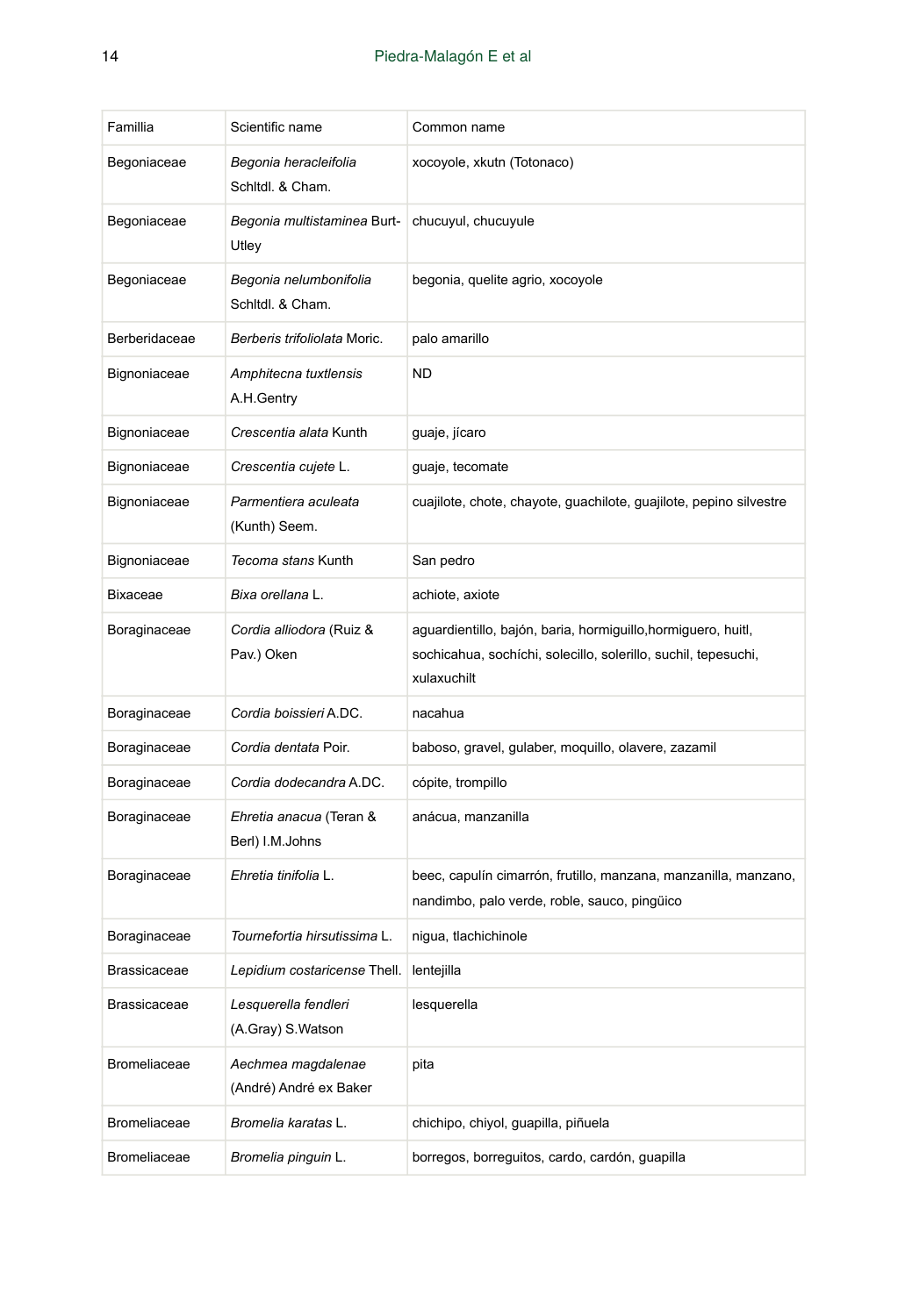| Famillia            | Scientific name                                                 | Common name                                                                                      |
|---------------------|-----------------------------------------------------------------|--------------------------------------------------------------------------------------------------|
| <b>Bromeliaceae</b> | Catopsis nutans (Sw.)<br>Griseb.                                | gallitos                                                                                         |
| <b>Bromeliaceae</b> | Greigia van-hyningii L.B.Sm.                                    | piña cimarrona, piña de monte                                                                    |
| <b>Bromeliaceae</b> | Hechtia glomerata Zucc.                                         | guapilla china                                                                                   |
| <b>Burseraceae</b>  | Bursera simaruba (L.) Sarg.                                     | chaca                                                                                            |
| <b>Burseraceae</b>  | Protium copal (Schitdl. &<br>Cham.) Engl.                       | copalillo, shewin'shan (Totonaco)                                                                |
| Cactaceae           | Acanthocereus tetragonus<br>(L.) Hummelinck                     | cruceta, jacube, jacubo                                                                          |
| Cactaceae           | Cylindropuntia imbricata<br>(Haw.) F.M.Knuth                    | cardón                                                                                           |
| Cactaceae           | Echinocactus platyacanthus<br>Link & Otto.                      | biznaga burra                                                                                    |
| Cactaceae           | Echinocereus cinerascens<br>var. tulensis (Bravo)<br>N.P.Taylor | alicoche San Juanero, pitaya San Juanera                                                         |
| Cactaceae           | Echinocereus enneacanthus<br>Engelm.                            | alicoche, biznaga                                                                                |
| Cactaceae           | Echinocereus pentalophus<br>(DC.) Ruempler                      | alicoche                                                                                         |
| Cactaceae           | Echinocereus stramineus<br>(Engelm.) F.Seitz                    | alicoche, alicoche verde, pitahaia deagosto, pitahaya, pitahaya<br>de agosto, pitaya, sanjuanera |
| Cactaceae           | Ferocactus hamatacanthus<br>(Weber) Britton & Rose              | biznaga de tuna                                                                                  |
| Cactaceae           | Ferocactus pilosus (Salm-<br>Dyck) Werderman                    | biznaga, biznaga roja                                                                            |
| Cactaceae           | Hylocereus undatus (Haw.)<br><b>Britton &amp; Rose</b>          | pitahaya, pitajaya, pitaya, pitaya orejona                                                       |
| Cactaceae           | Mammillaria hemisphaerica<br>Engelm.                            | pichilingos                                                                                      |
| Cactaceae           | Mammillaria heyderi<br>Muehlenpf.                               | biznaga de chilitos                                                                              |
| Cactaceae           | Marginatocereus marginatus organo<br>(DC.) Backeb.              |                                                                                                  |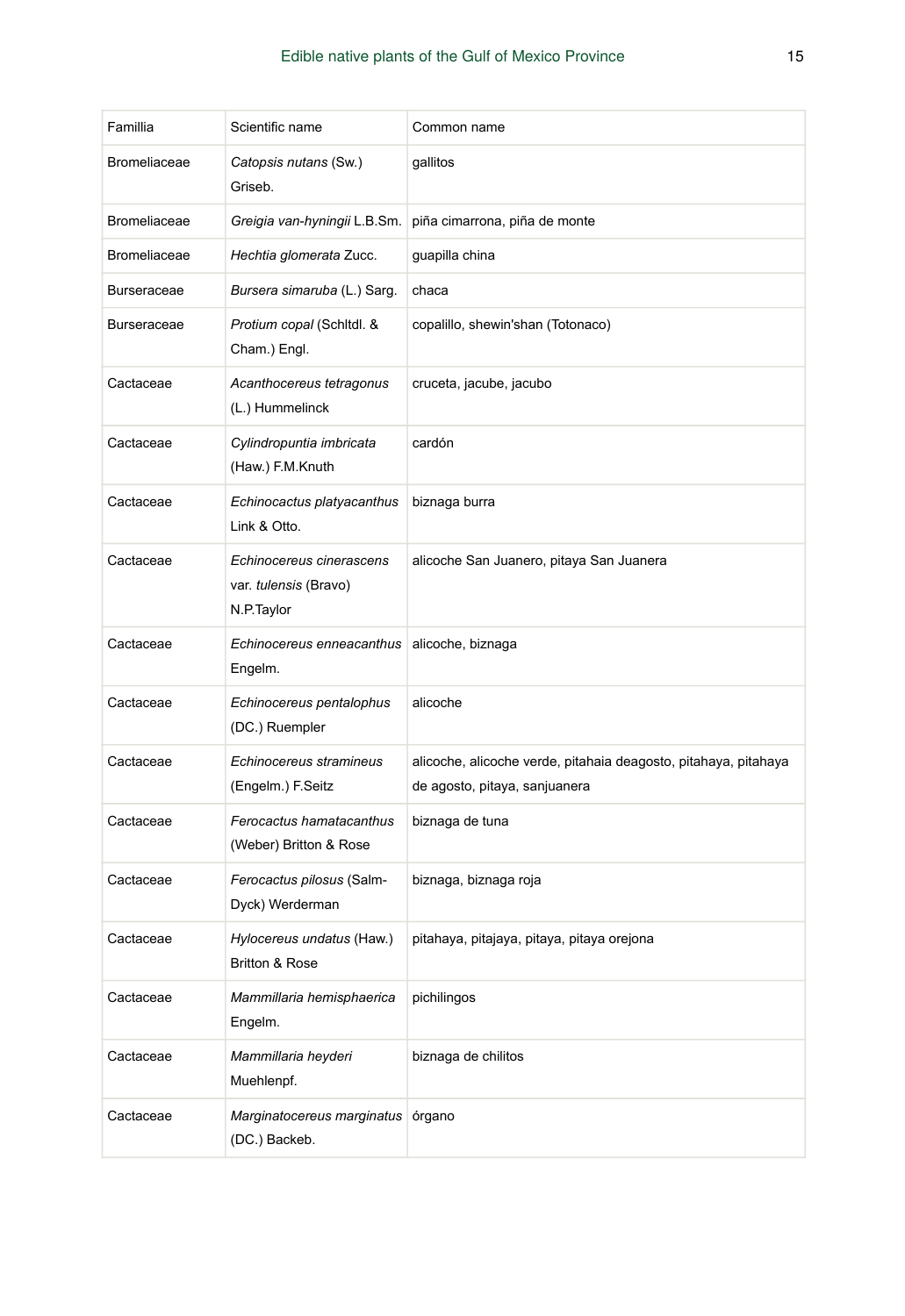| Famillia       | Scientific name                                           | Common name                                                                                     |
|----------------|-----------------------------------------------------------|-------------------------------------------------------------------------------------------------|
| Cactaceae      | Myrtillocactus geometrizans<br>(Mart. ex Pfeiff.) Console | garambullo                                                                                      |
| Cactaceae      | Neomammillaria candida<br>(Scheidw.) Britton & Rose.      | biznagita blanca                                                                                |
| Cactaceae      | Nopalea dejecta Salm-Dyck                                 | nopal, nopal chamacuero                                                                         |
| Cactaceae      | Opuntia cantabrigiensis<br>Lynch                          | arrastradillo                                                                                   |
| Cactaceae      | Opuntia engelmannii Salm-<br>Dyck ex Engelm.              | nopal cuijo                                                                                     |
| Cactaceae      | Opuntia ficus-indica (L.) Mill.                           | tuna, nopal blanco                                                                              |
| Cactaceae      | Opuntia leucotricha DC.                                   | nopal duraznillo, duraznillo                                                                    |
| Cactaceae      | Opuntia stenopetala Engelm                                | arrastradilla                                                                                   |
| Cactaceae      | Pereskiopsis aquosa<br>(Weber) Britton & Rose             | nopal de la punzada                                                                             |
| Cactaceae      | Rhipsalis baccifera (Miller)<br>Stearn                    | <b>ND</b>                                                                                       |
| Cactaceae      | Selenicereus testudo (Karw.<br>ex Zucc.) Buxb.            | cruzeta                                                                                         |
| Cactaceae      | Stenocereus griseus (Haw.)<br>Buxb.                       | pitayo                                                                                          |
| Calophyllaceae | Mammea americana L.                                       | akgchixitjak (Totonaco), mamey amarillo, mamey santo<br>domingo, zapote cabello, zapote domingo |
| Campanulaceae  | Lobelia xalapensis Kunth                                  | berro silvestre, hierba loca                                                                    |
| Cannabaceae    | Aphananthe monoica<br>(Hemsl.) J.-F.Leroy                 | chilesmin, cuachichile, cuerillo, pipín, quebrache, tomatillo,<br>varilla                       |
| Cannabaceae    | Celtis caudata Planch.                                    | carboncillo                                                                                     |
| Cannabaceae    | Celtis iguanaea (Jacq.)<br>Sarg.                          | cuerétaro, granjeno, tontu, uña de gato                                                         |
| Cannabaceae    | Celtis laevigata Willd.                                   | palo blanco                                                                                     |
| Cannabaceae    | Celtis pallida Torr.                                      | granjeno                                                                                        |
| Cannabaceae    | Trema micrantha (L.) Blume                                | togalapoli                                                                                      |
| Cannaceae      | Canna indica L.                                           | plantanilla                                                                                     |
| Capparidaceae  | Morisonia americana L.                                    | bandera, chachalaca, chilalaga, chimalaga, papatla, platanillo,<br>papata                       |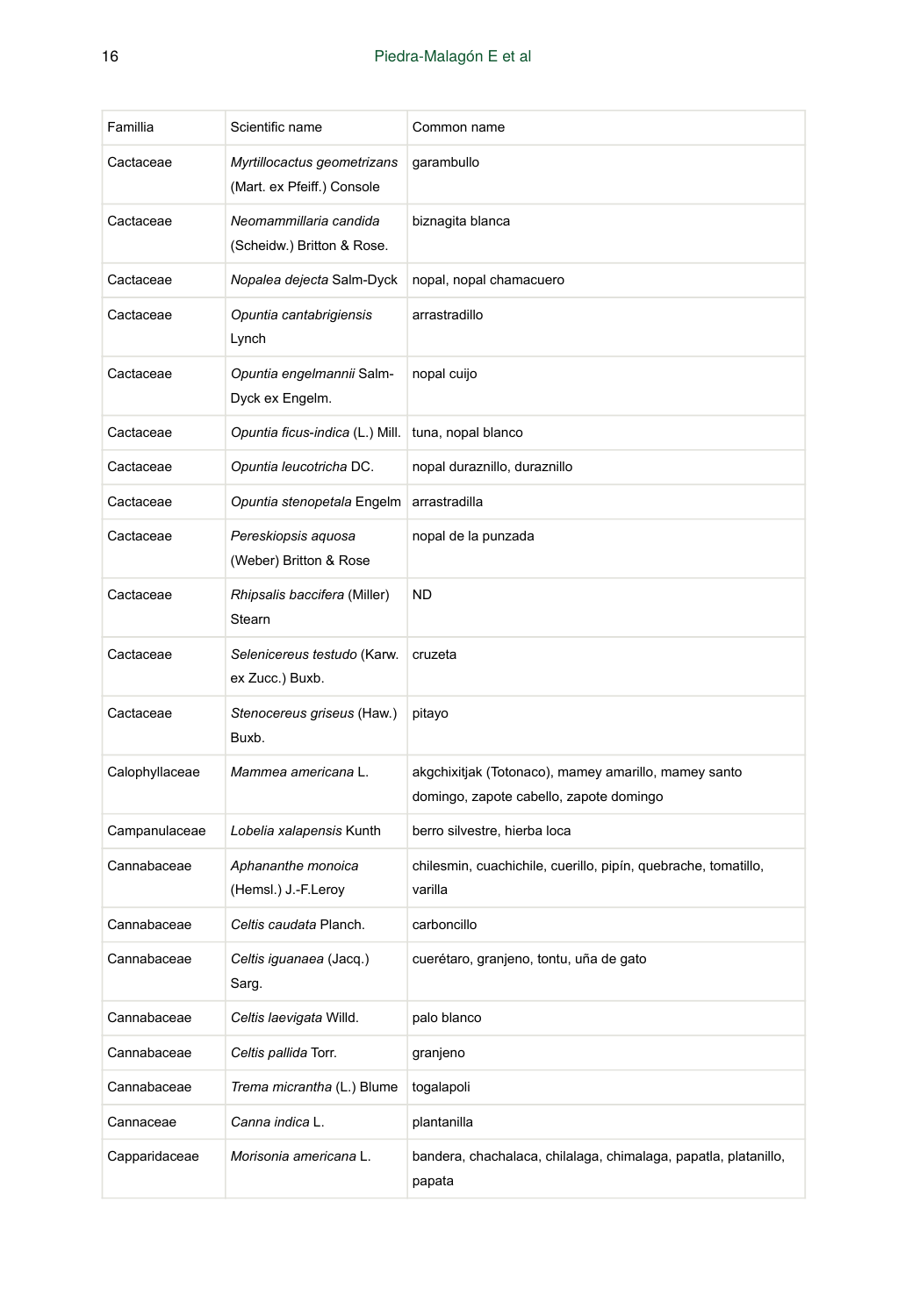| Famillia         | Scientific name                                                          | Common name                                                                                             |
|------------------|--------------------------------------------------------------------------|---------------------------------------------------------------------------------------------------------|
| Caricaceae       | Carica papaya L.                                                         | papaya                                                                                                  |
| Caricaceae       | Jacaratia dolichaula<br>(Donn.Sm.) Woodson                               | palo de agua, palo de pan, papaya cimarrona                                                             |
| Caricaceae       | Jacaratia mexicana A.DC.                                                 | bonete, coalsuayote, cuaguayote, papaya demontaña, papaya<br>orejona                                    |
| Caricaceae       | Vasconcellea cauliflora<br>$(Jacq.)$ A.DC.                               | melocotón, papayita, papaya cimarrona, papaya de monte,<br>papaya oreja de mico                         |
| Caryophyllaceae  | Drymaria cordata (L.) Willd.<br>ex Schult.                               | berro cimarrón, lengua de pájaro                                                                        |
| Cecropiaceae     | Cecropia obtusifolia Bertol.                                             | hormiguillo                                                                                             |
| Celastraceae     | Hippocratea volubilis L.                                                 | tecolote                                                                                                |
| Celastraceae     | Myginda latifolia Sw.                                                    | ND                                                                                                      |
| Celastraceae     | Salacia cordata (Miers)<br>Mennega                                       | gogo, tegualala                                                                                         |
| Celastraceae     | Salacia impressifolia (Miers)<br>A.C.Sm                                  | bejuco zapote, tenguale                                                                                 |
| Celastraceae     | Wimmeria concolor Cham.<br>& Schitdl.                                    | cuyuxquihui                                                                                             |
| Chrysobalanaceae | Chrysobalanus icaco L.                                                   | caimito, caco, ciruela de paloma, icaco, icaco de playa, jicaco,<br>uva de mar                          |
| Chrysobalanaceae | Couepia polyandra (Kunth)<br>Rose                                        | gurupillo, olo sapo, olozapote, uspi, zapote niño                                                       |
| Chrysobalanaceae | Hirtella racemosa var.<br>hexandra (Willd. ex Roem.<br>& Schult.) Prance | bejuco limón, escobilla, tallepo                                                                        |
| Chrysobalanaceae | Licania platypus (Hemsl.)<br>Fritsch                                     | cabeza de mono, caca de niño, huicume, menso zapote, zapote<br>amarillo, zapote cabello, zapote de mono |
| Cleomaceae       | <i>Cleome magnifica</i> Briq.                                            | chichiquelite                                                                                           |
| Clusiaceae       | Clusia guatemalensis<br>Hemsl.                                           | higo                                                                                                    |
| Clusiaceae       | Garcinia intermedia (Pittier)<br>Hammel                                  | guo-guo, limoncillo, naranjillo, wuowo                                                                  |
| Combretaceae     | Terminalia amazonia<br>(J.F.Gmel.) Exell                                 | canshán                                                                                                 |
| Commelinaceae    | Tinantia erecta (Jacq.) Fenzl hierba del pollo                           |                                                                                                         |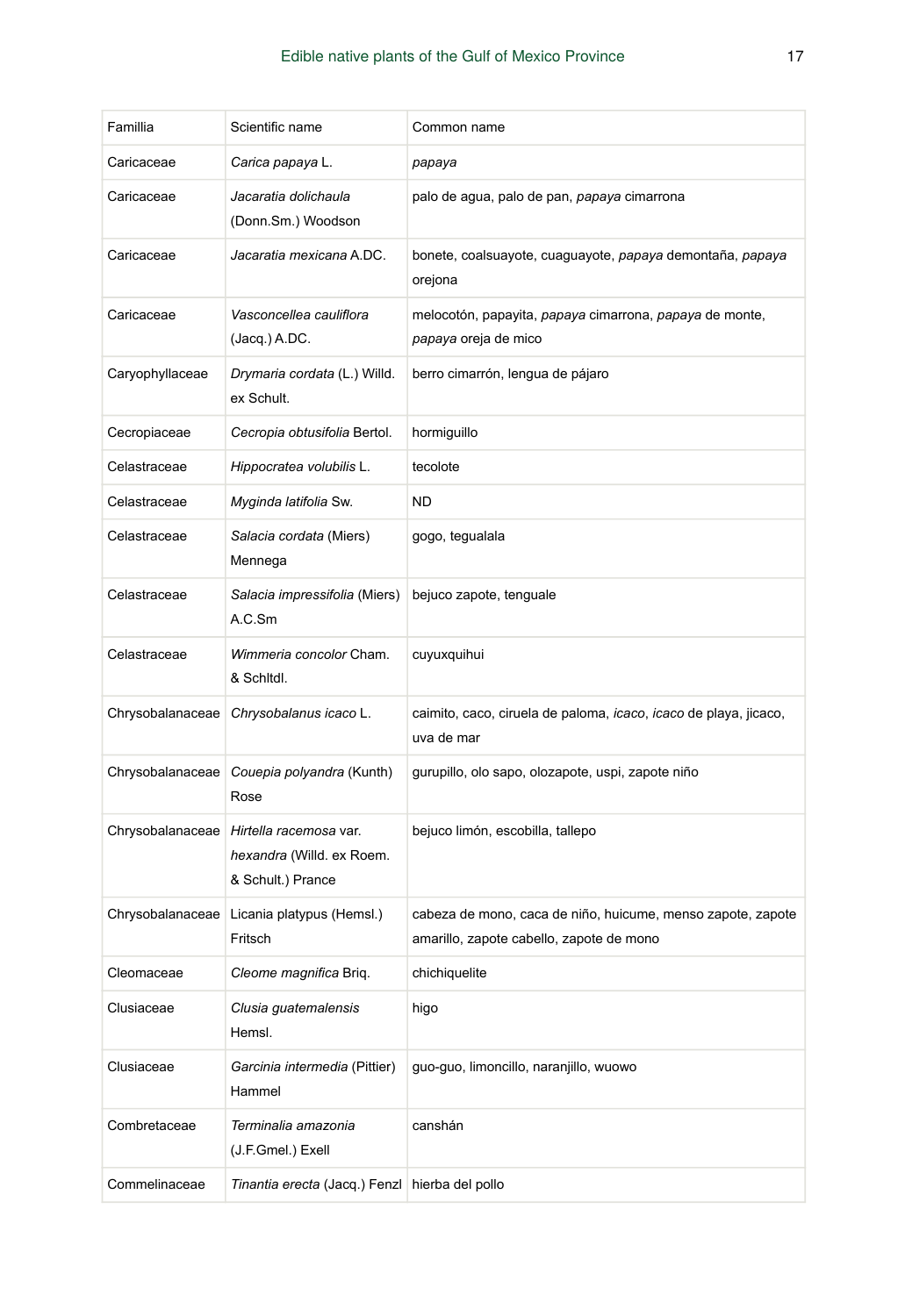| Famillia       | Scientific name                                                                                | Common name                                                                                                                               |
|----------------|------------------------------------------------------------------------------------------------|-------------------------------------------------------------------------------------------------------------------------------------------|
| Convolvulaceae | Ipomoea batatas (L.) Lam.                                                                      | camote, camote blanco, camote morado, coshlapa, mánta,<br>quiebraplato                                                                    |
| Convolvulaceae | Ipomoea bracteata Cav.                                                                         | azalea de la barranca, bejuco blanco, camoteblanco, catispa,<br>chile pato, papada de gallo                                               |
| Convolvulaceae | Ipomoea dumosa (Benth.)<br>L.O.Williams                                                        | campanilla, chonequi, corazón de la virgen, quiebraplato,<br>xonegui                                                                      |
| Cucurbitaceae  | Cucurbita argyrosperma<br>Huber                                                                | calabaza, calabaza pipián, chigua, nipx (Totonaco)                                                                                        |
| Cucurbitaceae  | Cucurbita foetidissima<br>Kunth                                                                | calabacilla loca                                                                                                                          |
| Cucurbitaceae  | Cucurbita moschata<br>Duchesne                                                                 | calabaza [fruit], calabaza criolla, pipián [seed]                                                                                         |
| Cucurbitaceae  | Cucurbita pepo L.                                                                              | ayoxochitl, ayoxochquilitl, calabacita, calabaza, puntas de<br>calabaza [leaves], flor de calabaza [flowers], flor de pipiana,<br>pipiana |
| Cucurbitaceae  | Cyclanthera langaei Congn.                                                                     | cincoquelites                                                                                                                             |
| Cucurbitaceae  | Melothria pendula L.                                                                           | pepinillo silvestre, sandía, sandía de ratón, sandía silvestre                                                                            |
| Cucurbitaceae  | Sechium edule (Jacq.) Sw.                                                                      | chayote, chayotli, erizo, güisquil, huisquil, jerizo, jurita, mayakg<br>(Totonaco), usquil                                                |
| Cyperaceae     | Schoenoplectus<br>tabernaemontani<br>(C.C.Gmel.) Palla                                         | popoque, tule                                                                                                                             |
| Ebenaceae      | Diospyros acapulcensis<br>subsp. verae-crucis<br>(Standl.) Provance, I.García<br>& A.C.Sanders | techona, zapotillo                                                                                                                        |
| Ebenaceae      | Diospyros campechiana<br>Lundell                                                               | zapotito                                                                                                                                  |
| Ebenaceae      | Diospyros conzattii Standl.                                                                    | chapote, zapotillo                                                                                                                        |
| Ebenaceae      | Diospyros nigra (J.F.Gmel.)<br>Perrier                                                         | zapote negro, zapote prieto, sawalh (Totonaco)                                                                                            |
| Ebenaceae      | Diospyros palmeri Eastw.                                                                       | chapote                                                                                                                                   |
| Ebenaceae      | Diospyros texana Scheele                                                                       | chapote, chapote prieto                                                                                                                   |
| Ericaceae      | Arbutus xalapensis Kunth                                                                       | madroño, madrón                                                                                                                           |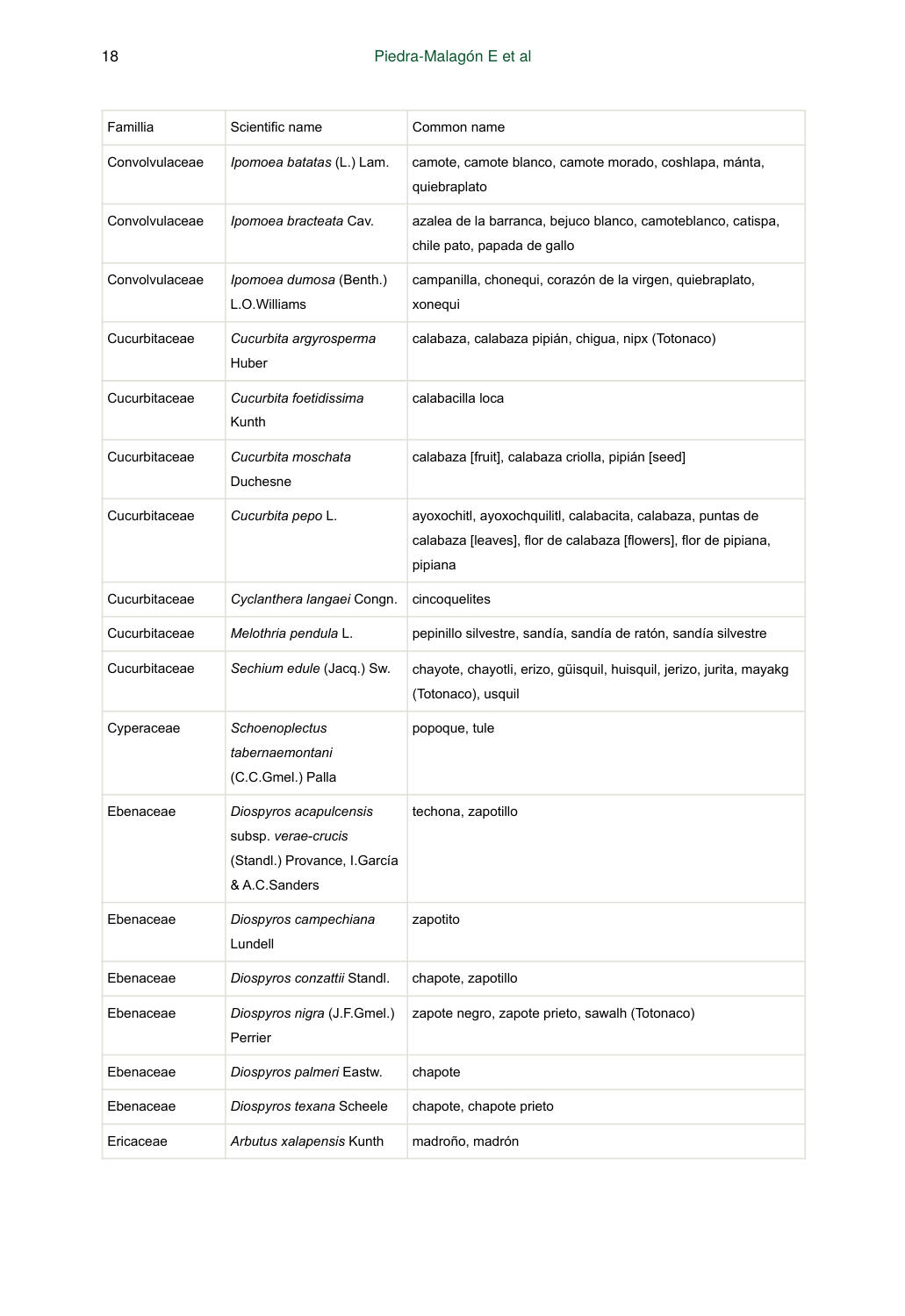| Famillia       | Scientific name                                               | Common name                                                                         |
|----------------|---------------------------------------------------------------|-------------------------------------------------------------------------------------|
| Ericaceae      | Comarostaphylis<br>glaucescens (Kunth) Zucc.<br>ex Klotzsch   | macuate                                                                             |
| Ericaceae      | Comarostaphylis polifolia<br>(Kunth) Zucc. ex Klotzsch        | macuate                                                                             |
| Ericaceae      | Vaccinium leucanthum<br>Schitdl.                              | cahuiche, huicapol, huicapola, xoxocotzi                                            |
| Euphorbiaceae  | Adelia barbinervis Cham. &<br>Schitdl.                        | espinaca blanca                                                                     |
| Euphorbiaceae  | Bernardia dodecandra<br>(Sessé ex Cav.) Govaerts              | lisutkiwi                                                                           |
| Euphorbiaceae  | Cnidoscolus aconitifolius<br>(Mill.) I.M.Johnst.              | chaya                                                                               |
| Euphorbiaceae  | Cnidoscolus multilobus<br>(Pax) I.M.Johnst.                   | chaya, chaya amarilla, chaya brava, chaya mansa, chaya verde,<br>mala mujer, pipian |
| Euphorbiaceae  | Cnidoscolus tubulosus<br>(Miell.Sarg.) Johnst.                | chaya, chaya amarilla, chaya brava, chaya mansa, chaya pica,<br>chaya verde         |
| Euphorbiaceae  | Croton incanus Kunth                                          | salvia                                                                              |
| Euphorbiaceae  | Croton lindheimerianus<br>Scheele                             | salvia                                                                              |
| Euphorbiaceae  | Croton niveus Jacq.                                           | vara blanca                                                                         |
| Euphorbiaceae  | Jatropha curcas L.                                            | ashté, axté, chote, chút, pichoco, pipián, piñón, piñoncillo                        |
| Euphorbiaceae  | Jatropha dioica Sessé                                         | piñón                                                                               |
| Euphorbiaceae  | Manihot pringlei S.Wats.                                      | yuca                                                                                |
| Euphorbiaceae  | Manihot subspicata Rogers<br>& Appan                          | papagallo                                                                           |
| Fagaceae       | Fagus grandifolia subsp.<br>mexicana (Martínez)<br>A.E.Murray | haya                                                                                |
| Fagaceae       | Quercus candicans Née                                         | almaizeoque, encino blanco, hoja china                                              |
| Fagaceae       | Quercus emoryi Torr.                                          | encino prieto                                                                       |
| Fagaceae       | Quercus polymorpha<br>Schitdl. & Cham.                        | encino blanco                                                                       |
| Fouquieriaceae | Fouquieria splendens<br>Engelm.                               | cardo santo                                                                         |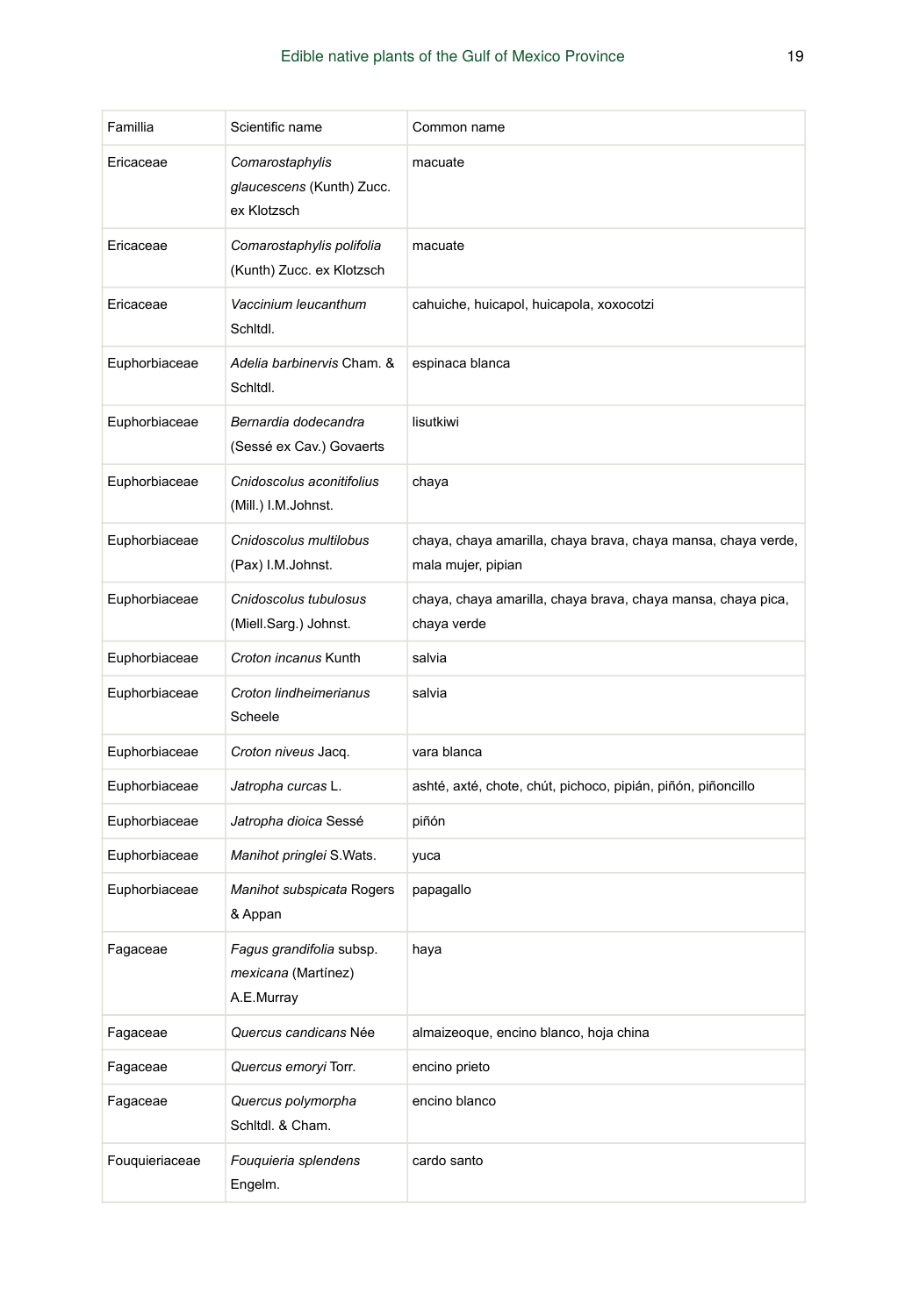| Famillia      | Scientific name                                | Common name                                                                                                                           |
|---------------|------------------------------------------------|---------------------------------------------------------------------------------------------------------------------------------------|
| Gunneraceae   | Gunnera mexicana<br>Brandegee                  | capa de pobre                                                                                                                         |
| Heliconiaceae | Heliconia latispatha Benth.                    | plantanillo                                                                                                                           |
| Heliconiaceae | Heliconia schiedeana<br>Klotzsch               | costilla de ratón, papatla, papatlilla, plantanillo                                                                                   |
| Heliconiaceae | Heliconia uxpanapensis<br>C.Gut.Báez.          | plantanillo                                                                                                                           |
| Icacinaceae   | Oecopetalum mexicanum<br>Greenm. & C.H.Thomps. | cacaté, cachichín                                                                                                                     |
| Iridaceae     | Tigridia pavonia (L.f.) DC.                    | carcomeca                                                                                                                             |
| Juglandaceae  | Carya illinoinensis<br>(Wangenh.) K.Koch       | nogal, nogal criollo, nuez de cáscara de papel, nuez fina [fruits]                                                                    |
| Juglandaceae  | Carya ovata (Mill.) K.Koch                     | nogal, nogal americano                                                                                                                |
| Juglandaceae  | Juglans mollis Engelm.                         | nogal, nogal cimarrón                                                                                                                 |
| Juglandaceae  | Juglans olanchana Standl.<br>& L.O.Williams    | cedro blanco, cedro nogal                                                                                                             |
| Juglandaceae  | Juglans pyriformis Liebm.                      | cedro nogal, nogal, nogal cimarrón                                                                                                    |
| Lamiaceae     | Volkameria ligustrina Jacq.                    | orégano                                                                                                                               |
| Lamiaceae     | Poliomintha longiflora<br>A.Gray               | crespa                                                                                                                                |
| Lamiaceae     | Salvia ballotiflora Benth.                     | moste, musté                                                                                                                          |
| Lauraceae     | Beilschmiedia anay<br>(S.F.Blake) Kosterm.     | aguacate de puerco, anay, anáy, anayo, escalán                                                                                        |
| Lauraceae     | Cinnamomum grisebachii<br>Lorea-Hern.          | canela                                                                                                                                |
| Lauraceae     | Litsea glaucescens Kunth                       | laurel                                                                                                                                |
| Lauraceae     | Persea americana Mill.                         | aguacate, aguacatillo, kunalhit, kuka'ta                                                                                              |
| Lauraceae     | Persea liebmannii Mez.                         | agacate silvestre, sasafrás                                                                                                           |
| Lauraceae     | Persea longipes (Schitdl.)<br>Meisn.           | pahua                                                                                                                                 |
| Lauraceae     | Persea schiedeana Nees                         | aguacatillo, chinin, chinín, chinine, lhpaw, pagua, pahua                                                                             |
| Lequminosae   | Acaciella acatlensis Benth.                    | árbol de borrego, borreguitos, chindata, chivos, chondata,<br>cornizuelo, cuernosuelo, guayalote, guayote, tlahuitole,<br>yepaquilitl |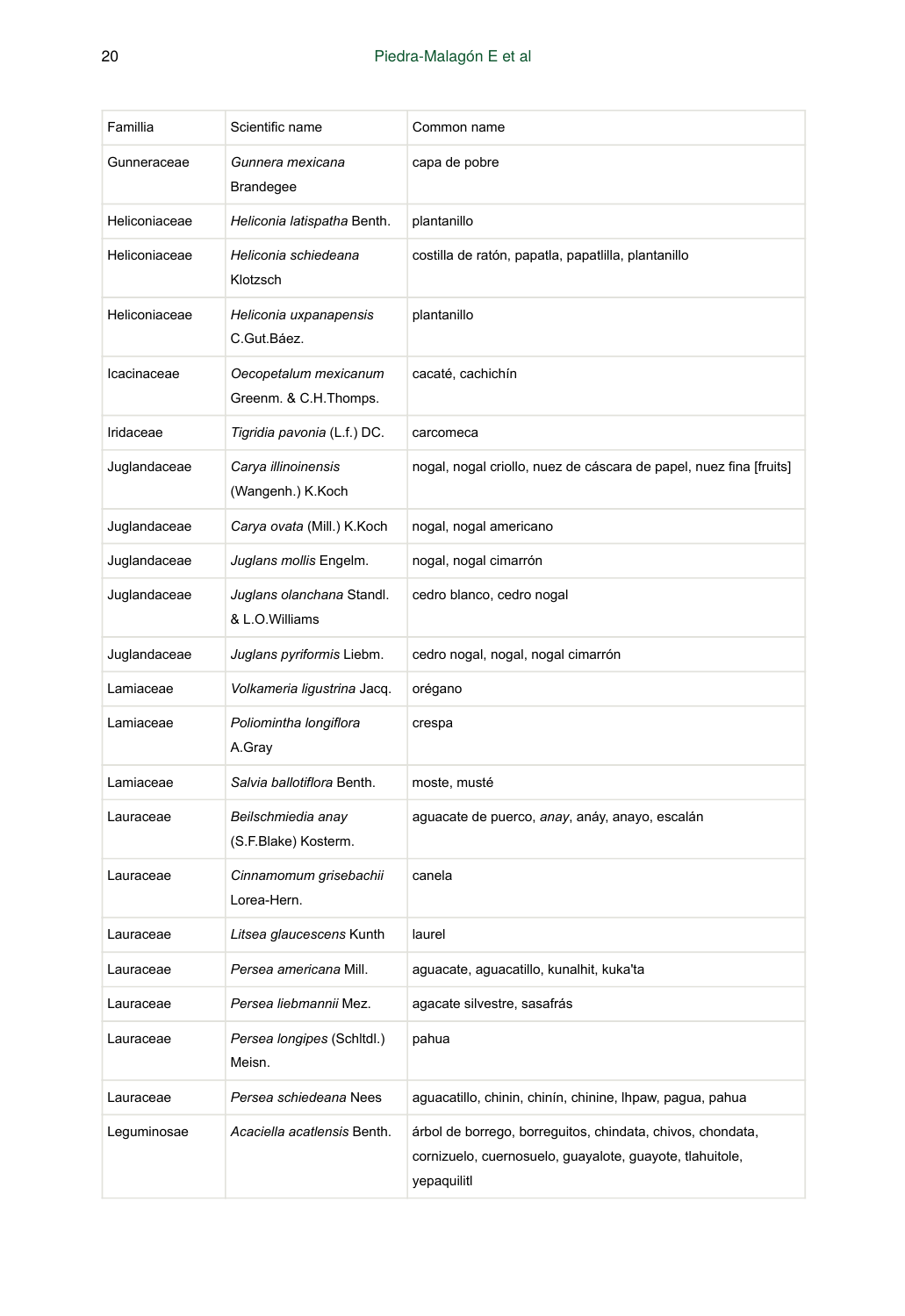| Famillia    | Scientific name                                        | Common name                                                                                                                                                                                                                                                                                                                                                 |
|-------------|--------------------------------------------------------|-------------------------------------------------------------------------------------------------------------------------------------------------------------------------------------------------------------------------------------------------------------------------------------------------------------------------------------------------------------|
| Leguminosae | Acaciella angustissima<br>(Miller) Kuntze              | framboyancillo                                                                                                                                                                                                                                                                                                                                              |
| Lequminosae | Acaciella cornigera (L.)<br>Willd.                     | cuerno de toro                                                                                                                                                                                                                                                                                                                                              |
| Leguminosae | Acaciella greggii Gray                                 | gatuño                                                                                                                                                                                                                                                                                                                                                      |
| Leguminosae | Acaciella sphaerocephala<br>Schlecht.                  | cornezuelo                                                                                                                                                                                                                                                                                                                                                  |
| Leguminosae | Acaciella wrightii Benth                               | uña de gato negra                                                                                                                                                                                                                                                                                                                                           |
| Leguminosae | Caesalpinia pulcherrima (L.)<br>Schwartz               | tabachín                                                                                                                                                                                                                                                                                                                                                    |
| Leguminosae | Canavalia glabra<br>(M.Martens & Galeotti)<br>J.D.Saue | flor de sacramento, pillo, sacalamente, sacramento, xokichay                                                                                                                                                                                                                                                                                                |
| Leguminosae | Canavalia villosa Benth.                               | gallo                                                                                                                                                                                                                                                                                                                                                       |
| Leguminosae | Cercis canadensis L.                                   | duraznillo, palo de judas, pata de vaca                                                                                                                                                                                                                                                                                                                     |
| Leguminosae | Crotalaria longirostrata<br>Hook. & Arn.               | chipil, chipilan, chipile, chipilín, chipilino                                                                                                                                                                                                                                                                                                              |
| Leguminosae | Crotalaria maypurensis HBK                             | chipilín                                                                                                                                                                                                                                                                                                                                                    |
| Leguminosae | Dialium guianense (Aubl.)<br>Sandwith                  | guach, guapaque, guapiqui, palo lacandón palo de lacandón,<br>paque, paquí, tamarindo silvestre, uach                                                                                                                                                                                                                                                       |
| Leguminosae | Diphysa americana (Mill.)<br>M.Sousa                   | amarillo, camaroncillo, chipilcoi, chipilcoite, chipilín, coachepil,<br>guachipilín, matansiyat, quebrancha, quebranche, quebrancho,<br>quibrancha, rambai, tenquiques                                                                                                                                                                                      |
| Leguminosae | Ebenopsis ebano (Bernand)<br>Barneby & Grimes          | ébano                                                                                                                                                                                                                                                                                                                                                       |
| Leguminosae | Enterolobium cyclocarpum<br>(Jacq.) Griseb             | guanacastle, nacaste, nacastle, nacaxtle, parota                                                                                                                                                                                                                                                                                                            |
| Leguminosae | Erythrina americana Mill.                              | alcaparra, chontal, colorín, equimexóchitl, equimite, gasparito,<br>Ihalhni, madre, madre del cacao, mote, pichoco, pito                                                                                                                                                                                                                                    |
| Lequminosae | Erythrina folkersii Krukoff &<br>Moldenke              | alcaparra, chiil, chocolín, chumpancle, colorín, equimite,<br>espadita, flor de pita, flor de pitillo, flor de pito, gallitos,<br>gasparita, gasparito, gásparo, lalhni, machetito, madre, patol,<br>pemuche, pemuchi, permuche, pichocho, pichoco, pichojo,<br>pispirique, poró, quemique, tlalhne, tsentse tsentse, tzonpantli,<br>xompantli, zacapemucho |
| Leguminosae | Erythrina lanata Rose                                  | colorín                                                                                                                                                                                                                                                                                                                                                     |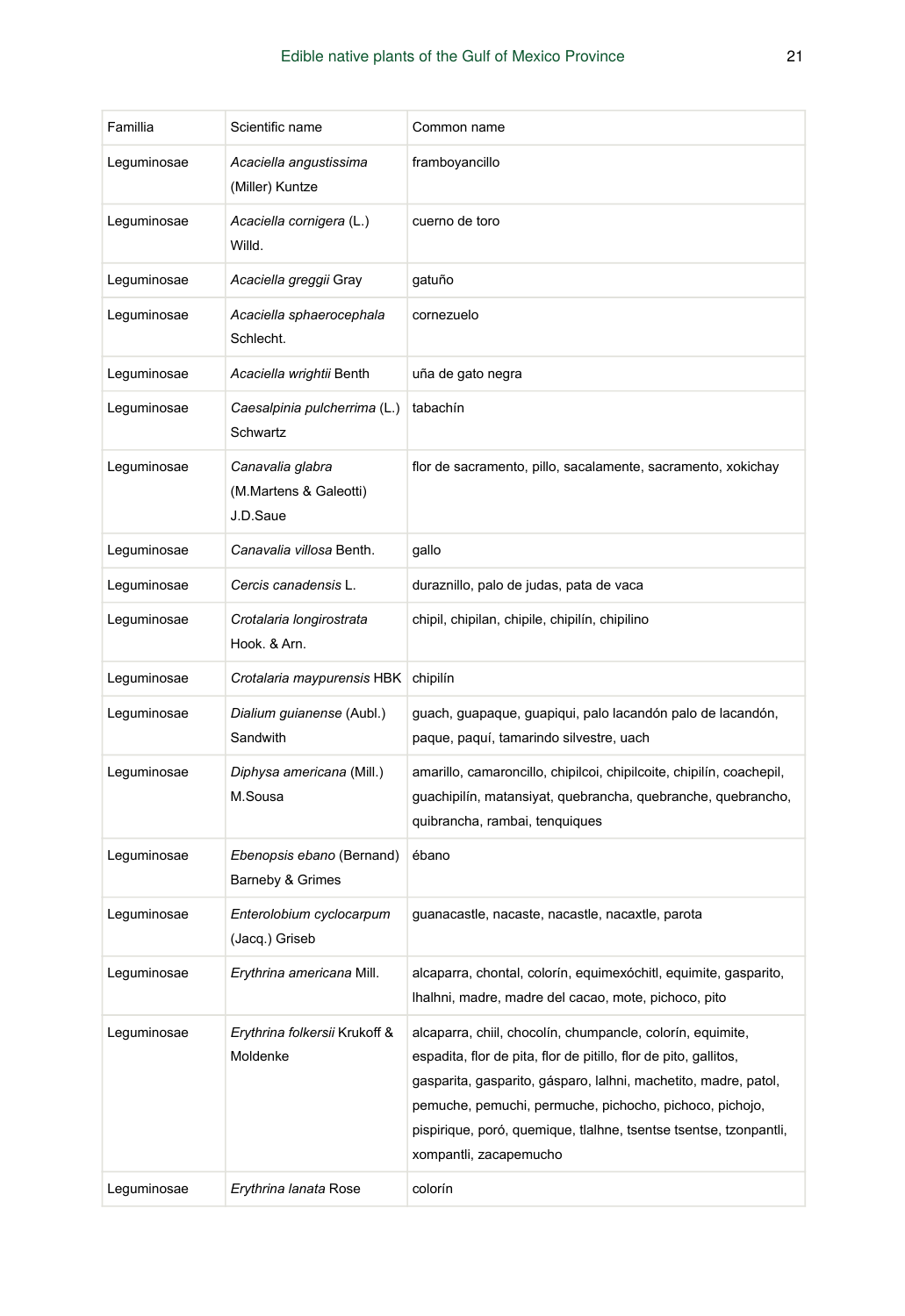| Famillia    | Scientific name                                  | Common name                                                                                                                                                                                                                                                                                                                                                 |
|-------------|--------------------------------------------------|-------------------------------------------------------------------------------------------------------------------------------------------------------------------------------------------------------------------------------------------------------------------------------------------------------------------------------------------------------------|
| Leguminosae | Erythrina herbacea L.                            | alcaparra, chiil, chocolín, chumpancle, colorín, equimite,<br>espadita, flor de pita, flor de pitillo, flor de pito, gallitos,<br>gasparita, gasparito, gásparo, lalhni, machetito, madre, patol,<br>pemuche, pemuchi, permuche, pichocho, pichoco, pichojo,<br>pispirique, poró, quemique, tlalhne, tsentse tsentse, tzonpantli,<br>xompantli, zacapemucho |
| Leguminosae | Gliricidia sepium (Jacq.)<br>Walp.               | cacahuananche, chuchunuc, cocohuite, cocomuite, cocuite,<br>cocuitle, flor de San José, flor de sol, gallitos, mataratón, muiti,<br>palo de sol, xab-yaab                                                                                                                                                                                                   |
| Leguminosae | Hymenaea courbaril L.                            | cuapinol, guapinol, guapinole                                                                                                                                                                                                                                                                                                                               |
| Leguminosae | Inga acrocephala Steud.                          | vaina                                                                                                                                                                                                                                                                                                                                                       |
| Leguminosae | Inga brevipedicellata Harms                      | <b>ND</b>                                                                                                                                                                                                                                                                                                                                                   |
| Leguminosae | <i>Inga jinicuil</i> Schitdl.                    | algodoncillo, chalahuite, chalahuitillo, cuajinicuil, jinicuil, kalam<br>(Totonaco), xinicuil, vaina                                                                                                                                                                                                                                                        |
| Leguminosae | <i>Inga laurina</i> (Sw.) Willd.                 | chelele                                                                                                                                                                                                                                                                                                                                                     |
| Leguminosae | Inga paterno Harms.                              | aguatope, chalahuite, cuil machetón, jinicuil, jinicuil de vaina<br>ancha, paterna, paterno, pepeto, vainillo                                                                                                                                                                                                                                               |
| Leguminosae | <i>Inga punctata Willd.</i>                      | chelele, taastk (Núntaha'yi), vaina                                                                                                                                                                                                                                                                                                                         |
| Leguminosae | <i>Inga sapindoides</i> Willd.                   | guatope                                                                                                                                                                                                                                                                                                                                                     |
| Leguminosae | <i>Inga semialata</i> (Vell.) Mart.              | <b>ND</b>                                                                                                                                                                                                                                                                                                                                                   |
| Leguminosae | <i>Inga vera</i> Willd.                          | vaina peluda                                                                                                                                                                                                                                                                                                                                                |
| Leguminosae | Inga sinacae M.Sousa &<br>Ibarra-Maríquez        | chalahuite, cuajinicuil, guatope, jacanicuil, jinicuile                                                                                                                                                                                                                                                                                                     |
| Leguminosae | Leucaena glauca L.                               | lileac (Totonaco), liliaqui                                                                                                                                                                                                                                                                                                                                 |
| Leguminosae | Leucaena leucocephala<br>(Lam.) de Wit           | cola de zorro, guaje, guaje blanco, guajeverde, huaje, huashe,<br>liliaque, slalak (Totonaco)                                                                                                                                                                                                                                                               |
| Leguminosae | Leucaena pulverulenta<br>(Schltdl.) Benth.       | guajillo, tepehuaje                                                                                                                                                                                                                                                                                                                                         |
| Lequminosae | Macroptilium gibbosifolium<br>(Ortega) A.Delgado | frijol chichimeque                                                                                                                                                                                                                                                                                                                                          |
| Leguminosae | Pachyrhizus erosus L.Urb                         | jícama                                                                                                                                                                                                                                                                                                                                                      |
| Leguminosae | Phaseolus coccineus L.                           | ayacote, chichimeque, frijol boti, frijol burro, frijol de monte, frijol<br>gordo, chachan, chachana, flor de bótil, flor de frijol, flor de<br>quelite, hachana, mahtlaketl, xaxan, xaxana, xochikilitl,<br>xochimaríah                                                                                                                                    |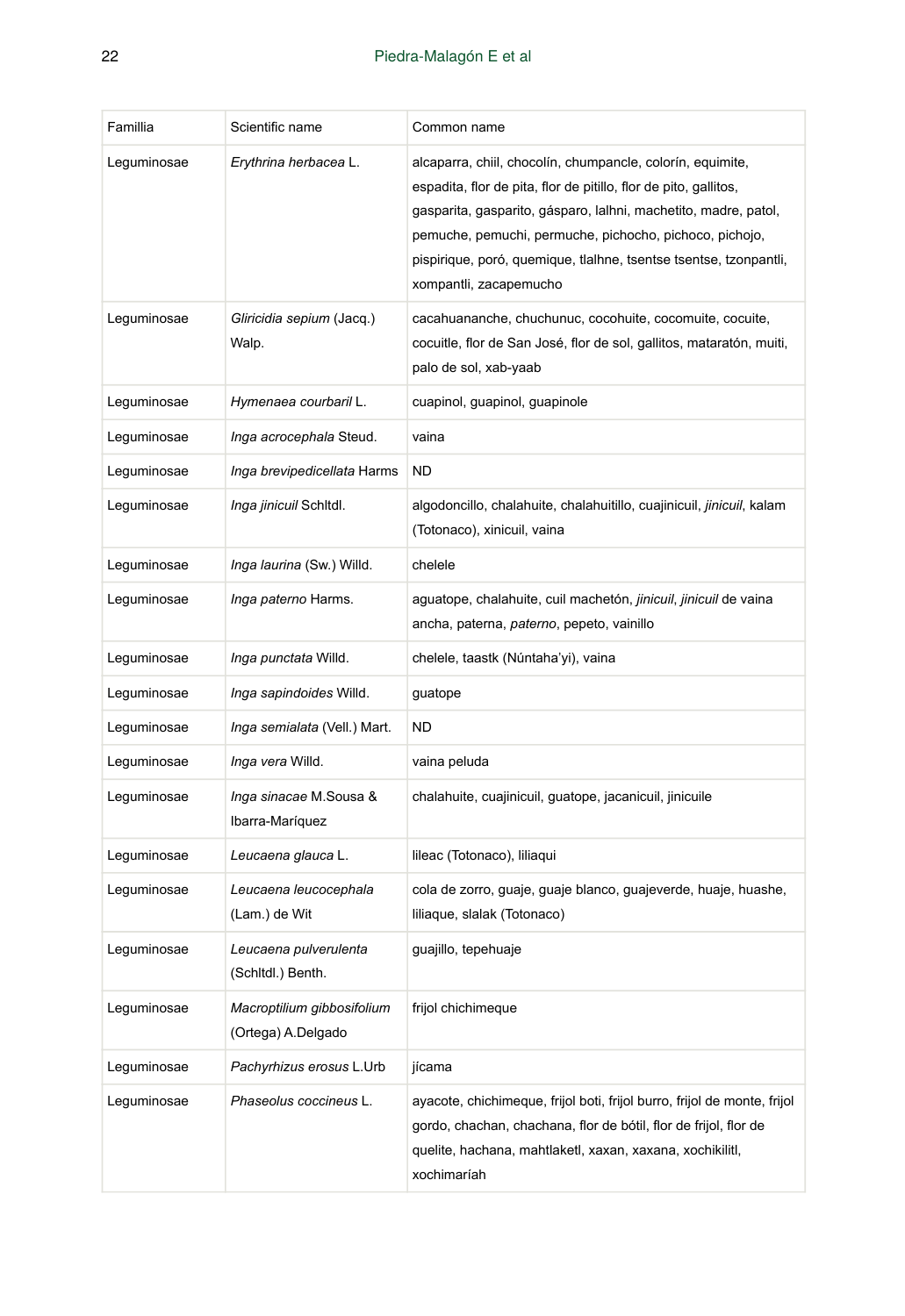| Famillia      | Scientific name                                                   | Common name                                                                                                                                                                                                                                              |
|---------------|-------------------------------------------------------------------|----------------------------------------------------------------------------------------------------------------------------------------------------------------------------------------------------------------------------------------------------------|
| Lequminosae   | Phaseolus vulgaris L.                                             | ashlañ bu'ul, ejote, frijol negro, sic (Núntaha'yi), stapu<br>(Totonaco)                                                                                                                                                                                 |
| Leguminosae   | Pithecellobium dulce<br>(Roxb.) Benth                             | cuamuchil, guamoche, guamuche, guamúchil, guaymochile,<br>huamuchil, humo, nempa, pinzán, tucuy, umon                                                                                                                                                    |
| Leguminosae   | Pithecellobium lanceolatum<br>(Humb. & Bonpl. ex Willd.)<br>Benth | guamúchil ahogador, peleple                                                                                                                                                                                                                              |
| Leguminosae   | Pithecellobium pachypus<br>Pittier                                | guamúchil                                                                                                                                                                                                                                                |
| Leguminosae   | Prosopis glandulosa Torr.                                         | mezquite                                                                                                                                                                                                                                                 |
| Leguminosae   | Prosopis juliflora (Sw.) DC.                                      | mezquite                                                                                                                                                                                                                                                 |
| Leguminosae   | Prosopis laevigata (Willd.)<br>M.C.Johnston                       | mezquite de árbol                                                                                                                                                                                                                                        |
| Leguminosae   | Prosopis tamaulipana<br>Burkart.                                  | mezquite                                                                                                                                                                                                                                                 |
| Leguminosae   | Senna fruticosa (Mill.)<br>H.S.Irwin & Barneby                    | quelite                                                                                                                                                                                                                                                  |
| Leguminosae   | Senna papillosa (Britton &<br>Rose) H.S.Irwin & Barneby           | quelite                                                                                                                                                                                                                                                  |
| Loasaceae     | Eucnide bartonioides Zucc.                                        | lechuguilla                                                                                                                                                                                                                                              |
| Magnoliaceae  | Magnolia mexicana DC.                                             | aguacote, árbol de corazón, flor de atole, flor de corazón, flor de<br>rosa, kuwi xa'nat, magnolia, moniakuy, moñaykuy-imayak,<br>moynacoy, sochilmoynacoy, súchil, xolochochitl, yolo,<br>yololxochitl, yoloshanat, yolos chil, yolosúchil, yoloxochitl |
| Magnoliaceae  | Magnolia zoquepopolucae<br>A.Vázquez                              | súchil (Náhuatl), moiñacoi-imayak, moñacoi-imaya, moñacoy,<br>monaikoi-imayak, moniacuy, moñiacuy, mooyniak-cuy, mou-ña-<br>coy, moyñacoi, moynacoy, all meaning "tree with flower coming<br>from an eggshell" (Zoque-popoluca)                          |
| Malpighiaceae | Bunchosia lindeniana<br>A.Juss.                                   | árbol manchado, zapotillo                                                                                                                                                                                                                                |
| Malpighiaceae | Byrsonima crassifolia (L.)<br>Kunth                               | nananche, nance, nanche, na chi (Núntaha'yi), nanche, nanche<br>agrio, nance, peraleja                                                                                                                                                                   |
| Malpighiaceae | Galphimia glauca (Cav.)<br>Kuntze                                 | cola de zorro                                                                                                                                                                                                                                            |
| Malpighiaceae | Malpighia glabra L.                                               | camaroncito, cereza, ciruela cimarrona, grosella roja, lumbre,<br>nance, manzanita, panecito, palo de tomatillo                                                                                                                                          |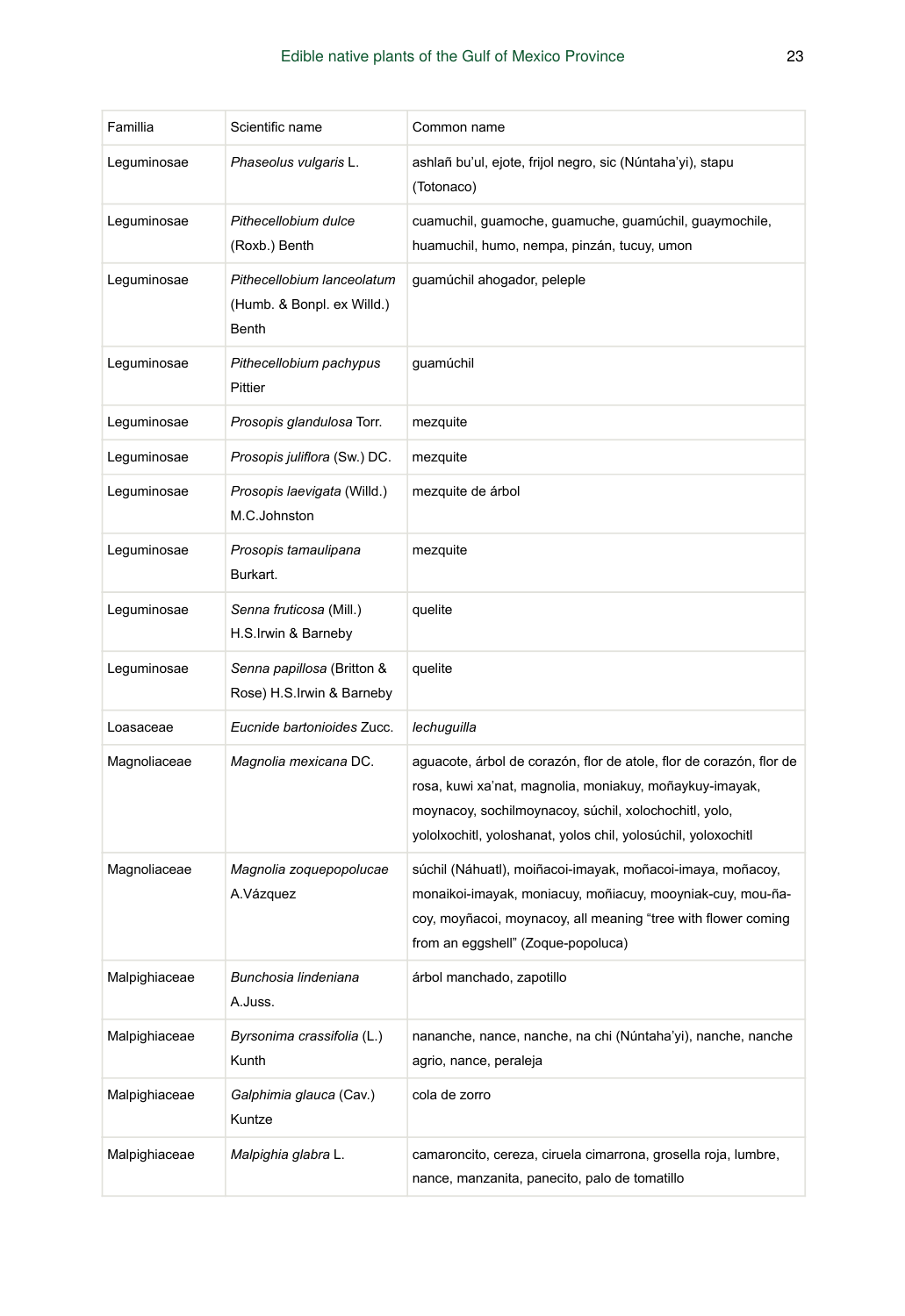| Famillia      | Scientific name                                    | Common name                                                                                                                                                                                                                                                                                                                                                                                             |
|---------------|----------------------------------------------------|---------------------------------------------------------------------------------------------------------------------------------------------------------------------------------------------------------------------------------------------------------------------------------------------------------------------------------------------------------------------------------------------------------|
| Malpighiaceae | Mascagnia macroptera<br>(Moc. & Sessé ex DC.) Nied | gallinita                                                                                                                                                                                                                                                                                                                                                                                               |
| Malvaceae     | Anoda cristata (L.) Schidl.                        | malvavisco                                                                                                                                                                                                                                                                                                                                                                                              |
| Malvaceae     | Ceiba aesculifolia (Kunth)<br>Britton & Baker f.   | ceiba, pochota, pochote                                                                                                                                                                                                                                                                                                                                                                                 |
| Malvaceae     | Ceiba pentandra (L.)<br>Gaertn.                    | ceiba                                                                                                                                                                                                                                                                                                                                                                                                   |
| Malvaceae     | Guazuma ulmifolia Lam.                             | acashti, ajillá, aquiche, guácima, guácimo, guazima, guázumo                                                                                                                                                                                                                                                                                                                                            |
| Malvaceae     | Hibiscus martianus Zucc.                           | manzanita                                                                                                                                                                                                                                                                                                                                                                                               |
| Malvaceae     | Malvaviscus arboreus Cav.                          | bejuguillo, catapachat (Totonaco), chanita, chocho, chinina, civil<br>monacillo, farolito, fekom, flor de santos, gagapache, ixwaquelt,<br>ixwaquen, majaguilla, manzanilla, manzanillo, manzanita,<br>mazapan, monacillo rojo, monacillo, obelisco de la sierra,<br>panelita, paniqueso, plumagillo, teresita, totopotzin, totopatzín,<br>totopoxin, tulipán, tulipancito del monte, sibil, xtut-quene |
| Malvaceae     | Malvaviscus oaxacanus<br>Standl.                   | chocho, tulipancillo                                                                                                                                                                                                                                                                                                                                                                                    |
| Malvaceae     | Pachira aquatica Aubl.                             | acamoyote, apompo, axilochóchitl, chanacol blanco, clavellina<br>blanca, zapote de agua, zapote bobo, zapote reventador,<br>zapotón                                                                                                                                                                                                                                                                     |
| Malvaceae     | Pseudobombax ellipticum<br>(Kunth) Dugand          | flor de mota, juanjilón                                                                                                                                                                                                                                                                                                                                                                                 |
| Malvaceae     | Quararibea funebris (La<br>Llave) Vischer          | árbol canelo, árbol de funeral, árbol de molinillo, cacahuaxochitl,<br>cacaoxochitl, canela, canelita, flor de cacao, huacanelo, kiwi<br>pobostatli, madre de cacao, maricacao, molinillo, palo de<br>canela, palo de chocolate, palo volador, rosa de cacao, rosita de<br>cacao                                                                                                                        |
| Malvaceae     | Quararibea yunckeri subsp.<br>sessiliflora Standl. | <b>ND</b>                                                                                                                                                                                                                                                                                                                                                                                               |
| Malvaceae     | Sterculia apetala (Jacq.)<br>H.Karst.              | castañas, castaño, pepetaca                                                                                                                                                                                                                                                                                                                                                                             |
| Malvaceae     | Sterculia mexicana R.Br                            | bellota                                                                                                                                                                                                                                                                                                                                                                                                 |
| Marantaceae   | Calathea lutea (Aubl.)<br>E.Mey. ex Schult.        | berijo, berijado, berijao, hoja de berijado, hojablanca, hoja de té,<br>hoja de verijado, tho                                                                                                                                                                                                                                                                                                           |
| Marantaceae   | Calathea macrosepala<br>K.Schum. (Aubl.) Lindl.    | chochogo, chogo, chogogo, sauco, shuco, suco, xuco                                                                                                                                                                                                                                                                                                                                                      |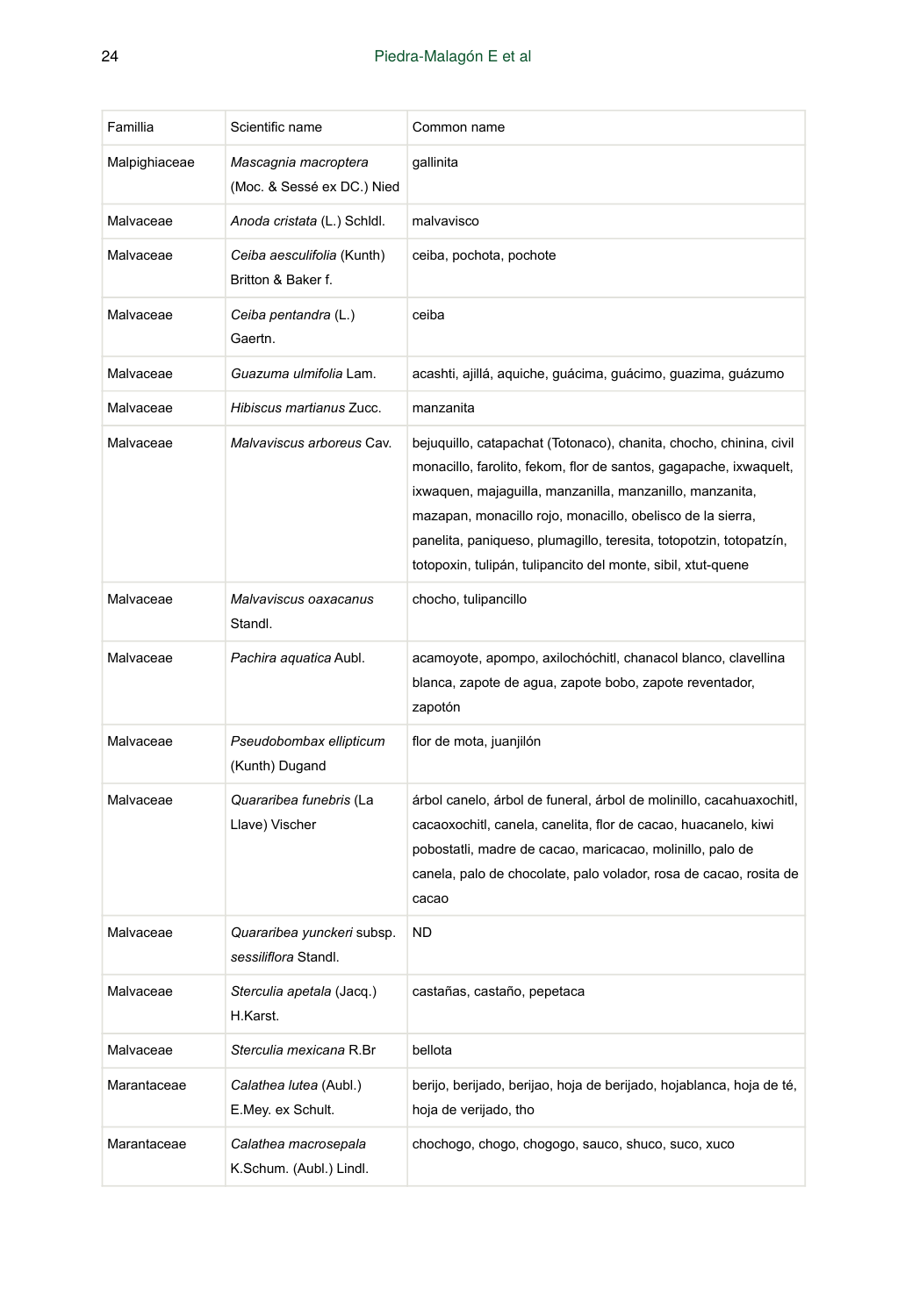| Famillia        | Scientific name                                                         | Common name                                                                                                                                         |
|-----------------|-------------------------------------------------------------------------|-----------------------------------------------------------------------------------------------------------------------------------------------------|
| Marantaceae     | Calathea marantifolia<br>Standl.                                        | chochogo, chonegue, choschogo, lechuga, shuco, suco,<br>xoxogo, xuco                                                                                |
| Marantaceae     | Goeppertia misantlensis<br>(Lascurain) Borchs. &<br>S.Suárez            | hoja redonda, papelillo                                                                                                                             |
| Marantaceae     | Goeppertia ovandensis<br>(Matuda) Borchs. &<br>S.Suárez                 | plantanillo                                                                                                                                         |
| Marantaceae     | Maranta arundinacea L.                                                  | apichillo, azafrán, chancla, hierba martina, hua-ja (Popoluca),<br>papatilla, platanillo, t'aau' (Huasteco), sagú, yuquilla                         |
| Marantaceae     | Stromanthe macrochlamys<br>(Woodson & Standl.)<br>H.A.Kenn. & Nicolson  | hoja de piedra, malintzi, tompimil, tonpimil                                                                                                        |
| Martyniaceae    | Martynia annua L.                                                       | ND.                                                                                                                                                 |
| Melastomataceae | Conostegia icosandra (Sw.<br>ex Wikstr.) Urb.                           | ojo de venado                                                                                                                                       |
| Melastomataceae | Conostegia xalapensis<br>(Bonpl.) D.Don ex DC.                          | capulín, capulín de cotorro, chicab, cinco negritos, hojalatillo<br>blanco, sedita, serita, tecapulín, teshuate, tezhualillo                        |
| Melastomataceae | Heterocentron<br>subtriplinervium (Link &<br>Otto) A.Braun & C.D.Bouché | caña de león                                                                                                                                        |
| Menispermaceae  | Cocculus carolinus (L.) DC.                                             | hierba de ojo                                                                                                                                       |
| Moraceae        | Brosimum alicastrum Sw.                                                 | apomo, nazareno, ocoxiltli, ojite, ojoche, osh, ramón, samaritano                                                                                   |
| Moraceae        | Ficus aurea Nutt.                                                       | higo                                                                                                                                                |
| Moraceae        | Ficus cotinifolia Kunth                                                 | higuerón                                                                                                                                            |
| Moraceae        | Ficus pertusa L.f.                                                      | amate                                                                                                                                               |
| Moraceae        | Maclura tinctoria (L.) D.Don<br>ex Steud.                               | chichiti, mora, moradilla, moral, moral amarillo, palo amarillo                                                                                     |
| Moraceae        | Poulsenia armata (Miq.)<br>Standl.                                      | abasbabi, ababábite, agabasgabi, aguatoso, carnepescado,<br>carne de pescado, carnero, carnero blanco, chagane, chirimoya,<br>huichilama, masamorro |
| Moraceae        | Pseudolmedia glabrata<br>(Liebm.) C.C.Berg                              | ojoche colorado, ramón colorado, ramón de mico, tepetomate,<br>tomatillo                                                                            |
| Moraceae        | Pseudolmedia oxyphyllaria<br>Donn.Sm.                                   | manash, tepetomate, tomatillo, wáxax (Totonaco)                                                                                                     |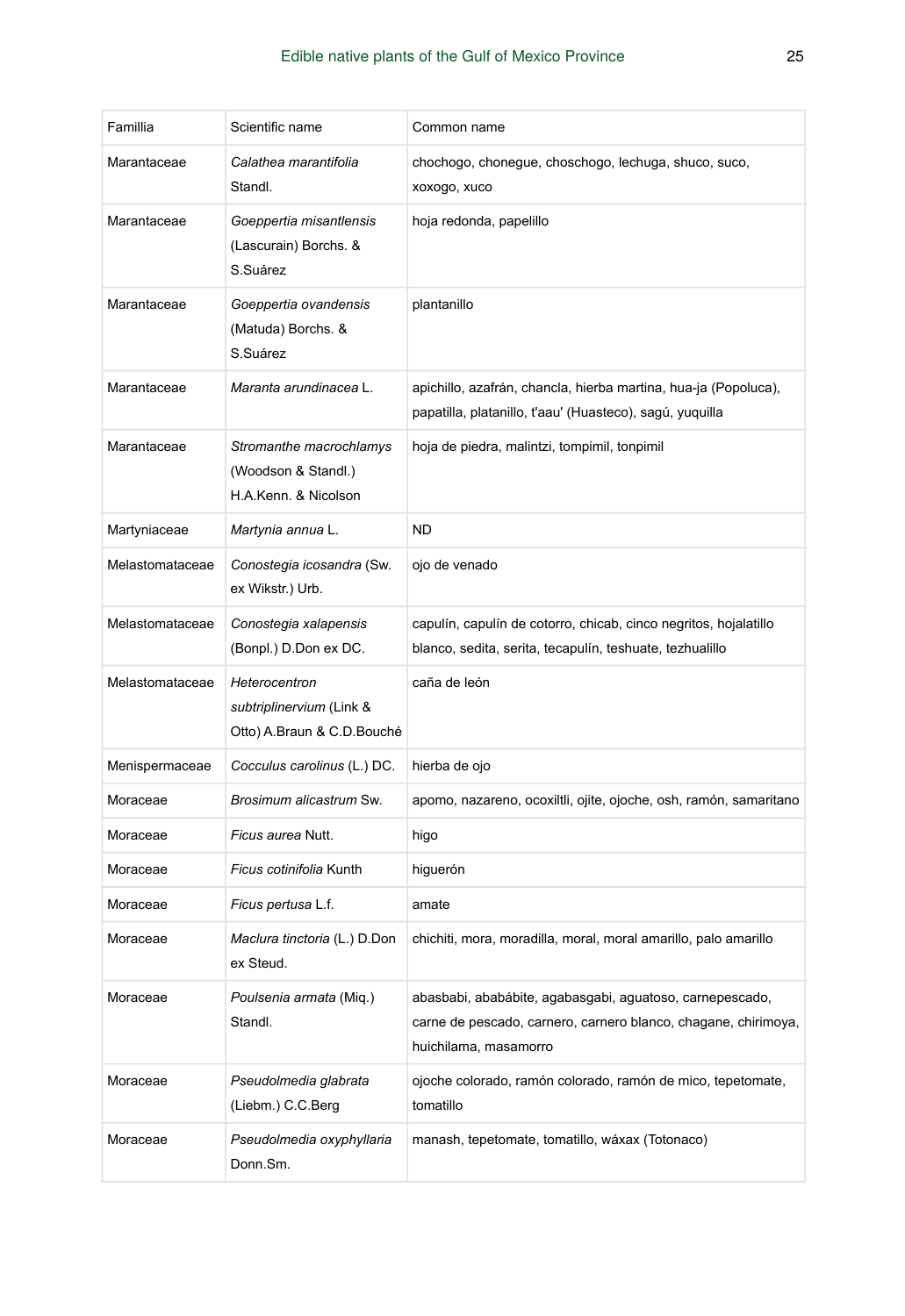| Famillia       | Scientific name                                   | Common name                                                                                                                           |
|----------------|---------------------------------------------------|---------------------------------------------------------------------------------------------------------------------------------------|
| Moraceae       | Trophis racemosa (L.) Urb.                        | campanilla, ramón, ramón colorado, ramoncillo, papelillo                                                                              |
| Muntingiaceae  | Muntingia calabura L.                             | capulín, capulín real, capulincillo, cerezo, nigua, nigüito, poan,<br>puam, puan, puan capulín, puyam (Totonaco)                      |
| Myrtaceae      | Calyptranthes schiedeana<br>O.Berg.               | guayabillo                                                                                                                            |
| Myrtaceae      | Eugenia acapulcensis<br>Steud.                    | capulín                                                                                                                               |
| Myrtaceae      | Eugenia capuli (Schitdi. &<br>Cham) Hook. & Arn.  | capulín, capulín agarroso, capulín de zorrillo, frutilla, escobilla,<br>escobillo, guayabillo cimarrón, palo de temazate, pimientilla |
| Myrtaceae      | Eugenia oerstediana O.Berg                        | capulín guinda, escobilla, rainjan                                                                                                    |
| Myrtaceae      | Eugenia xalapensis Kunth                          | gallito                                                                                                                               |
| Myrtaceae      | Myrciaria floribunda (H.West<br>ex Willd.) O.Berg | arrayán                                                                                                                               |
| Myrtaceae      | Mosiera ehrenbergii<br>(O.Berg) Landrum           | chepucuy, escobilla                                                                                                                   |
| Myrtaceae      | Pimenta dioica (L.) Merr.                         | pimienta, pimenta gorda, u'cun (Totonaco), uc-suc (Popoluca),<br>xocoxo'chitl (Nahuatl)                                               |
| Myrtaceae      | Psidium friedrichsthalianum<br>(O.Berg) Niedenzu  | guayaba cimarrona, guayaba agria, guayabo agrio, guayabo de<br>monte                                                                  |
| Myrtaceae      | Psidium sartorianum<br>(O.Berg) Nied.             | arrayán, 'cales'ni (Misanteco), capulín, guayaba de tejón,<br>guayabillo                                                              |
| Nelumbonaceae  | Nelumbo lutea (Willd.) Pers.                      | ayacastle, flor de agua amarilla, malacate, pulul                                                                                     |
| Olacaceae      | Ximenia americana L.                              | ciruelillo                                                                                                                            |
| Oleaceae       | Forestiera angustifolia<br>Torrey                 | panalero                                                                                                                              |
| Orchidaceae    | Vanilla planifolia Jacks. ex<br>Andrews           | vainilla                                                                                                                              |
| Orchidaceae    | Vanilla pompona Schiede                           | vainilla pompona                                                                                                                      |
| Orobanchaceae  | Escobedia laevis Schitdl. &<br>Cham.              | azafran de raíz, azafrancillo                                                                                                         |
| Oxalidaceae    | Oxalis latifolia Kunth.                           | agrito                                                                                                                                |
| Passifloraceae | Passiflora ambigua Hemsl.                         | gagapache, jujo                                                                                                                       |
| Passifloraceae | Passiflora cookii Killip                          | <b>ND</b>                                                                                                                             |
| Passifloraceae | Passiflora mexicana Juss.                         | <b>ND</b>                                                                                                                             |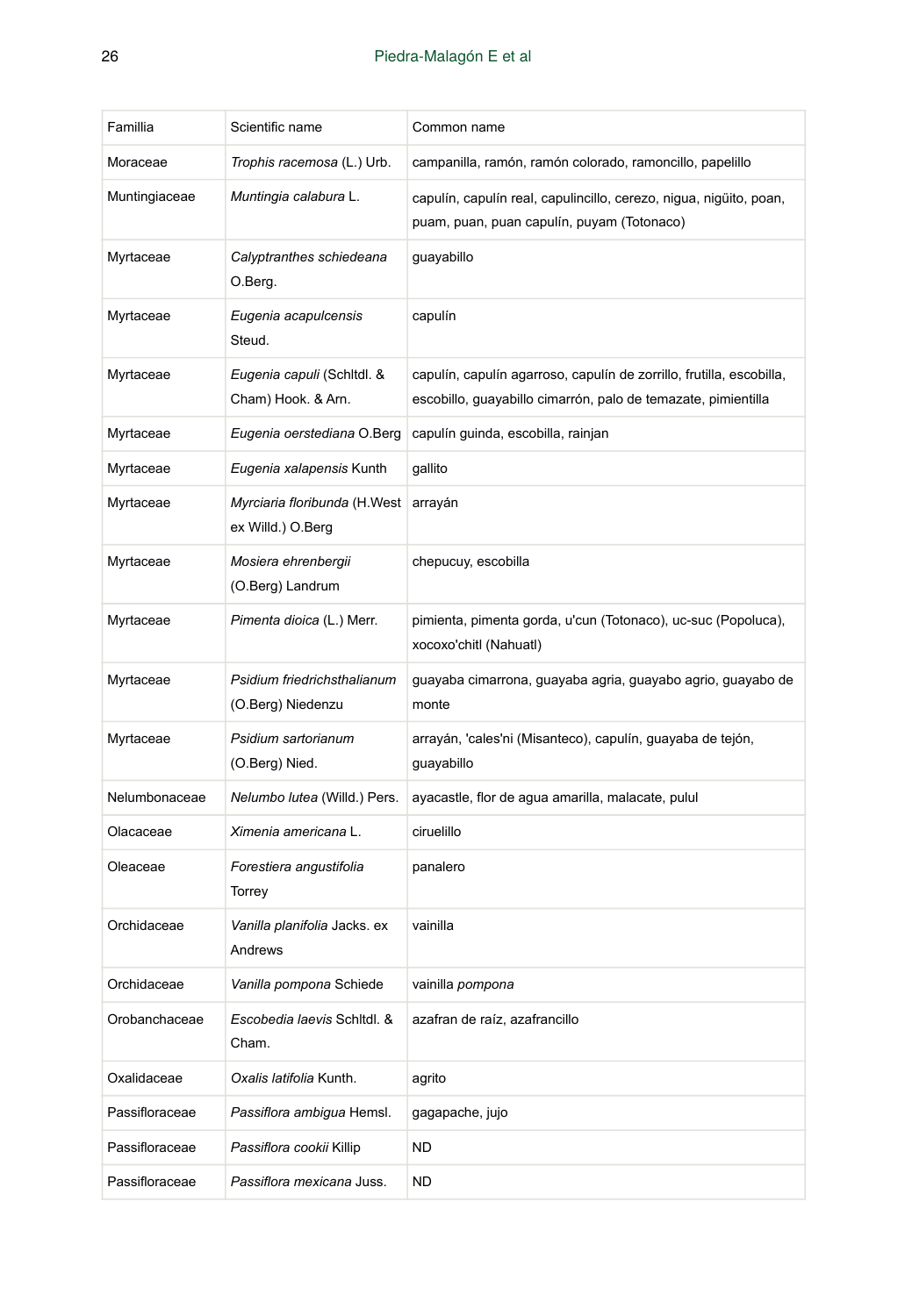| Famillia       | Scientific name                         | Common name                                                                                                                                                                                                                              |
|----------------|-----------------------------------------|------------------------------------------------------------------------------------------------------------------------------------------------------------------------------------------------------------------------------------------|
| Passifloraceae | Passiflora serratifolia L.              | granada del monte, pasión                                                                                                                                                                                                                |
| Passifloraceae | Turnera diffusa Wilid.                  | damiana, hierba del venado, venadita                                                                                                                                                                                                     |
| Phytolaccaceae | Phytolacca americana L.                 | jabonera                                                                                                                                                                                                                                 |
| Phytolaccaceae | Phytolacca icosandra L.                 | cóngora, jabonera, jabonero, jorja, tonga                                                                                                                                                                                                |
| Phytolaccaceae | Phytolacca rivinoides Kunth<br>& Bouché | guanchaparrón, jaboncillo, jorga, quelite rojo, joklhkgk<br>(Totonaco)                                                                                                                                                                   |
| Picramniaceae  | Picramnia teapensis Tul.                | muste, mutza                                                                                                                                                                                                                             |
| Pinaceae       | Pinus cembroides Zucc.                  | pino piñonero [plant], piñón [seed]                                                                                                                                                                                                      |
| Pinaceae       | Pinus nelsonii Shaw                     | pino piñonero [plant], piñón duro [seed]                                                                                                                                                                                                 |
| Pinaceae       | Pinus pinceana Gordon                   | pino piñonero                                                                                                                                                                                                                            |
| Piperaceae     | Peperomia asarifolia Schitdi.           | ND                                                                                                                                                                                                                                       |
| Piperaceae     | Peperomia berlandieri Miq.              | ND                                                                                                                                                                                                                                       |
| Piperaceae     | Peperomia hobbitoides<br>T.Wendt        | <b>ND</b>                                                                                                                                                                                                                                |
| Piperaceae     | Peperomia maculosa (L.)<br>Hook.        | cilantro de monte, cilantro macho, najashuio macho                                                                                                                                                                                       |
| Piperaceae     | Peperomia peltilimba C.DC.<br>ex Trel.  | cilantro cimarrón, cilantro de monte, nacazgüillo,<br>limonascagüillo, oreja de burro, tequelite                                                                                                                                         |
| Piperaceae     | Peperomia rotundifolia (L.)<br>Kunth    | caminante                                                                                                                                                                                                                                |
| Piperaceae     | Piper amalago L.                        | cordoncillo                                                                                                                                                                                                                              |
| Piperaceae     | Piper auritum Kunth                     | acoyo, acuyo, aguiyu, alahan, cordón blanco, cordoncillo, hierba<br>de santa maría, hierba santa, hoja santa, homequelite<br>mecaxóchitl, momo, mumu, omequelite, pimienta sagrada,<br>tlanepa quelite, tlanepa, tlanepaquilitl, totzoay |
| Poaceae        | Zea mays L.                             | cabellos de elote, elote, jilote, maíz, milpa, totomoxtle [dry<br>leaves], hojas de maíz [freshleaves], moc (Núntaha'yi), Kúxi<br>(Totonaco)                                                                                             |
| Podocarpaceae  | Podocarpus matudae<br>Lundell           | palmilla                                                                                                                                                                                                                                 |
| Polygonaceae   | Coccoloba barbadensis<br>Jacq.          | tepelcahuite, uvero                                                                                                                                                                                                                      |
| Polygonaceae   | Coccoloba uvifera L.                    | carnero, uva de playa, uvero de mar                                                                                                                                                                                                      |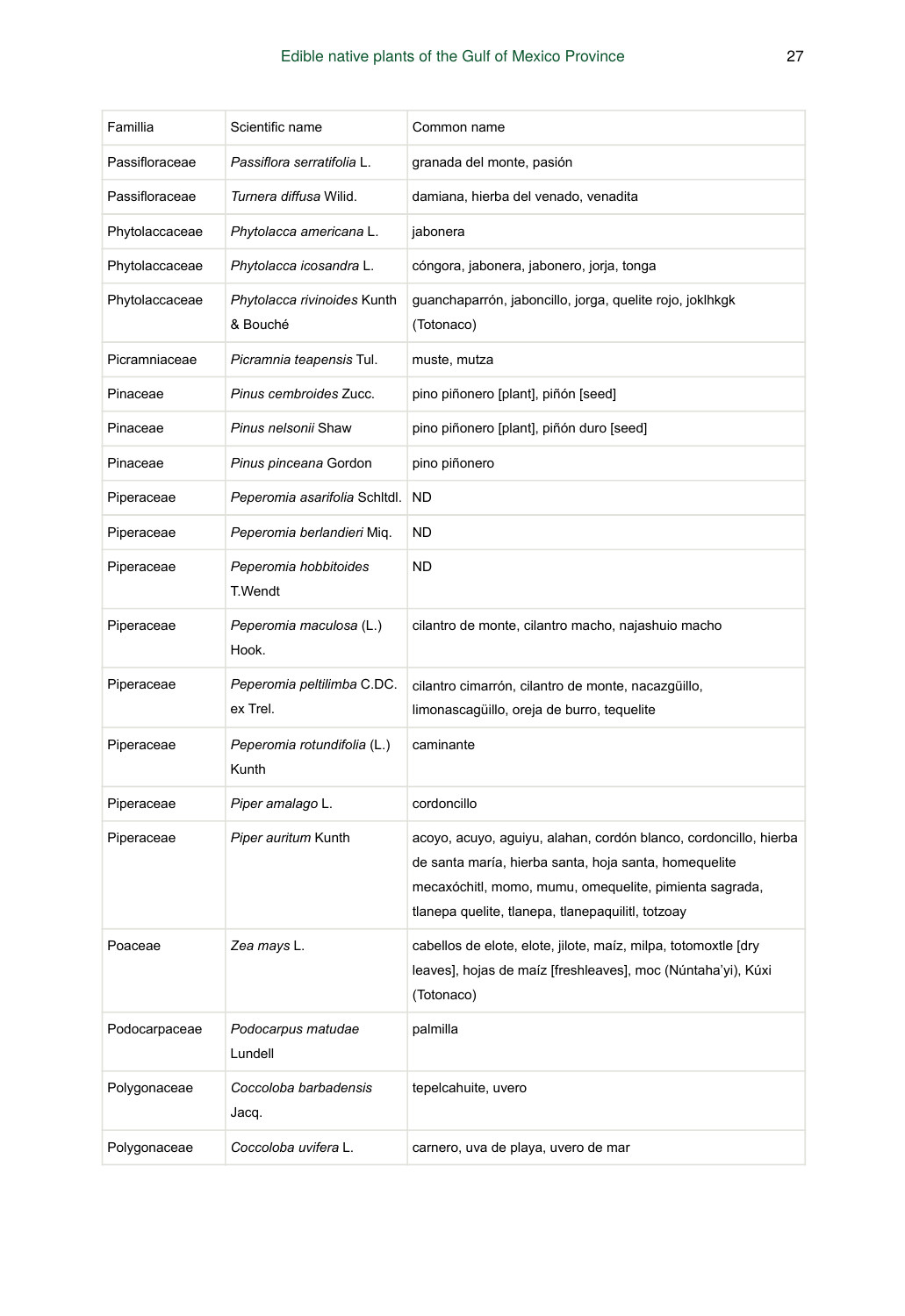| Famillia    | Scientific name                               | Common name                                                                                        |
|-------------|-----------------------------------------------|----------------------------------------------------------------------------------------------------|
| Primulaceae | Ardisia compressa Kunth                       | capulín de mayo, capulín de tejón, capulín silvestre, capulincillo,<br>chagalapoli, chico correoso |
| Primulaceae | Ardisia escallonioides<br>Schitdl. & Cham.    | capulín, matan'kiwi (Totonaco)                                                                     |
| Primulaceae | Ardisia nigropunctata Oerst.                  | capulín                                                                                            |
| Primulaceae | Parathesis psychotrioides<br>Lundell          | capulín, chagalapoli, silling, akgtalawat (Totonaco)                                               |
| Primulaceae | Parathesis serrulata (Sw.)<br>Mez             | capulín arribeño, capulín de sabana                                                                |
| Rhamnaceae  | Ceanothus coeruleus<br>Lagasca & Gen          | palo colorado                                                                                      |
| Rhamnaceae  | Ceanothus greggii A.Gray                      | palo dezorrillo                                                                                    |
| Rhamnaceae  | Colubrina elliptica (Sw.)<br>Brizicky & Stern | guayacán, manzanita                                                                                |
| Rhamnaceae  | Colubrina greggii S.Watson                    | manzanilla                                                                                         |
| Rhamnaceae  | Condalia hookeri<br>M.C.Johnst.               | brasil                                                                                             |
| Rhamnaceae  | Condalia lycioides (A.Gray)<br>Weberb         | crucillo                                                                                           |
| Rhamnaceae  | Karwinskia mollis Schltdl.                    | tullidor                                                                                           |
| Rhamnaceae  | Rhamnus humboldtiana<br>Willd. ex Schult.     | coyotillo, tullidor                                                                                |
| Rhamnaceae  | Ziziphus amole (Sessé &<br>Moc.) M.C.Johnst.  | naranjillo                                                                                         |
| Rosaceae    | Crataegus mexicana Moc. &<br>Sessé ex DC.     | cainúm, chisté, tejocote, manzanilla, manzanillo                                                   |
| Rosaceae    | Crataegus rosei Eggl.                         | tejocote, tejocote cimarrón                                                                        |
| Rosaceae    | <i>Fragaria vesca</i> L.                      | fresa, fresa cimarrón                                                                              |
| Rosaceae    | Prunus serotina Ehrh.                         | capulín                                                                                            |
| Rosaceae    | Rubus adenotrichus Schitdl.                   | mora, morash, zarza, zarzamora                                                                     |
| Rosaceae    | Rubus apogaeus L.H.Bailey                     | zarzamora                                                                                          |
| Rosaceae    | Rubus coriifolius Liebm                       | zarzamora silvestre                                                                                |
| Rosaceae    | Rubus humistratus Steudel                     | zarzamora                                                                                          |
| Rosaceae    | Rubus sapidus Schitdl.                        | zarzamora, zarzamora silvestre                                                                     |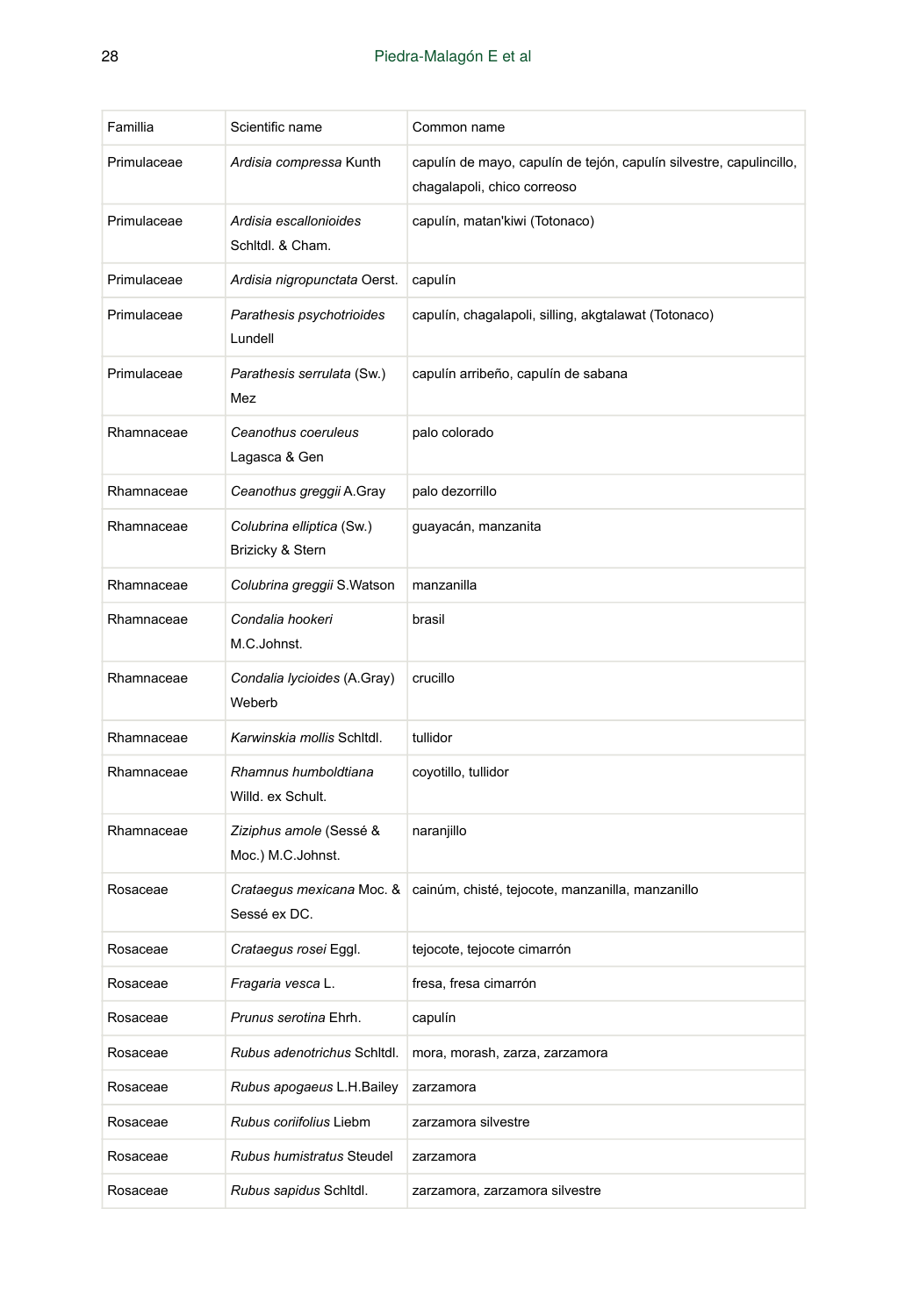| Famillia    | Scientific name                                       | Common name                                                                                                                      |
|-------------|-------------------------------------------------------|----------------------------------------------------------------------------------------------------------------------------------|
| Rosaceae    | Rubus trivialis Michx.                                | zarzamora                                                                                                                        |
| Rubiaceae   | Alibertia edulis (L. Rich.)<br>A.Rich. ex DC.         | castarrica blanca                                                                                                                |
| Rubiaceae   | Chiococca alba (L.) Hitch                             | perlilla                                                                                                                         |
| Rubiaceae   | Genipa americana L.                                   | jagua, jagua blanca, jagüe, jahue, maluco, yual, yoale, xagua                                                                    |
| Rubiaceae   | Hamelia patens Jacq.                                  | hierba de la mula                                                                                                                |
| Rubiaceae   | Mitchella repens L.                                   | mora de codorniz                                                                                                                 |
| Rutaceae    | Casimiroa edulis La Llave &<br>Lex.                   | pera mexicana, zapotillo, zapote blanco                                                                                          |
| Rutaceae    | Casimiroa greggii<br>(S.Watson) F.Chiang              | chapote amarillo                                                                                                                 |
| Rutaceae    | Casimiroa pringlei<br>(S.Watson) Engl.                | limoncillo                                                                                                                       |
| Rutaceae    | Ptelea trifoliata L.                                  | pinacatillo                                                                                                                      |
| Rutaceae    | Zanthoxylum fagara (L.)<br>Sarg.                      | colima                                                                                                                           |
| Salicaceae  | Xylosma flexuosa (Kunth)<br>Hemsl.                    | capulín corona, coronilla, palo de brujo                                                                                         |
| Sapindaceae | Paullinia tomentosa Jacq.                             | arete de novia                                                                                                                   |
| Sapotaceae  | Chrysophyllum mexicanum<br>Brandegee ex Standl.       | caimito, caimito cimarrón, caimito del monte, caimito silvestre,<br>caimitillo, pistillo                                         |
| Sapotaceae  | Chrysophyllum<br>venezuelanense (Pierre)<br>T.D.Penn. | chicozapote del monte                                                                                                            |
| Sapotaceae  | Manilkara chicle (Pittier)<br>Hammel                  | chicozapote, zapote chicle, zapote chico, sapotilla, shenc, sculu-<br>jaca (Totonaco)                                            |
| Sapotaceae  | Pouteria campechiana<br>(Kunth) Baehni                | caca de niño, cucumú, kanistú, kukun (Totonaco), mante, nochi,<br>tapa, zapote agrio, zapote amarillo, zapote mante, zapote niño |
| Sapotaceae  | Pouteria glomerata (Miq.)<br>Radlk.                   | chocho                                                                                                                           |
| Sapotaceae  | Pouteria sapota (Jacq.)<br>H.E.Moore & Stearn         | atzapotlcuahuitl (Náhuatl), cuyg' auac (Popoluca), lankájaka<br>(Totonaco), mamey, mamey colorado, zapote, zapote mamey          |
| Sapotaceae  | Sideroxylon celastrinum<br>(Kunth) T.D.Penn.          | coma cimarrona, coma resinera                                                                                                    |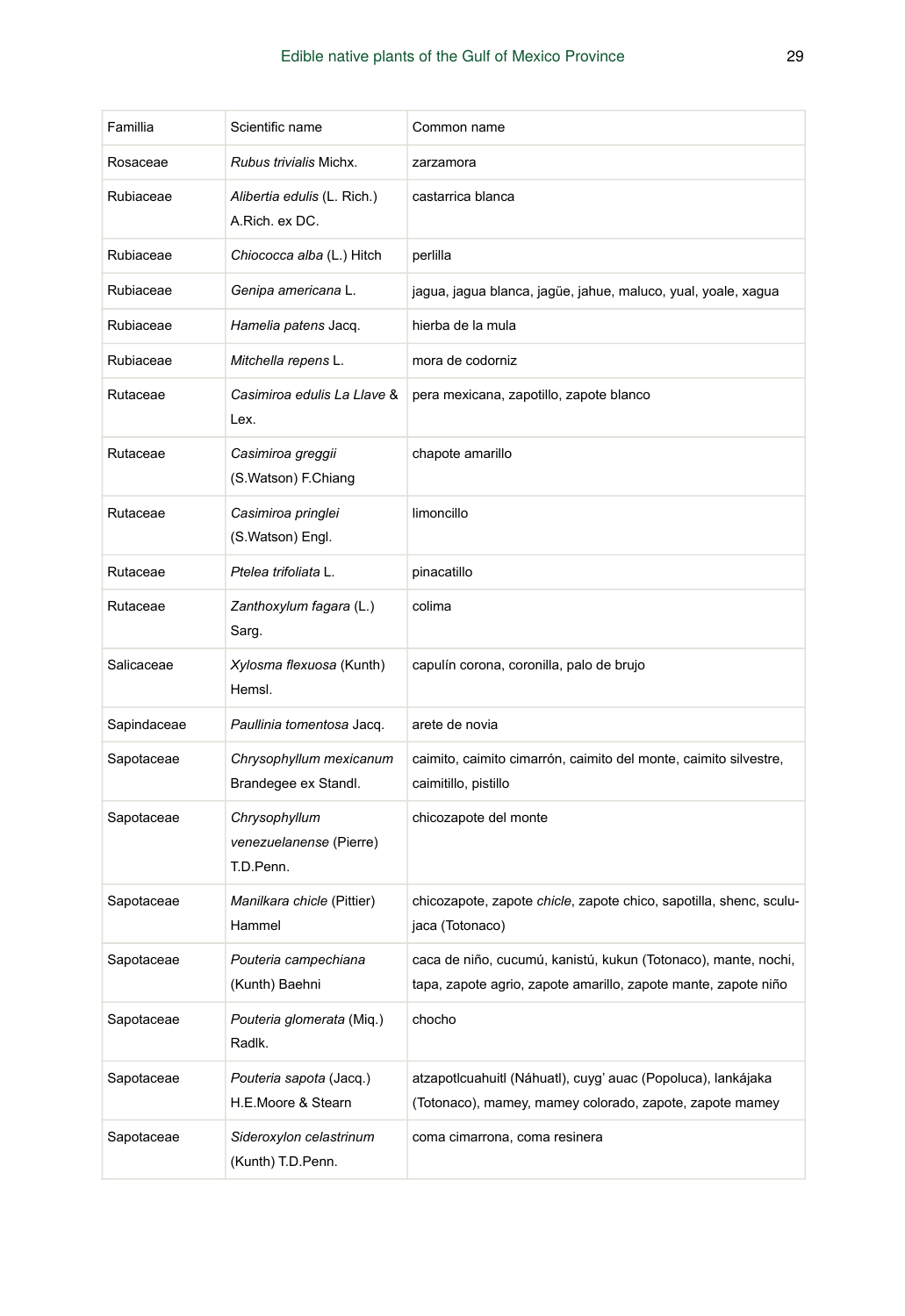| Famillia         | Scientific name                             | Common name                                                                                                                                                                                                                 |
|------------------|---------------------------------------------|-----------------------------------------------------------------------------------------------------------------------------------------------------------------------------------------------------------------------------|
| Sapotaceae       | Sideroxylon palmeri (Rose)<br>T.D.Penn.     | coma real                                                                                                                                                                                                                   |
| Sapotaceae       | Sideroxylon persimile<br>(Hemsl.) T.D.Penn. | <b>ND</b>                                                                                                                                                                                                                   |
| Sapotaceae       | Sideroxylon salicifolium (L.)<br>Lam.       | sapotillo                                                                                                                                                                                                                   |
| Scrophulariaceae | Buddleja marrubiifolia<br>Benth.            | azafrán                                                                                                                                                                                                                     |
| Simaroubaceae    | Simarouba glauca DC.                        | aceituno negrito, gusano, pasaque, rabo de lagarto blanco,<br>zapatero                                                                                                                                                      |
| Smilacaceae      | Smilax aristolochiifolia Mill.              | zarzaparilla                                                                                                                                                                                                                |
| Smilacaceae      | Smilax bona-nox L.                          | zarza, zarzaparilla                                                                                                                                                                                                         |
| Smilacaceae      | Smilax domingensis Willd.                   | asquiote, axquiote, azquiote, bejuco de canasta, bejuco de<br>membrillo, bejuco de zarzaparrilla, chiquihuite, cocolmeca,<br>cocolmecate, colcomeca, corcomeca, uut' ts'aah, zarzaparrilla,<br>bigote de acamayo, kgansalis |
| Smilacaceae      | Smilax mollis Willd.                        | zarzaparilla                                                                                                                                                                                                                |
| Smilacaceae      | Smilax moranensis<br>M.Martens & Galeotti   | zarzaparilla                                                                                                                                                                                                                |
| Smilacaceae      | Smilax spinosa Mill.                        | zarzaparilla                                                                                                                                                                                                                |
| Solanaceae       | Capsicum annuum L.                          | amashito, chile de árbol, chiles de color, chile pico paloma, chile<br>piquín, dulce, jalapeño, pimiento morrón, poblano, serrano,<br>tsílampin (Totonaco)                                                                  |
| Solanaceae       | Cestrum racemosum Ruiz &<br>Pav.            | amargoso                                                                                                                                                                                                                    |
| Solanaceae       | Jaltomata procumbens<br>(Cav.) J.L.Gentry   | acahualera, chaltotongo, cojudo, equelite, jaltomata, quelite<br>tomaquelite, tomatillo, tompis                                                                                                                             |
| Solanaceae       | Lycium berlandieri Dunal                    | cilindrillo                                                                                                                                                                                                                 |
| Solanaceae       | Lycium carolinianum Walt                    | saladilla                                                                                                                                                                                                                   |
| Solanaceae       | Margaranthus solanaceus<br>Schitdi.         | <b>ND</b>                                                                                                                                                                                                                   |
| Solanaceae       | Physalis angulata L.                        | tomatillo                                                                                                                                                                                                                   |
| Solanaceae       | Physalis arborescens L.                     | tomatillo de monte                                                                                                                                                                                                          |
| Solanaceae       | Physalis cinerascens<br>(Dunal) Hitch.      | tomatillo                                                                                                                                                                                                                   |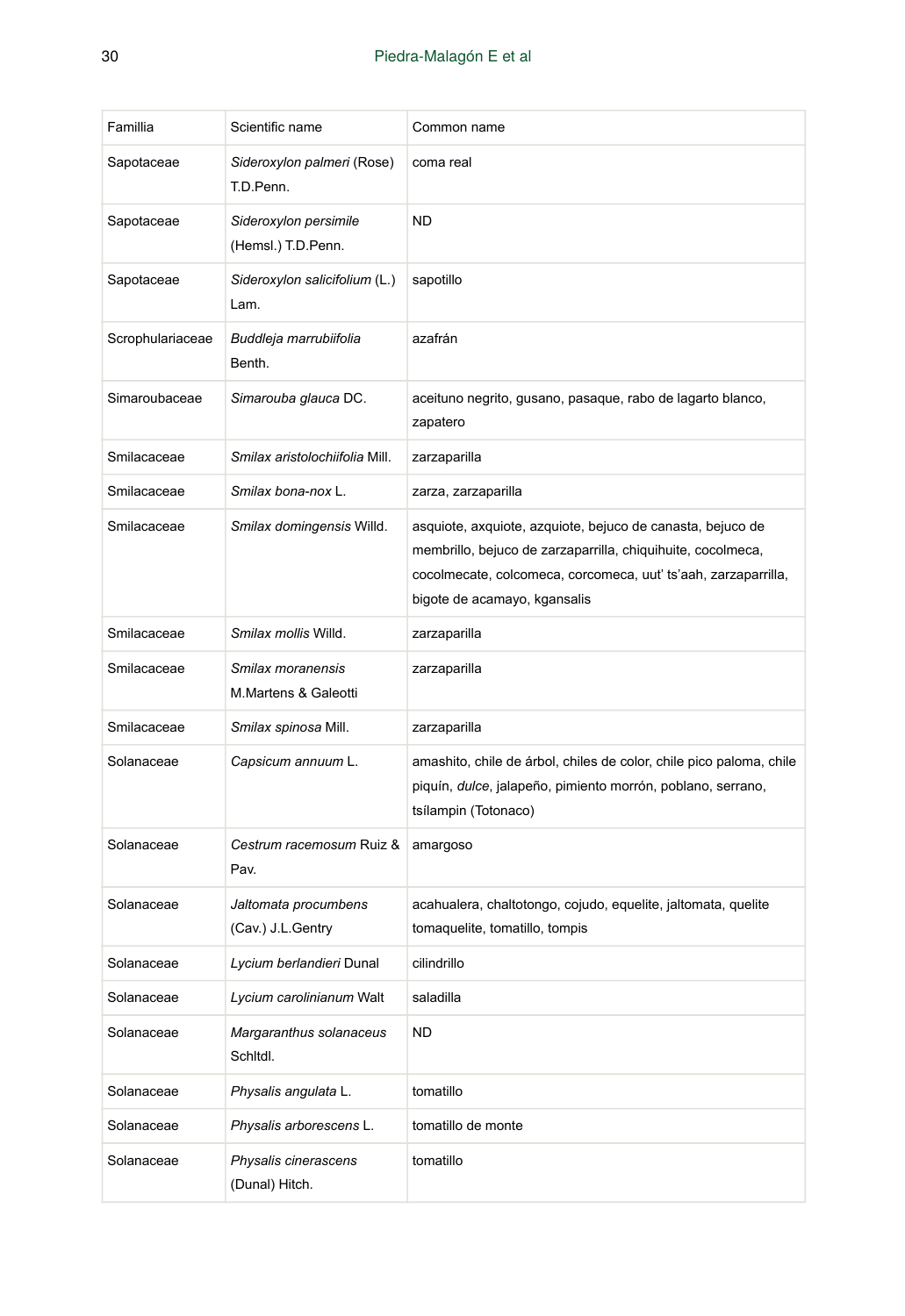| Famillia   | Scientific name                             | Common name                                                                |
|------------|---------------------------------------------|----------------------------------------------------------------------------|
| Solanaceae | Physalis gracilis Miers                     | champ lulh (Totonaco), costomate, tomate, tomatillo                        |
| Solanaceae | Physalis ixocarpa Brot. ex<br>Hornem.       | tomate de cáscara, túmat (Totonaco)                                        |
| Solanaceae | Physalis lobata Torrey                      | tomatillo                                                                  |
| Solanaceae | Physalis melanocystis<br>(B.L.Rob.) Bitter  | tomate verde                                                               |
| Solanaceae | Physalis orizabae Dunal                     | juatomate amarillo, tomate de bota                                         |
| Solanaceae | Physalis philadelphica Lam.                 | tomate, tomate verde, tomate de cascara, tomatillo, tomatillo de<br>labor  |
| Solanaceae | Physalis pringlei Greenman                  | tomatillo                                                                  |
| Solanaceae | Physalis pubescens L.                       | miltomate, tomate, tomatillo                                               |
| Solanaceae | Physalis viscosa Gray                       | <b>ND</b>                                                                  |
| Solanaceae | Solandra guttata D.Don                      | <b>ND</b>                                                                  |
| Solanaceae | Solandra maxima (Sessé &<br>Moc.) P.S.Green | copa de oro, pera tetona, tetona                                           |
| Solanaceae | Solanum americanum Mill.                    | hierbamora, hierba mora, mustulut (Totonaco)                               |
| Solanaceae | Solanum appendiculatum<br>Dunal             | tinguarache                                                                |
| Solanaceae | Solanum lycopersicum L.                     | jitomate, tomate citlali, tomate coyote, tomate riñon, tomate<br>silvestre |
| Solanaceae | Solanum nigrescens<br>M.Martens & Galeotti  | jitomate, tomate rojo                                                      |
| Solanaceae | Solanum candidum Lindley                    | hierba mora, quelite morado, yerbamora                                     |
| Solanaceae | Solanum oxycarpum<br>Schiede                | papa cimarrona                                                             |
| Solanaceae | Solanum verrucosum<br>Schidl.               | <b>ND</b>                                                                  |
| Solanaceae | Witheringia meiantha<br>(Donn.Sm.) Hunz.    | cuña                                                                       |
| Talinaceae | Talinum fruticosum (L.)<br>Juss.            | verdolaga                                                                  |
| Typhaceae  | Typha domingensis Persoon                   | tule                                                                       |
| Ulmaceae   | Ampelocera hottlei (Standl.)<br>Standl.     | guaya de monte, wayam                                                      |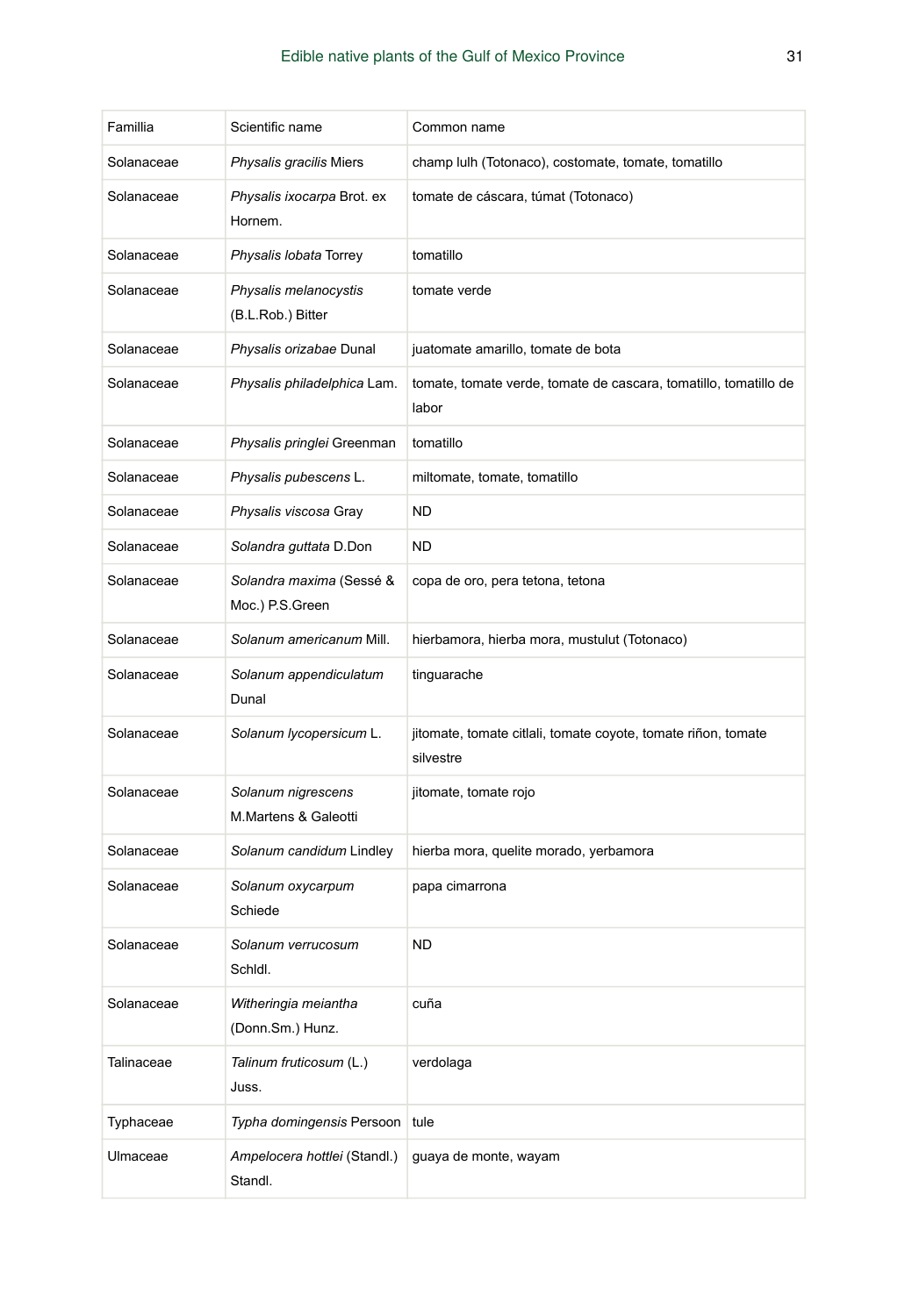| Famillia       | Scientific name                                        | Common name                                                                                                                                          |
|----------------|--------------------------------------------------------|------------------------------------------------------------------------------------------------------------------------------------------------------|
| Ulmaceae       | Phyllostylon rhamnoides<br>(J.Poiss.) Taub.            | cerón                                                                                                                                                |
| Verbenaceae    | Citharexylum berlandieri<br>Robb.                      | negrito, orejuela, revientacabra                                                                                                                     |
| Verbenaceae    | Citharexylum brachyanthum<br>A.Gray                    | agrito                                                                                                                                               |
| Verbenaceae    | Lippia alba (Miller) N.E.Br.                           | orégano                                                                                                                                              |
| Verbenaceae    | Lippia graveolens Kunth                                | hierba dulce, orégano, orégano hoja chica, oreganillo, salve real                                                                                    |
| Vitaceae       | Vitis cinerea (Engelm)<br>Millardet                    | uva de monte                                                                                                                                         |
| Vitaceae       | Vitis mustangensis Buckley                             | uva de monte                                                                                                                                         |
| Vitaceae       | Vitis tiliifolia Humb. & Bonpl.<br>ex Schult.          | bejuco de agua, bejuco de parra, parra broncadora, parra<br>silvestre, tecamate, tripas de vaca, sánalo todo, uva, uva de<br>monte, uvilla cimarrona |
| Zamiaceae      | Dioon edule Lindley                                    | chamal, palma de teresita, quiotamal, tiotamal                                                                                                       |
| Zamiaceae      | Dioon spinulosum Dyer ex<br>Eichl.                     | chicalito [seeds], palma de chicalite [plant]                                                                                                        |
| Zingiberaceae  | Renealmia alpinia (Rottb.)<br>Maas                     | guá                                                                                                                                                  |
| Zingiberaceae  | Renealmia mexicana<br>Klotzsch ex Petersen             | bex, tapicón, hoja de bexo                                                                                                                           |
| Zygophyllaceae | Neoschroetera tridentata<br>(Sessé & Moc. ex DC.) Brig | qobernadora                                                                                                                                          |

<span id="page-31-0"></span>

# Figure 2. doi

Diversity of the native food species of the Gulf of Mexico Province, classified by family (**a**) and genus (**b**).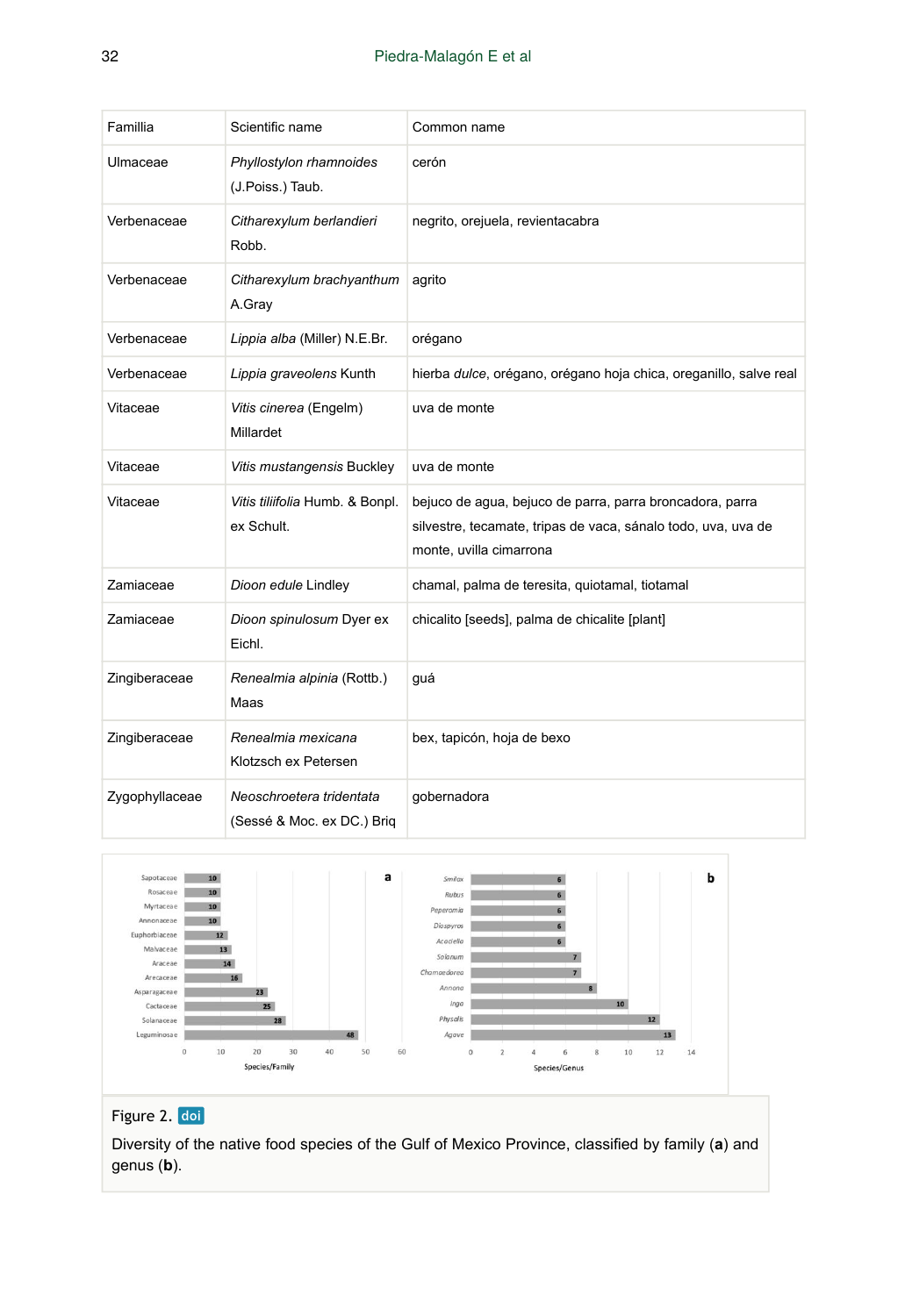**Categories of native plant use**. Edible species were the majority with 448 species (93%), which includes the 86 species (18%) used in the production of drinks, 51 species as seasonings (10%) and 26 species (5%) as packaging. The remaining 39 species (8%) are utilised in more than one category (Fig. [3a](#page-32-0), Suppl. material [1](#page-37-9)).

<span id="page-32-0"></span>

#### Figure 3. doi

Categories of use (**a**) and plant part used (**b**) for the native edible plants of the Gulf of Mexico Province.

<span id="page-32-1"></span>

**Edible plant organs**. Fruits were the organs most commonly used as food with 292 species (55.7%), followed by leaves with 111 species (21%), flowers with 97 species (18.5%), seeds with 65 species (12.4%), stems with 49 species (9.4%) and roots and bulbs with 30 species (5.7%). Resin or latex, bark and wood had five, five and one species, respectively. For 127 species (24%), more than two organs were utilised as food, seasoning or packaging (Fig. [3b](#page-32-0), Suppl. material [1](#page-37-9)).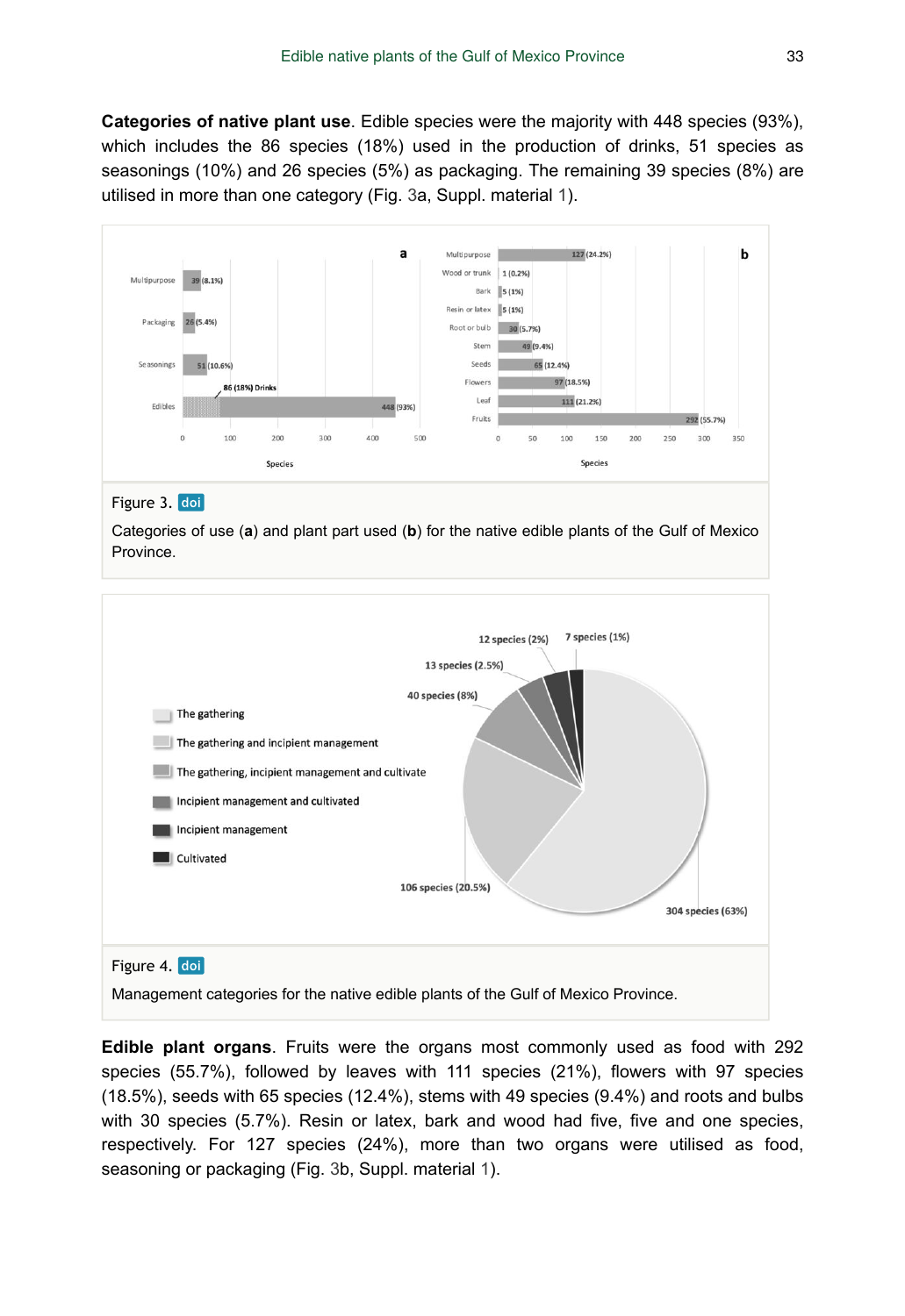**Management categories**. Most of the species are gathered in the wild (304 species, 59%), with fewer species in the categories of incipient management (12 species, 2.3%) and cultivated (7 species, 1.3%). Interestingly, we found that a notable number of species (159, 33%) are under a combination of two or three different management strategies in the study area (Fig. [4](#page-32-1), Suppl. material [1](#page-37-9)).

# **Acknowledgements**

The authors are grateful for the support of Carlos Aldair Zárate during the fieldwork, Guadalupe Amancio and Claudia Navarro in compiling the databases. This study is part of the activities carried out by E.M.P-M. during her postdoctoral research and was funded by CONACYT as part of project #305103: Un Jardín Etnobiológico: Ampliando los Horizontes del Jardín Botánico Francisco Javier Clavijero en Xalapa, Veracruz. We thank Bianca Delfosse for revising our English.

# **Author contributions**

E.M.P-M, V.S. and M.H.D-T. conceived the study; E.M.P-M. collected and identified specimens, E.M.P-M. designed and built the database, D.A. contributed with the geographical coordinates database and maps. E.M.P-M. and V.S wrote the paper. All the authors commented and approved the manuscript.

# **References**

- <span id="page-33-2"></span>• Aguilar Vásquez Y, Caso Barrera L, Aliphat Fernández M (2019) Agroecosistemas tradicionales Núntaha'yi en la Reserva de la Biósfera Los Tuxtlas, Veracruz, México. Región y Sociedad 31: e1147‑e1147. <https://doi.org/10.22198/rys2019/31/1147>
- <span id="page-33-4"></span>• APG IV (2016) An update of the Angiosperm Phylogeny Group classification for the orders and families of flowering plants: APG IV. Botanical Journal of the Linnean Society 181 (1): 1‑20. <https://doi.org/10.1111/boj.12385>
- <span id="page-33-1"></span>• Atlas de los Pueblos Indigenas de México (2020) Instituto Nacional de los Pueblos Indigenas/Instituto Nacional de las Lenguas Indigenas. <http://atlas.cdi.gob.mx>. Accessed on: 2021-9-11.
- <span id="page-33-3"></span>• Avilez-López T, van der Wal H, Aldasoro-Maya EM, Rodríguez-Robles U (2020) Home gardens' agrobiodiversity and owners' knowledge of their ecological, economic and socio-cultural multifunctionality: A case study in the lowlands of Tabasco, México. Journal of Ethnobiology and Ethnomedicine 16 (1): 1-13. [https://doi.org/10.1186/](https://doi.org/10.1186/s13002-020-00392-2) [s13002-020-00392-2](https://doi.org/10.1186/s13002-020-00392-2)
- <span id="page-33-0"></span>• Bacchetta L, Visioli F, Cappelli G, Caruso E, Martin G, Nemeth E, Bacchetta G, Bedini G, Wezel A, van Asseldonk T, van Raamsdonk L, Mariani F, on behalf of the Eatwild Consortium (2016) A manifesto for the valorization of wild edible plants. Journal of Ethnopharmacology 191: 180‑187. <https://doi.org/10.1016/j.jep.2016.05.061>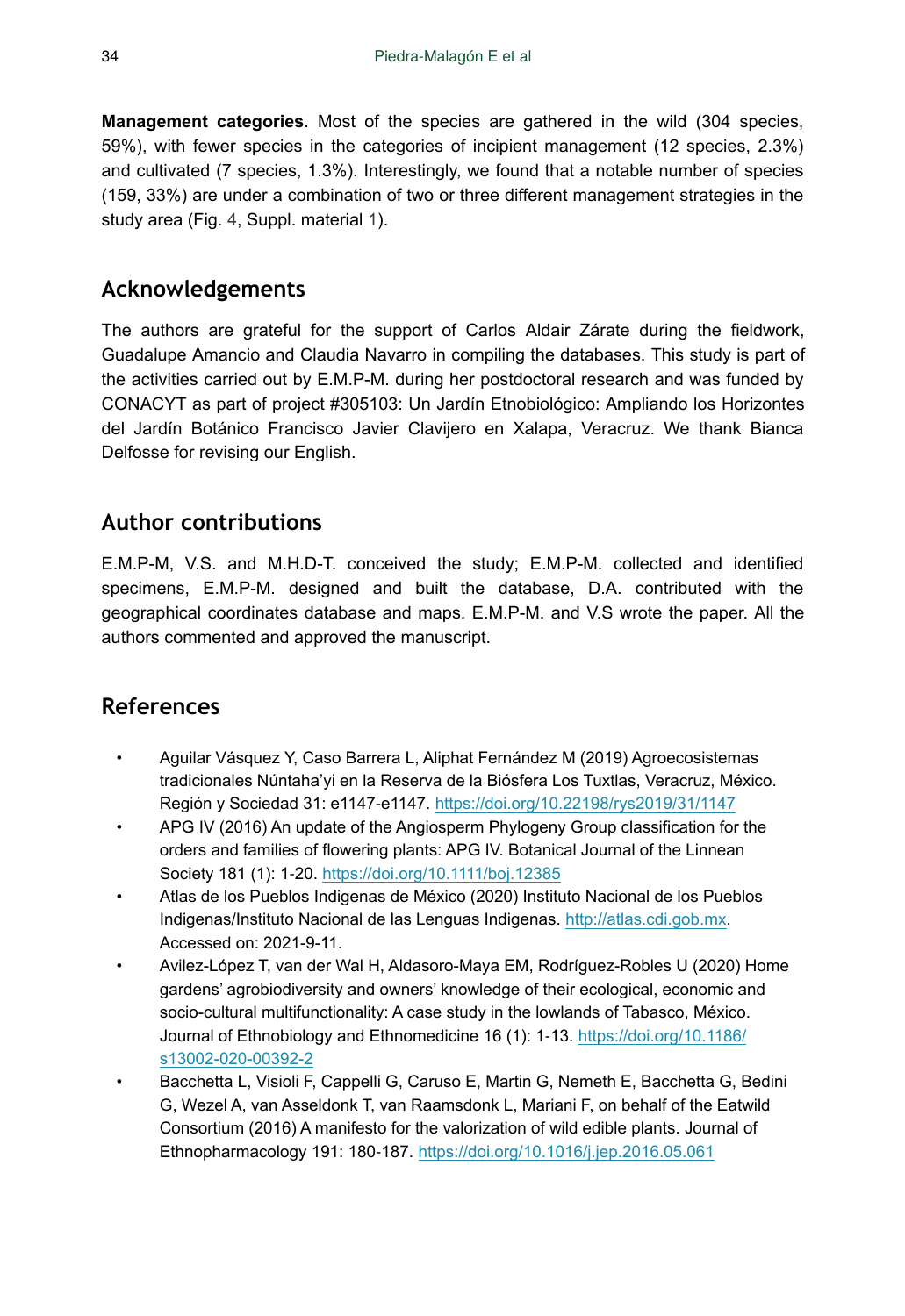- <span id="page-34-1"></span>• Bhatia H, Sharma YP, Manhas RK, Kumar K (2018) Traditionally used wild edible plants of District Udhampur, J&K, India. Journal of Ethnobiology and Ethnomedicine 14 (1): 1‑13.<https://doi.org/10.1186/s13002-018-0272-1>
- <span id="page-34-11"></span>• Borsch T, Berendsohn W, Dalcin E, Delmas M, Demissew S, Elliott A, Fritsch P, Fuchs A, Geltman D, Güner A, Haevermans T, Knapp S, Roux MM, Loizeau P, Miller C, Miller J, Miller J, Palese R, Paton A, Parnell J, Pendry C, Qin H, Sosa V, Sosef M, Raab‐ Straube E, Ranwashe F, Raz L, Salimov R, Smets E, Thiers B, Thomas W, Tulig M, Ulate W, Ung V, Watson M, Jackson PW, Zamora N (2020) World Flora Online: Placing taxonomists at the heart of a definitive and comprehensive global resource on the world's plants. Taxon 69 (6): 1311‑1341. <https://doi.org/10.1002/tax.12373>
- <span id="page-34-8"></span>• Bye R, Linares E (1983) The role of plants found in the Mexican markets and their importance in ethnobotanical studies. Journal of Ethnobiology 3 (1): 1‑3.
- <span id="page-34-9"></span>• Bye R (1993) The role of humans in the diversification of plants in Mexico. In: Ramamoorthy T, Bye R, Lot A, Fa J (Eds) Biological Diversity of Mexico: Origins and Distribution. Oxford University Press, NY, 812 pp. [ISBN 0-19-506674-X].
- <span id="page-34-10"></span>• Caballero J, Casas A, Cortés L, Mapes C (1998) Patrones en el conocimiento, uso y manejo de plantas en pueblos indígenas de México. Estudios Atacameños. Arqueología y Antropología Aurandinas. 16: 181‑195. [https://doi.org/10.22199/](https://doi.org/10.22199/s07181043.1998.0016.00005) [s07181043.1998.0016.00005](https://doi.org/10.22199/s07181043.1998.0016.00005)
- <span id="page-34-4"></span>• Cáceres A, Cruz S (2019) Edible seeds, leaves and flowers as Maya super foods: function and composition. International Journal of Phytocosmetics and Natural Ingredients 6 (1): 2‑2. <https://doi.org/10.15171/ijpni.2019.02>
- <span id="page-34-5"></span>• Casas A, Vázquez MdC, Viveros JL, Caballero J (1996) Plant management among the Nahua and the Mixtec in the Balsas River Basin, Mexico: an ethnobotanical approach to the study of plant domestication. Human Ecology 24 (4): 455-478. [https://doi.org/](https://doi.org/10.1007/bf02168862) [10.1007/bf02168862](https://doi.org/10.1007/bf02168862)
- <span id="page-34-3"></span>• Centurión-Hidalgo D, Espinosa-Moreno J, Cruz-Lázaro EDl, Báez-Mendoza L, Sánchez-Ruiz BA, Pérez-Robles LdC (2019) Estacionalidad de los vegetales comercializados en los mercados públicos del estado de Tabasco. Estudios Sociales. Revista de Alimentación Contemporánea y Desarrollo Regional 29 (53). [https://doi.org/](https://doi.org/10.24836/es.v29i53.629) [10.24836/es.v29i53.629](https://doi.org/10.24836/es.v29i53.629)
- <span id="page-34-2"></span>• CEPAL (2018) Segundo informe anual sobre el progreso y los desafíos regionales de la Agenda 2030 para el Desarrollo Sostenible en América Latina y el Caribe. URL: [http://](http://hdl.handle.net/11362/43415) [hdl.handle.net/11362/43415](http://hdl.handle.net/11362/43415)
- <span id="page-34-7"></span>• Chablé-Pascual R, Paloma-López D, Vázquez-Navarrete C, Ruíz-Rosado O, Mariaca-Méndez R, Ascencio-Rivera J (2015) Estructura, diversidad y uso de las especies en huertos familiares de la Chontalpa, Tabasco, México. Ecosistemas y Recursos Agropecuarios 2 (4): 23‑39. <https://doi.org/10.24836/es.v29i53.629>
- <span id="page-34-6"></span>• Challenger A, Soberón J (2008) Los ecosistemas terrestres. In: Sarukhán J, et al. (Ed.) Capital Natural de México, vol. I: Conocimiento Actual de la Biodiversidad. CONABIO, México D.F., 87-108 pp.
- <span id="page-34-0"></span>• Chivenge P, Mabhaudhi T, Modi A, Mafongoya P (2015) The potential role of neglected and underutilised crop species as future crops under water scarce conditions in Sub-Saharan Africa. International Journal of Environmental Research and Public Health 12 (6): 5685‑5711. <https://doi.org/10.3390/ijerph120605685>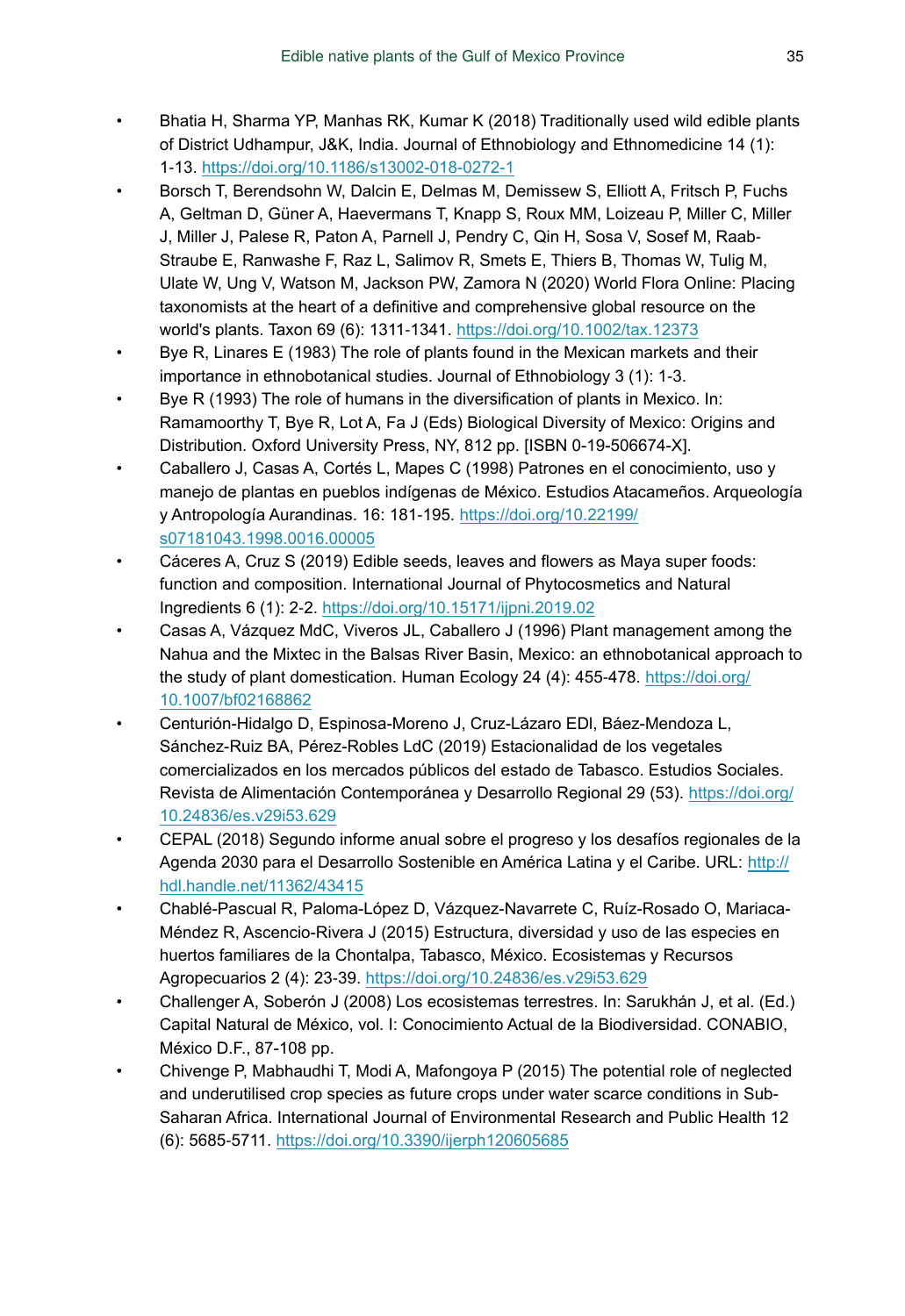- <span id="page-35-0"></span>• Christenhusz MM, Byng J (2016) The number of known plants species in the world and its annual increase. Phytotaxa 261 (3): 201‑217. [https://doi.org/10.11646/phytotaxa.](https://doi.org/10.11646/phytotaxa.261.3.1) [261.3.1](https://doi.org/10.11646/phytotaxa.261.3.1)
- <span id="page-35-3"></span>• Collins W, Hawtin G (1999) Conserving and using crop plant biodiversity in agroecosystems. In: Collins W, Qualset C, CO (Eds) Biodiversity in Agroecosystems. CRC Press LLC, London, 215-236 pp. [ISBN 1-56670-290-9]. [https://doi.org/](https://doi.org/10.1201/9781420049244.ch14) [10.1201/9781420049244.ch14](https://doi.org/10.1201/9781420049244.ch14)
- <span id="page-35-13"></span>• Córdoba y Ordóñez J (2004) La agricultura en México: un atlas en blanco y negro. Investigaciones Geográficas 53: 211‑214.
- <span id="page-35-2"></span>• Corlett R (2016) Plant diversity in a changing world: status, trends, and conservation needs. Plant Diversity 38 (1): 10‑16.<https://doi.org/10.1016/j.pld.2016.01.001>
- <span id="page-35-14"></span>• Cruz M, López HdL (2018) El aprovechamiento de los productos de la naturaleza por los indígenas de Chicontepec, Veracruz. Contextualizaciones Latinoamericanas 18.
- <span id="page-35-9"></span>• Del Angel-Pérez AL, Mendoza M (2004) Totonac homegardens and natural resources in Veracruz, Mexico. Agriculture and Human Values 21 (4): 329‑346. [https://doi.org/](https://doi.org/10.1007/s10460-004-1219-9) [10.1007/s10460-004-1219-9](https://doi.org/10.1007/s10460-004-1219-9)
- <span id="page-35-5"></span>• Dop MC, Kefi F, Karous O, Verger EO, Bahrini A, Ghrabi Z, El Ati J, Kennedy G, Termote C (2020) Identification and frequency of consumption of wild edible plants over a year in Central Tunisia: a mixed-methods approach. Public Health Nutrition 23 (5): 782‑794. <https://doi.org/10.1017/s1368980019003409>
- <span id="page-35-4"></span>• FAO (2019) Informe anual 2018 America Latina y el Caribe. URL: [http://www.fao.org/3/](http://www.fao.org/3/ca4222es/ca4222es.pdf) [ca4222es/ca4222es.pdf](http://www.fao.org/3/ca4222es/ca4222es.pdf)
- <span id="page-35-10"></span>• Fedick S, De Lourdes Flores Delgadillo M, Sedov S, Rebolledo ES, Mayorga SP (2008) Adaptation of Maya homegardens by "container gardening" in limestone bedrock cavities. Journal of Ethnobiology 28 (2): 290-304. [https://doi.org/](https://doi.org/10.2993/0278-0771-28.2.290) [10.2993/0278-0771-28.2.290](https://doi.org/10.2993/0278-0771-28.2.290)
- <span id="page-35-1"></span>• Garn S, Leonard W (1989) What did our ancestors eat? Nutrition Reviews 47 (11): 337‑345. <https://doi.org/10.1111/j.1753-4887.1989.tb02765.x>
- <span id="page-35-15"></span>• GBIF.org (2021) GBIF: The Global Biodiversity Information Facility. [https://www.gbif.org.](https://www.gbif.org) Accessed on: 2021-11-25.
- <span id="page-35-11"></span>• Gutiérrez-Santillán TV, Moreno-Fuentes Á, Sánchez-González A, Sánchez-Rojas G (2019) Knowledge and use of biocultural diversity by Nahua in the Huasteca region of Hidalgo, Mexico. Ethnobiology and Conservation [https://doi.org/10.15451/](https://doi.org/10.15451/ec2019-06-8.07-1-31) [ec2019-06-8.07-1-31](https://doi.org/10.15451/ec2019-06-8.07-1-31)
- <span id="page-35-8"></span>• Hernández L, Romo CG, Medrano FG (1991) Plantas útiles de Tamaulipas. Anales del Instituto de Biología. Serie Botánica. UNAM 62 (1): 1‑38.
- <span id="page-35-16"></span>• Hijmans RJ, Phillips S, Leathwick J, Elith J (2017) Dismo: Species distribution modeling. *R Package Version 1. 1-4*. URL: <https://CRAN.R-project.org/package=dismo.>
- <span id="page-35-7"></span>• Iturriaga J (2018) Biodiversidad y diversidad cultural de México: una cocina históricamente nutritiva y sostenible. U. México, el origen y la evolución de la producción de alimentos y su impacto en los patrones de consumo. Ciudad de México: UNESCO México págs. 173-177.
- <span id="page-35-6"></span>• Jacob MCM, Araújo de Medeiros MF, Albuquerque UP (2020) Biodiverse food plants in the semiarid region of Brazil have unknown potential: a systematic review. PLOS One 15 (5). <https://doi.org/10.1371/journal.pone.0230936>
- <span id="page-35-12"></span>• Jáuregui E, Soto C (1975) La vertiente del Golfo de México. Algunos aspectos fisiográficos y climáticos. Investigaciones Geográficas (6)37‑45.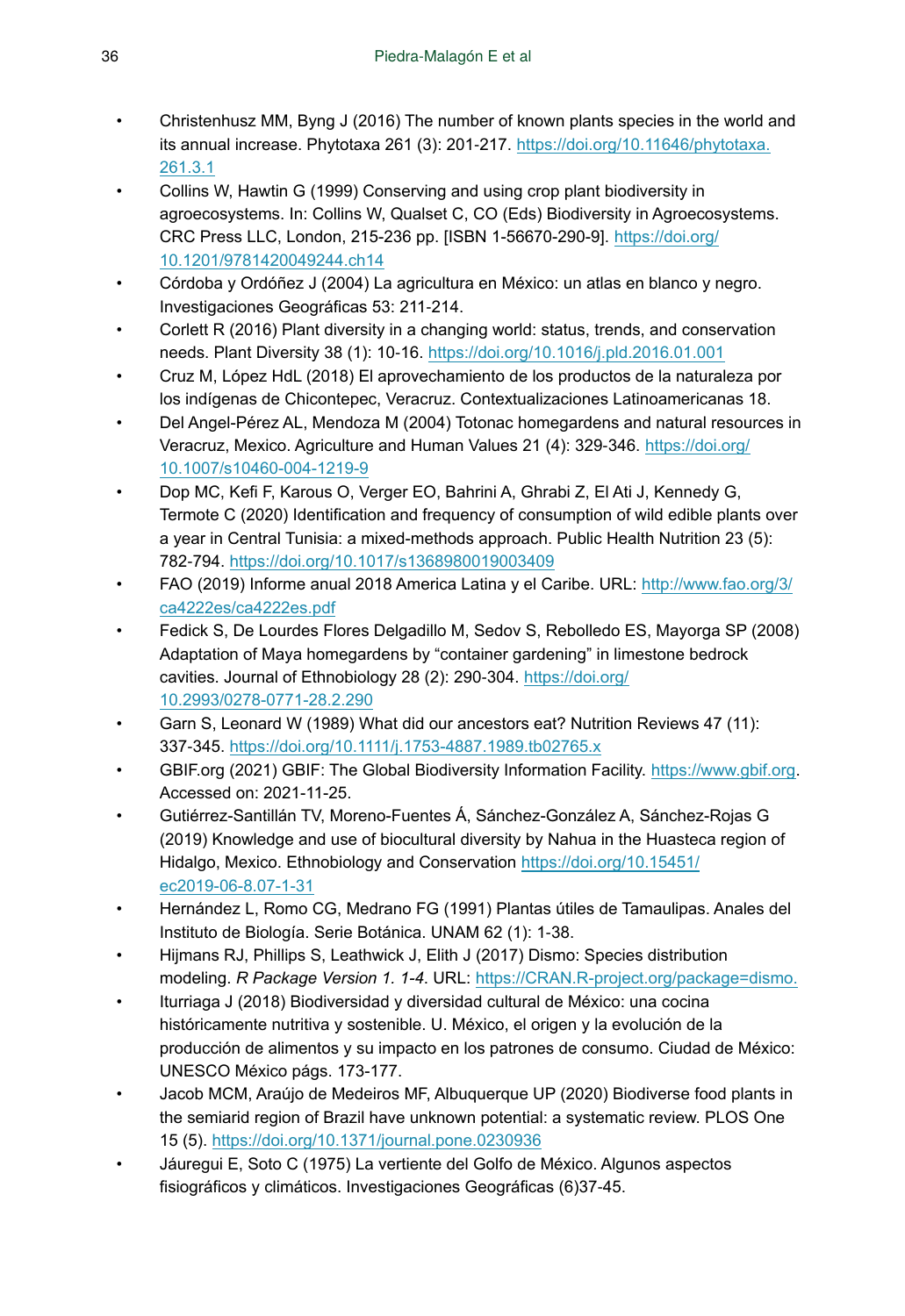- <span id="page-36-0"></span>• Kang Y, Łuczaj Ł, Kang J, Zhang S (2013) Wild food plants and wild edible fungi in two valleys of the Qinling mountains (Shaanxi, central China). Journal of Ethnobiology and Ethnomedicine 9 (1): 1‑20. <https://doi.org/10.1186/1746-4269-9-26>
- <span id="page-36-5"></span>• Lascurain M, Avendaño S, Amo Sd, Niembro A, et al. (2010) Guía de frutos silvestres comestibles en Veracruz. Fondo Sectorial para la Investigación, el Desarrollo y la Innovación Tecnológica Forestal. [ISBN 978-607-7579-19-9]
- <span id="page-36-13"></span>• López-Santiago A, López-Santiago M, Cunil-Flores J, Medina-Cuéllar S (2019) Valor socioeconómico de las plantas para una comunidad indígena Totonaca. Interciencia 44 (2): 94‑100.
- <span id="page-36-3"></span>• Mapes C, Basurto F (2016) Biodiversity and edible plants of Mexico. In: Lira R, Casas A, Blancas J (Eds) Ethnobotany of Mexico. Springer, New York, NY, 83-131 pp. [ISBN 2365-7561].<https://doi.org/10.1007/978-1-4614-6669-7>
- <span id="page-36-10"></span>• Mendoza-González G, Martínez ML, Lithgow D, Pérez-Maqueo O, Simonin P (2012) Land use change and its effects on the value of ecosystem services along the coast of the Gulf of Mexico. Ecological Economics 82: 23‑32. [https://doi.org/10.1016/j.ecolecon.](https://doi.org/10.1016/j.ecolecon.2012.07.018) [2012.07.018](https://doi.org/10.1016/j.ecolecon.2012.07.018)
- <span id="page-36-8"></span>• Morrone J (2005) Hacia una síntesis biogeográfica de México. Revista Mexicana de Biodiversidad 76 (002): 207‑252. <https://doi.org/10.22201/ib.20078706e.2005.002.303>
- <span id="page-36-9"></span>• Morrone J (2010) Fundamental biogeographic patterns across the Mexican transition zone: An evolutionary approach. Ecography 33 (2): 355-361. [https://doi.org/10.1111/j.](https://doi.org/10.1111/j.1600-0587.2010.06266.x) [1600-0587.2010.06266.x](https://doi.org/10.1111/j.1600-0587.2010.06266.x)
- <span id="page-36-6"></span>• Narváez-Elizondo RE, González-Elizondo M, González-Elizondo MS, Tena-Flores JA, Castro-Castro A (2020) Edible ethnoflora of the southern Tepehuans of Durango, México. Polibotánica 50: 245‑277. <https://doi.org/10.18387/polibotanica.50.15>
- <span id="page-36-2"></span>• Ozturk M, Hakeem KR, Ashraf M, Ahmad MS (2018) Global perspectives on underutilized crops. Springer, 448 pp. [ISBN 978-3-319-77776-4] [https://doi.org/](https://doi.org/10.1007/978-3-319-77776-4) [10.1007/978-3-319-77776-4](https://doi.org/10.1007/978-3-319-77776-4)
- <span id="page-36-7"></span>• Ramírez García AG, Montes Renteria R, Ramírez Miranda CA, Rodríguez Sauceda EN (2020) Plantas con valor de uso para la etnia Yaqui en Sonora, México. Ra Ximhai 16 (4): 159‑184. <https://doi.org/10.35197/rx.16.04.2020.08.ar>
- <span id="page-36-14"></span>• R Core Team (2020) R: A Language and Environment for Statistical Computing. Version 4. Foundation for Statistical Computing: Vienna, Austria. URL:<https://www.r-project.org>
- <span id="page-36-12"></span>• Rooduijn B, Bongers F, van der Wal H (2018) Wild native trees in tropical homegardens of southeast Mexico: fostered by fragmentation, mediated by management. Agriculture, Ecosystems & Environment 254: 149‑161. <https://doi.org/10.1016/j.agee.2017.10.015>
- <span id="page-36-11"></span>• Roullier C, Duputié A, Wennekes P, Benoit L, Fernández Bringas VM, Rossel G, Tay D, McKey D, Lebot V (2013) Disentangling the Origins of Cultivated Sweet Potato (Ipomoea batatas (L.) Lam.). PLOS One 8 (5). [https://doi.org/10.1371/journal.pone.](https://doi.org/10.1371/journal.pone.0062707) [0062707](https://doi.org/10.1371/journal.pone.0062707)
- <span id="page-36-4"></span>• Ruíz-Carrera V, Peña-López E, Lau-Vázquez S, Maldonado-Mares F, Ascencio-Rivera J, Guadarrama-Olivera M (2004) Macronutrimentos de fitorrecursoso alimenticios de especies aprovechadas por grupos étnicos en Tabasco, México. Universidad y Ciencia 1: 27‑31.
- <span id="page-36-1"></span>• Sánchez-Mata MdC, Tardío J (Eds) (2016) Mediterranean wild edible plants: ethnobotany and food composition tables. Springer, 478 pp. [ISBN 978-1-4939-3327-3] <https://doi.org/10.1007/978-1-4939-3329-7>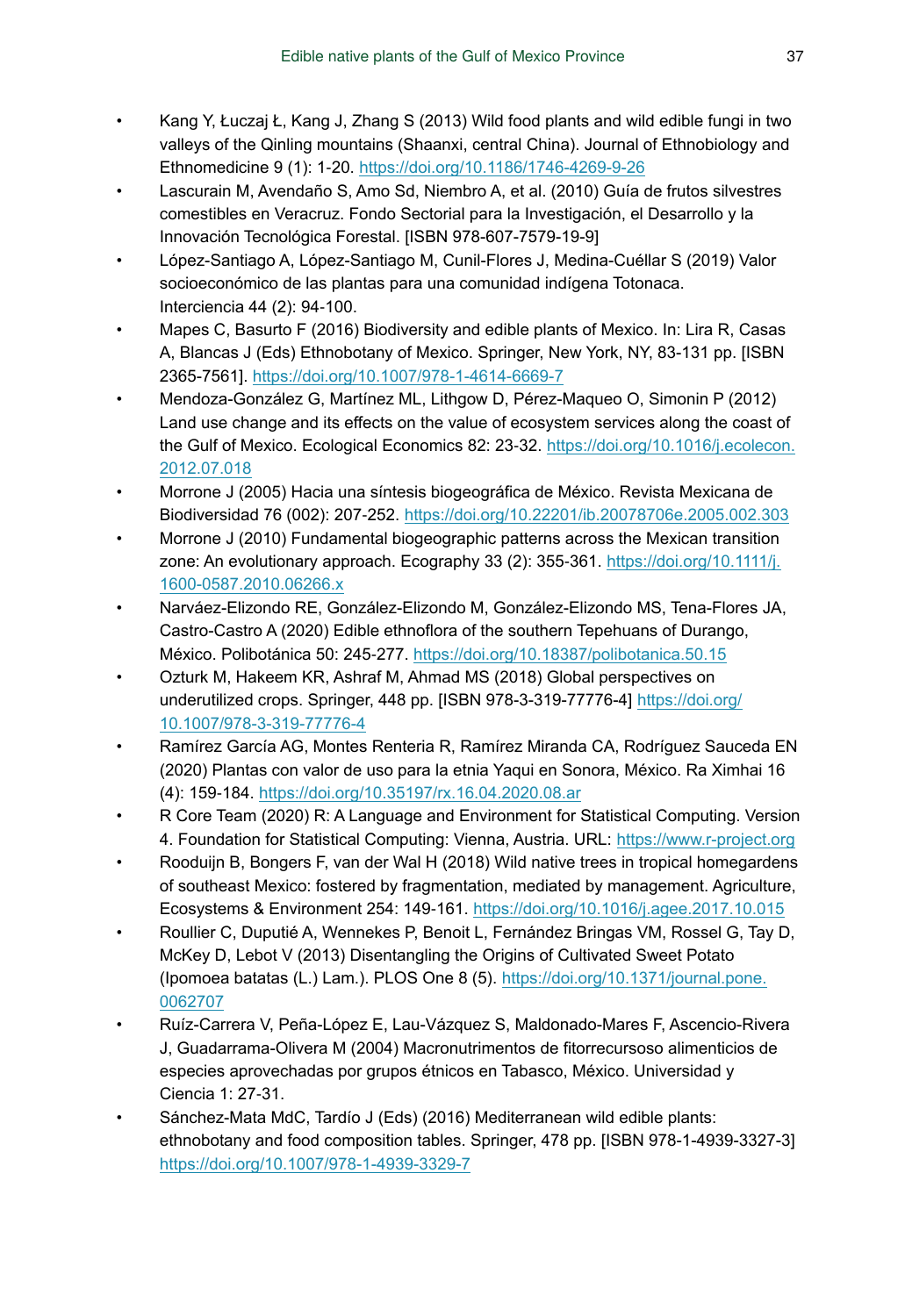- <span id="page-37-3"></span>• Sánchez-Trinidad L (2017) Las flores en la cocina Veracruzana en cocina indígena y popular 75 Ed. Secretaría de Cultura. Dirección General de Culturas Populares, Indígenas y Urbanas [ISBN 978-607-745-787-9]
- <span id="page-37-1"></span>• Saruhkán J, Halfter G, Koleff P, González R, Carabias J, March I, et al. (2009) Capital natural de México. Síntesis: conocimiento actual, evaluación y perspectivas de sustentabilidad. CONABIO, México, D.F, 100 pp.
- <span id="page-37-2"></span>• Silva E, Lascurain M, Legarreta APd (2016) Cocina y biodiversidad en México. CONABIO. Biodiversitas 124: 1‑7.
- <span id="page-37-5"></span>• Soto-Esparza M, Giddings-Berger L (2011) Clima. In: Cruz-Angón (Ed.) La biodiversidad de Veracruz: estudio de estado l.
- <span id="page-37-4"></span>• Soto M, Gama L, Gómez M (2001) Los climas cálidos subhúmedos del estado de Veracruz, México. Foresta Veracruzana 3 (2): 31‑40.
- <span id="page-37-6"></span>• Steinberg M, Taylor M, Kinney K (2014) The El Cielo Biosphere Reserve: forest cover changes and conservation attitudes in an important neotropical region. The Professional Geographer 66 (3): 403‑411. <https://doi.org/10.1080/00330124.2013.799994>
- <span id="page-37-7"></span>• Travieso-Bello A, Gómez R, Moreno-Casasola P (2006) Los cultivos, los pastizales y los acahuales. In: Moreno-Casasola P (Ed.) Entornos Veracruzanos: la costa de la Mancha. 576 pp. [ISBN ISBN 970-709-067-7].
- <span id="page-37-0"></span>• Ulian T, Diazgranados M, Pironon S, Padulosi S, Liu U, Davies L, Howes M, Borrell J, Ondo I, Pérez‐Escobar O, Sharrock S, Ryan P, Hunter D, Lee M, Barstow C, Łuczaj Ł, Pieroni A, Cámara‐Leret R, Noorani A, Mba C, Nono Womdim R, Muminjanov H, Antonelli A, Pritchard H, Mattana E (2020) Unlocking plant resources to support food security and promote sustainable agriculture. Plants, People, Planet 2 (5): 421‑445. <https://doi.org/10.1002/ppp3.10145>

# **Supplementary materials**

## <span id="page-37-9"></span>**Suppl. material 1: Categories of use, plant organ utilised and management of native edible plants of the Gulf of Mexico**

**Authors:** Eva María Piedra-Malagón, Victoria Sosa, Diego F. Angulo, Milton Díaz-Toribio **Data type:** binary data

**Brief description:** Categories of use (edibles, seasonings, packaging and multipurpose by category of use), plant organ utilised (root or bulb, stem, bark, wood or trunk, leaf, flowers, fruits, seed, resin or latex and multipurpose by plant organ utilised) and categories of management of native edible plants of the Gulf of Mexico Province. The information are encoded as presence = 1 and absence = 0.

[Download file](https://arpha.pensoft.net/getfile.php?filename=oo_654412.csv) (43.91 kb)

#### <span id="page-37-8"></span>**Suppl. material 2: Geographical coordinates**

**Authors:** Eva María Piedra-Malagón, Victoria Sosa, Diego F. Angulo, Milton Díaz-Toribio **Data type:** occurrences **Brief description:** Geographical coordinates of edible native plants in the Gulf of Mexico Province. [Download file](https://arpha.pensoft.net/getfile.php?filename=oo_654413.csv) (1.06 MB)